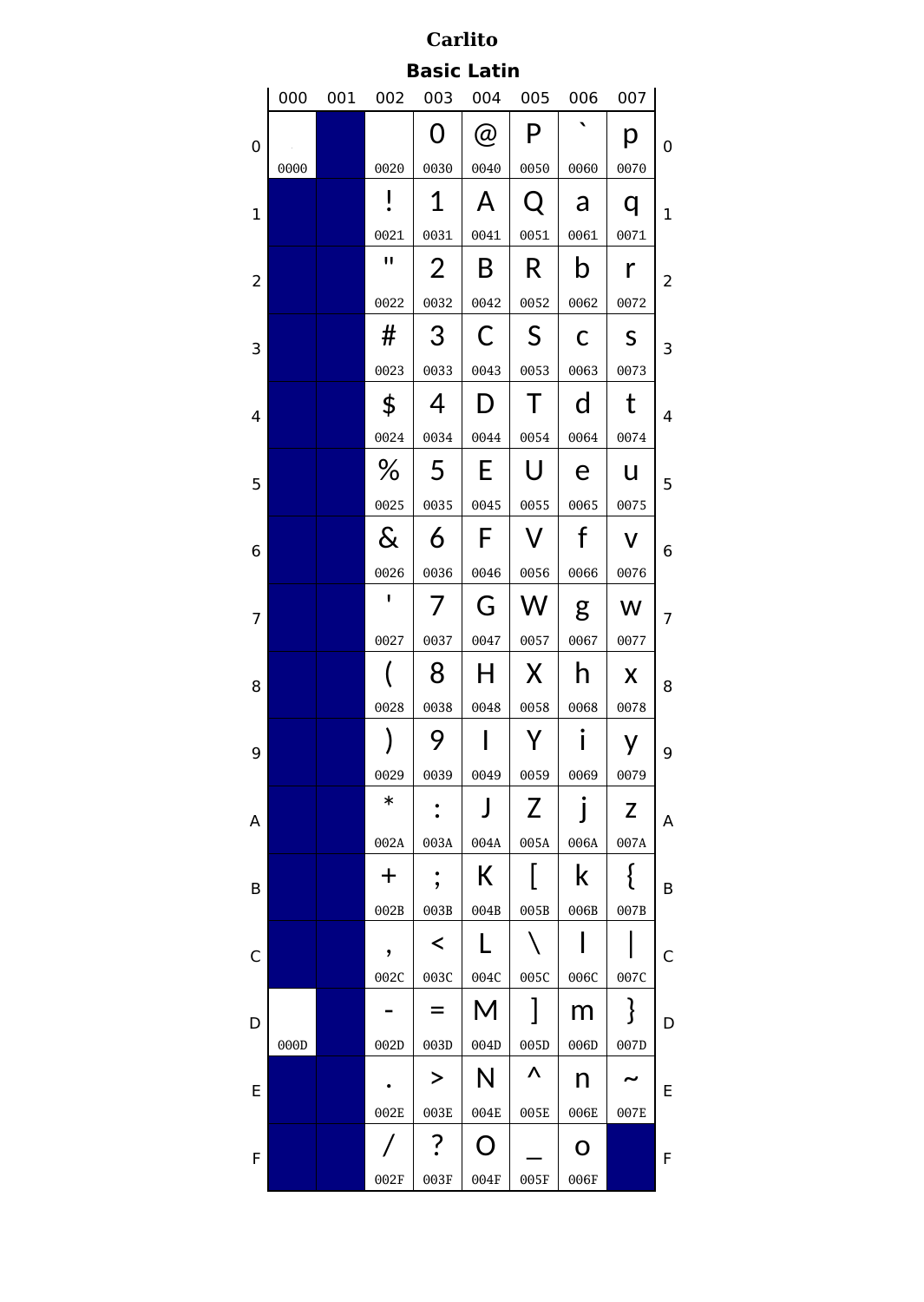| <b>Carlito</b>            |     |     |                   |                      |             |                  |      |        |                |  |  |
|---------------------------|-----|-----|-------------------|----------------------|-------------|------------------|------|--------|----------------|--|--|
| <b>Latin-1 Supplement</b> |     |     |                   |                      |             |                  |      |        |                |  |  |
|                           | 008 | 009 | 00A               | 00B                  | 00C         | 00D              | 00E  | 00F    |                |  |  |
| 0                         |     |     |                   | $\circ$              | À           | Đ                | à    | ð      | 0              |  |  |
|                           |     |     |                   | 00B0                 | 00C0        | 00D <sub>0</sub> | 00E0 | 00F0   |                |  |  |
| 1                         |     |     | i                 | 土                    | Á           | Ñ                | á    | ñ      | $\mathbf 1$    |  |  |
|                           |     |     | 00A1              | 00B1                 | 00C1        | 00D1             | 00E1 | 00F1   |                |  |  |
| 2                         |     |     | ¢                 | $\mathbf{2}$         | Â           | Ò                | â    | Ò      | 2              |  |  |
|                           |     |     | 00A2              | 00B2                 | 00C2        | 00D2             | 00E2 | 00F2   |                |  |  |
| 3                         |     |     | £                 | 3                    | Ã           | Ó                | ã    | Ó      | 3              |  |  |
|                           |     |     | 00A3              | 00B3                 | 00C3        | 00D3             | 00E3 | 00F3   |                |  |  |
| 4                         |     |     | $\alpha$          |                      | Ä           | Ô                | ä    | Ô      | $\overline{4}$ |  |  |
|                           |     |     | 00A4              | 00B4                 | 00C4        | 00D4             | 00E4 | 00F4   |                |  |  |
| 5                         |     |     | ¥                 | μ                    | Å           | Õ                | å    | Õ      | 5              |  |  |
|                           |     |     | 00A5              | 00B5                 | 00C5        | 00D5             | 00E5 | 00F5   |                |  |  |
| 6                         |     |     |                   |                      | Æ           | Ö                | æ    | Ö      | 6              |  |  |
|                           |     |     | 00A6              | 00B6                 | 00C6        | 00D6             | 00E6 | 00F6   |                |  |  |
| 7                         |     |     | $\S$              |                      | Ç           | $\times$         | Ç    | $\div$ | 7              |  |  |
|                           |     |     | 00A7<br>$\bullet$ | 00B7                 | 00C7        | 00D7             | 00E7 | 00F7   |                |  |  |
| 8                         |     |     |                   | 5                    | È           | $\varnothing$    | è    | Ø      | 8              |  |  |
|                           |     |     | 00A8              | 00B8<br>$\mathbf{1}$ | <b>00C8</b> | 00D8             | 00E8 | 00F8   |                |  |  |
| 9                         |     |     | Œ                 |                      | É           | Ù                | é    | ù      | 9              |  |  |
|                           |     |     | 00A9              | 00B9                 | 00C9        | 00D9             | 00E9 | 00F9   |                |  |  |
| Α                         |     |     | a                 | $\mathbf{o}$         | Ê           | Ú                | ê    | ú      | A              |  |  |
|                           |     |     | 00AA              | 00BA                 | 00CA        | 00DA             | 00EA | 00FA   |                |  |  |
| B                         |     |     | $\langle \langle$ | $\lambda$            | Ë           | Û                | ë    | û      | B              |  |  |
|                           |     |     | 00AB              | 00BB                 | 00CB        | 00DB             | 00EB | 00FB   |                |  |  |
| C                         |     |     |                   | $\frac{1}{4}$        | Ĩ           | Ü                | ì    | ü      | C              |  |  |
|                           |     |     | 00AC              | 00BC                 | 00CC        | 00DC             | 00EC | 00FC   |                |  |  |
| D                         |     |     |                   | $\frac{1}{2}$        | Í           | Ý                | í    | ý      | D              |  |  |
|                           |     |     | $^\circledR$      | 00BD                 | 00CD        | 00DD             | 00ED | 00FD   |                |  |  |
| E                         |     |     |                   | $\frac{3}{4}$        | Î           | Þ                | î    | þ      | E              |  |  |
|                           |     |     | 00AE              | 00BE                 | 00CE        | 00DE             | 00EE | 00FE   |                |  |  |
| F                         |     |     |                   | خ                    | Ϊ           | ß                | ï    | ÿ      | F              |  |  |
|                           |     |     | 00AF              | 00BF                 | 00CF        | 00DF             | 00EF | 00FF   |                |  |  |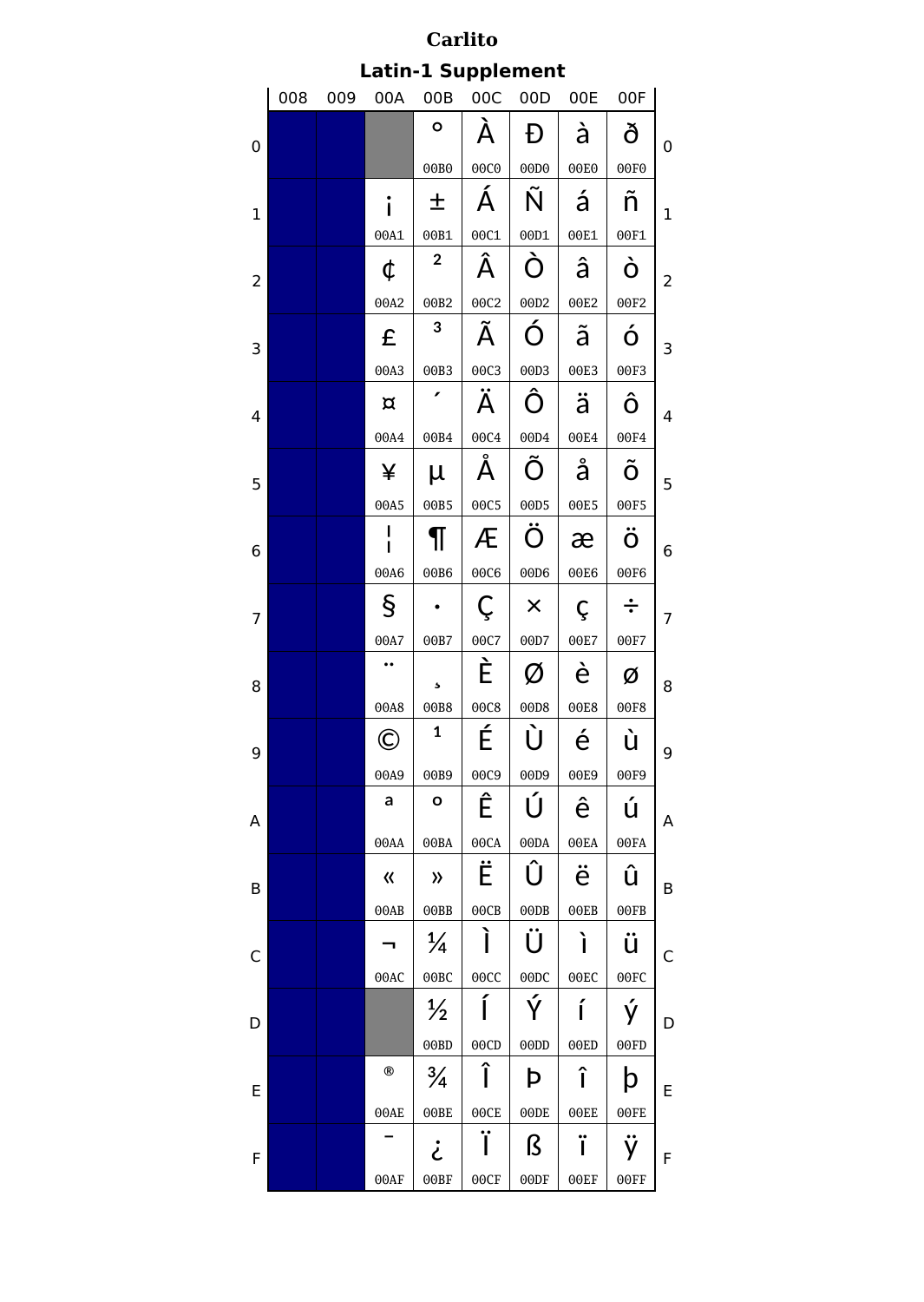| Carlito                 |      |      |      |                 |      |                      |                      |                    |   |  |  |  |
|-------------------------|------|------|------|-----------------|------|----------------------|----------------------|--------------------|---|--|--|--|
| <b>Latin Extended-A</b> |      |      |      |                 |      |                      |                      |                    |   |  |  |  |
|                         | 010  | 011  | 012  | 013             | 014  | 015                  | 016                  | 017                |   |  |  |  |
| 0                       | A    | Ð    | Ġ    |                 | ŀ    | Ő                    | Š                    | Ű                  | 0 |  |  |  |
|                         | 0100 | 0110 | 0120 | 0130            | 0140 | 0150                 | 0160                 | 0170               |   |  |  |  |
| $\mathbf{1}$            | ā    | đ    | ġ    | I               | Ł    | Ő                    | $\check{\mathsf{s}}$ | ű                  | 1 |  |  |  |
|                         | 0101 | 0111 | 0121 | 0131            | 0141 | 0151                 | 0161                 | 0171               |   |  |  |  |
| $\overline{2}$          | Ă    | Ē    | Ģ    | IJ              | ł    | Œ                    | Ţ                    | Ų                  | 2 |  |  |  |
|                         | 0102 | 0112 | 0122 | 0132            | 0142 | 0152                 | 0162                 | 0172               |   |  |  |  |
| 3                       | ă    | ē    | ģ    | $\bullet$<br>ij | Ń    | œ                    | ţ                    | ų                  | 3 |  |  |  |
|                         | 0103 | 0113 | 0123 | 0133            | 0143 | 0153                 | 0163                 | 0173               |   |  |  |  |
| $\overline{4}$          |      | Ĕ    | н    | Ĵ               | ń    | Ŕ                    | Ť                    | Ŵ                  | 4 |  |  |  |
|                         | 0104 | 0114 | 0124 | 0134            | 0144 | 0154                 | 0164                 | 0174               |   |  |  |  |
| 5                       | ą    | ĕ    | h    | ĵ               | Ņ    | ŕ                    | ť                    | Ŵ                  | 5 |  |  |  |
|                         | 0105 | 0115 | 0125 | 0135            | 0145 | 0155                 | 0165                 | 0175               |   |  |  |  |
| 6                       | Ć    | Ė    | Ħ    | Ķ               | ņ    | Ŗ                    | Ŧ                    | Ŷ                  | 6 |  |  |  |
|                         | 0106 | 0116 | 0126 | 0136            | 0146 | 0156                 | 0166                 | 0176               |   |  |  |  |
| 7                       | ć    | ė    | ħ    | ķ               | Ň    | ŗ                    | ŧ                    | ŷ                  | 7 |  |  |  |
|                         | 0107 | 0117 | 0127 | 0137            | 0147 | 0157                 | 0167                 | 0177               |   |  |  |  |
| 8                       | Ĉ    | Ę    |      | К               | ň    | Ř                    | Ũ                    |                    | 8 |  |  |  |
|                         | 0108 | 0118 | 0128 | 0138            | 0148 | 0158                 | 0168                 | 0178               |   |  |  |  |
| 9                       | Ĉ    | ę    | ĩ    | Ĺ               | 'n   | ř                    | ũ                    | Ź                  | 9 |  |  |  |
|                         | 0109 | 0119 | 0129 | 0139            | 0149 | 0159                 | 0169                 | 0179               |   |  |  |  |
| Α                       | Ċ    | Ě    | Ī    |                 | Ŋ    | Ś                    | U                    | ź                  | Α |  |  |  |
|                         | 010A | 011A | 012A | 013A            | 014A | 015A                 | 016A                 | 017A               |   |  |  |  |
| B                       | Ċ    | ě    | ī    |                 | ŋ    | $\acute{\mathsf{s}}$ | ū                    | Ż                  | B |  |  |  |
|                         | 010B | 011B | 012B | 013B            | 014B | 015B                 | 016B                 | 017B               |   |  |  |  |
| C                       | Č    | Ĝ    | Ĭ    |                 | Ō    | Ŝ                    | Ŭ                    | $\dot{\mathsf{Z}}$ | C |  |  |  |
|                         | 010C | 011C | 012C | 013C            | 014C | 015C                 | 016C                 | 017C               |   |  |  |  |
| D                       | č    | ĝ    | ĭ    | Ľ               | Ō    | Ŝ                    | ŭ                    | Ž                  | D |  |  |  |
|                         | 010D | 011D | 012D | 013D            | 014D | 015D                 | 016D<br>Ů            | 017D               |   |  |  |  |
| E                       | Ď    | Ğ    |      | ľ               | Ŏ    | Ş                    |                      | ž                  | E |  |  |  |
|                         | 010E | 011E | 012E | 013E            | 014E | 015E                 | 016E                 | 017E               |   |  |  |  |
| F                       | ď    | ğ    |      | Ŀ               | Ŏ    | Ş                    | ů                    | ſ                  | F |  |  |  |
|                         | 010F | 011F | 012F | 013F            | 014F | 015F                 | 016F                 | 017F               |   |  |  |  |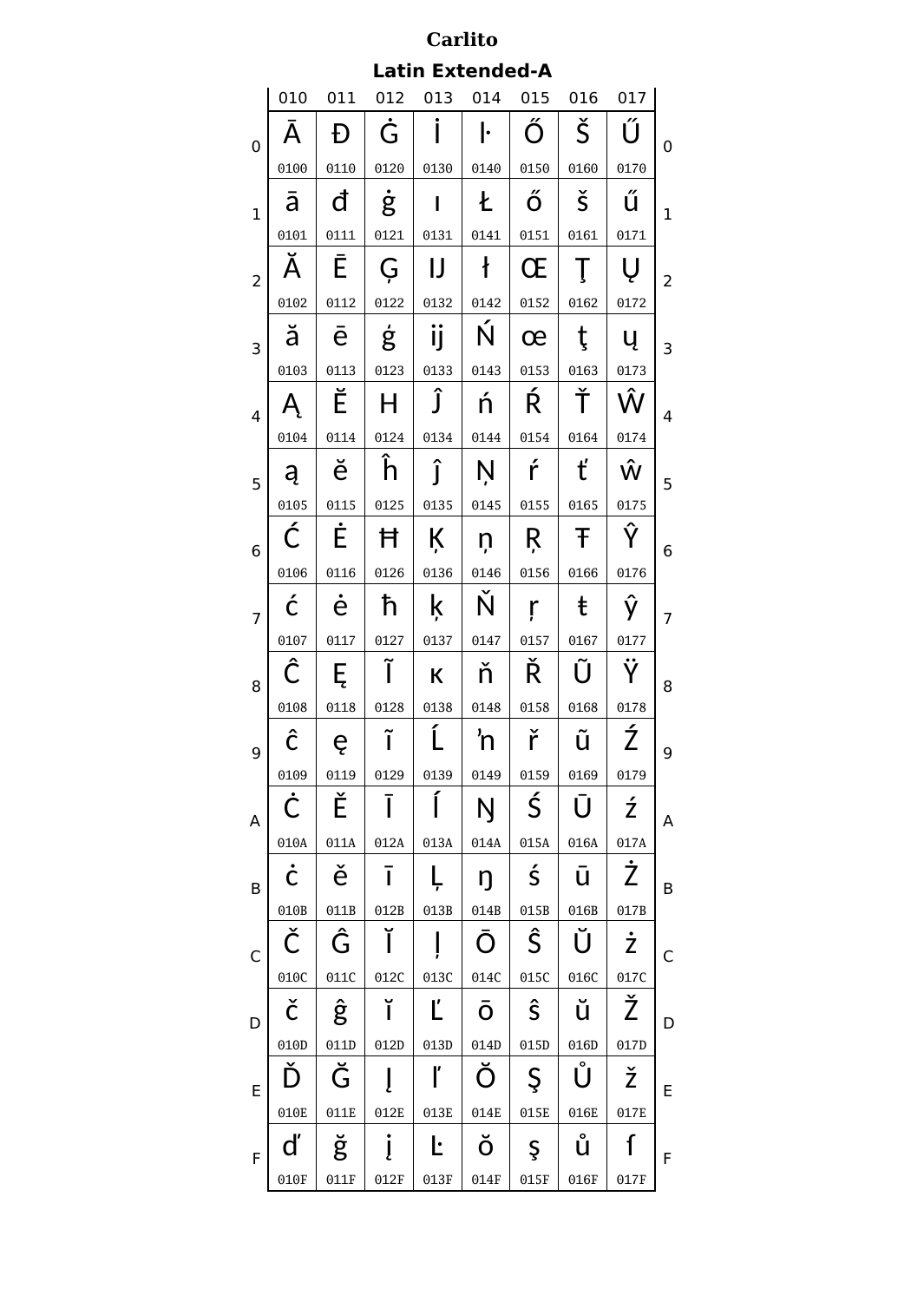|                |                         |                                 |               |                          |            |                         | Carlito         |                     |      |      |                            |                              |              |                |
|----------------|-------------------------|---------------------------------|---------------|--------------------------|------------|-------------------------|-----------------|---------------------|------|------|----------------------------|------------------------------|--------------|----------------|
|                |                         |                                 |               |                          |            | <b>Latin Extended-B</b> |                 |                     |      |      |                            |                              |              |                |
|                | 018                     | 019                             | 01A           | 01B                      | 01C        | 01D                     | 01E<br><u>.</u> | 01F                 | 020  | 021  | 022                        | 023                          | 024          |                |
| $\mathbf 0$    | đ                       | E                               | Ơ             | ư                        |            | ľ                       | Α               | ľ                   | À    | Ŕ    | η                          | $\overline{\cdot}$<br>$\cap$ | Z            | 0              |
|                | 0180                    | 0190                            | 01A0          | 01B0                     | 01C0       | 01D0                    | 01E0            | 01F0                | 0200 | 0210 | 0220                       | 0230                         | 0240         |                |
| $\mathbf{1}$   | B                       | F                               | Ø             | 75                       | ║          | $\cap$                  | ā               | DZ                  | à    | ř    | ď                          | $\overline{\bullet}$<br>O    | ?            | $\mathbf 1$    |
|                | 0181                    | 0191                            | 01A1          | 01B1                     | 01C1       | 01D1                    | 01E1            | 01F1                | 0201 | 0211 | 0221                       | 0231                         | 0241         |                |
| $\overline{2}$ | Б                       | f                               | <u>(</u>      | V                        | $\ddagger$ | Ŏ                       | Æ               | Dz                  | Â    | Ŕ    | 8                          | Y                            | 7            | $\overline{2}$ |
|                | 0182                    | 0192                            | 01A2          | 01B2                     | 01C2       | 01D2                    | 01E2            | 01F2                | 0202 | 0212 | 0222                       | 0232                         | 0242         |                |
| 3              | b                       | $\mathsf{G}% _{\mathbb{Z}}^{K}$ | თ             | Y                        | J          | U                       | $\bar{x}$       | dz                  | â    | ĥ    | 8                          | y                            | B            | 3              |
|                | 0183                    | 0193                            | 01A3          | 01B3                     | 01C3       | 01D3                    | 01E3            | 01F3                | 0203 | 0213 | 0223                       | 0233                         | 0243         |                |
| $\overline{4}$ | Ъ                       | Χ                               | ዋ             | У                        | DŽ         | u                       | G               | Ġ                   | È    | U    | ζ                          | P                            | $\bf \rm{H}$ | 4              |
|                | 0184                    | 0194                            | 01A4          | 01B4                     | 01C4       | 01D4                    | 01E4            | 01F4                | 0204 | 0214 | 0224                       | 0234                         | 0244         |                |
| 5              | b                       | Խ                               | þ             | Z                        | Dž         | U                       | g               | ģ                   | è    | ù    | $Z_{\rm s}$                | ղ                            | Λ            | 5              |
|                | 0185                    | 0195                            | 01A5          | 01B5                     | 01C5       | 01D5                    | 01E5            | 01F5                | 0205 | 0215 | 0225                       | 0235                         | 0245         |                |
| 6              |                         | ι                               | R             | Z                        | dž         | <br>U                   | Ğ               | H                   | Ê    | U    | Α                          | $\mathfrak{t}$               | E            | 6              |
|                | 0186                    | 0196                            | 01A6          | 01B6                     | 01C6       | 01D6                    | 01E6            | 01F6                | 0206 | 0216 | 0226                       | 0236                         | 0246         |                |
| $\overline{7}$ |                         | ł                               | S             | 3                        | ĻΙ         | ΰ                       | ġ               | D                   | ê    | û    | å                          |                              | ¢            | $\overline{7}$ |
|                | 0187                    | 0197                            | 01A7          | 01B7                     | 01C7       | 01D7                    | 01E7            | 01F7                | 0207 | 0217 | 0227                       | 0237                         | 0247         |                |
| 8              | $\mathcal{C}$           | К                               | S             | Σ                        | Lj         | <br>Û                   | К               | N                   | Ĩ    | Ş    | Ę                          | æ                            | ╂            | 8              |
|                | 0188                    | 0198                            | 01A8          | 01B8                     | 01C8       | 01D8                    | 01E8            | 01F8                | 0208 | 0218 | 0228                       | 0238                         | 0248         |                |
| 9              | Ð                       | ƙ                               | Σ             | $\overline{\mathcal{E}}$ | lj         | Ű                       | Ř               | 'n                  | ì    | Ş    | ę                          | ф                            | $\mathbf{j}$ | 9              |
|                | 0189                    | 0199                            | 01A9          | 01B9                     | 01C9       | 01D9                    | 01E9            | 01F9                | 0209 | 0219 | 0229                       | 0239                         | 0249         |                |
| A              | D                       | $\ddagger$                      | 9             | $\overline{5}$           | NJ         | ũ                       | $\overline{O}$  | Å                   | Î    | Ţ    | Ξ<br>O                     | $\cancel{\mathsf{A}}$        | Q            | A              |
|                | 018A                    | 019A                            | 01AA          | 01BA                     | 01CA       | 01DA                    | 01EA            | 01FA                | 020A | 021A | 022A                       | 023A                         | 024A         |                |
| B              | a                       | λ                               | ţ             | <b>2</b>                 | Nj         | Ù                       | Q               | å                   | î    | ţ    | $\ddot{\ddot{\mathrm{o}}}$ | $\boldsymbol{\mathcal{C}}$   | q            | $\sf B$        |
|                | 018B                    | 019B                            | 01AB          | 01BB                     | 01CB       | 01DB                    | 01EB            | 01FB                | 020B | 021B | 022B                       | 023B                         | 024B         |                |
| C              | $\overline{\mathsf{d}}$ | ա                               | ͳ             | 5                        | nj         | ù                       | Q.              | Æ                   | Ő    | 3    | Õ                          | $\cancel{c}$                 | R            | C              |
|                | 018C                    | 019C                            | 01AC          | 01BC                     | 01CC       | 01DC                    | 01EC            | 01FC                | 020C | 021C | 022C                       | 023C                         | 024C         |                |
| D              | $\mathsf Q$             | $\mathsf{N}$                    | $\mathfrak t$ | 5                        | A          | $\Theta$                | Q               | æ                   | Ő    | 3    | $\bar{\tilde{O}}$          | Ł                            | Ł            | D              |
|                | 018D                    | 019D                            | 01AD          | 01BD                     | 01CD       | 01DD                    | 01ED            | 01FD                | 020D | 021D | 022D                       | 023D                         | 024D         |                |
| E              | Ε                       | η                               | T             | $\mathfrak z$            | ă          | Ä                       | Ž               | $\acute{\text{\o}}$ | Ô    | Ĥ    | Ò                          | $\boldsymbol{\mathit{X}}$    | Y            | $\mathsf E$    |
|                | 018E                    | 019E                            | 01AE          | 01BE                     | 01CE       | 01DE                    | 01EE            | 01FE                | 020E | 021E | 022E                       | 023E                         | 024E         |                |
| F              | Ә                       | θ                               | Ư             | p                        | ľ          | ä                       | $\check{3}$     | Ó                   | ô    | ň    | $\dot{\mathbf{O}}$         | Ş                            | Y            | F              |
|                | 018F                    | 019F                            | 01AF          | 01BF                     | 01CF       | 01DF                    | 01EF            | 01FF                | 020F | 021F | 022F                       | 023F                         | 024F         |                |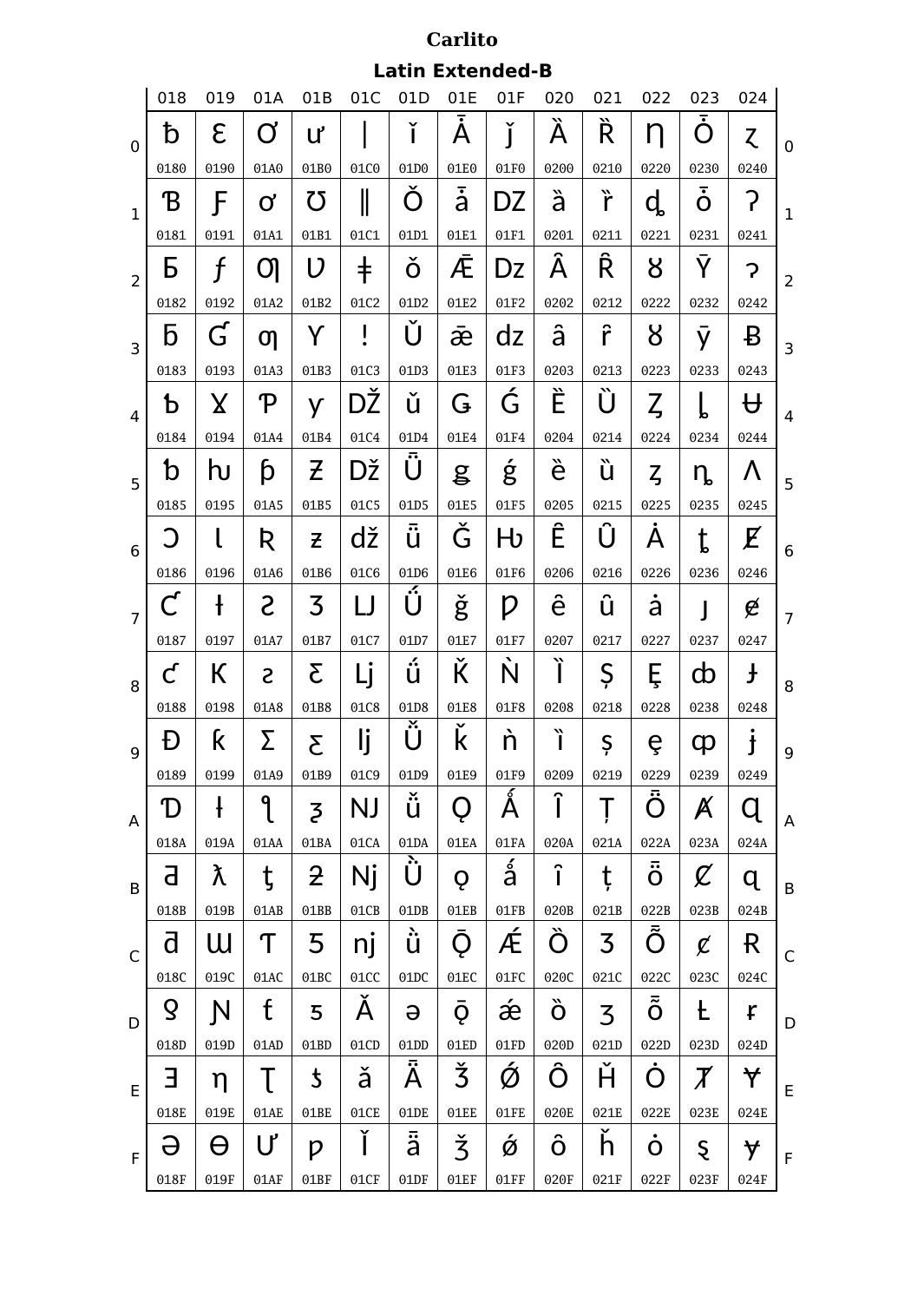**IPA Extensions**

|                         |              | 025 026 027 028 029 02A |                         |                |                                |               |             |
|-------------------------|--------------|-------------------------|-------------------------|----------------|--------------------------------|---------------|-------------|
| 0                       | P.           | $\mathbf{d}$            | Щ                       | $\mathsf{R}$   | $Z_{\perp}$                    | d             | 0           |
|                         | 0250         | 0260                    | 0270                    | 0280           | 0290                           | 02A0          |             |
| $\mathbf 1$             | $\mathsf{Q}$ | $\mathbf{g}$            | m <sub>j</sub>          | $\mathsf R$    | $z_{\!\scriptscriptstyle\rho}$ | $\mathcal{P}$ | $\mathbf 1$ |
|                         | 0251         | 0261                    | 0271                    | 0281           | 0291                           | 02A1          |             |
| $\overline{c}$          | D            | G                       | $\mathsf{n}$            | $\mathsf{S}$   | $\overline{3}$                 | $\varsigma$   | 2           |
|                         | 0252         | 0262                    | 0272                    | 0282           | 0292                           | 02A2          |             |
| 3                       | b            | $\mathsf{X}$            | $\mathsf{n}$            | $\int$         | $\mathsf{\Sigma}$              | dz            | 3           |
|                         | 0253         | 0263                    | 0273                    | 0283           | 0293                           | 02A3          |             |
| $\overline{\mathbf{4}}$ | $\mathbf C$  | $\chi$                  | N                       | $\blacksquare$ | $\mathcal{L}$                  | фz            | 4           |
|                         | 0254         | 0264                    | 0274                    | 0284           | 0294                           | 02A4          |             |
| 5                       | ငှ           | Ч                       | $\Theta$                | $\mathbf{I}$   | $\varsigma$                    | ф             | 5           |
|                         | 0255         | 0265                    | 0275                    | 0285           | 0295                           | 02A5          |             |
| 6                       | þ            | h.                      | Œ                       | $\int$         | $\mathcal{L}$                  | 飞             | 6           |
|                         | 0256         | 0266                    | 0276                    | 0286           | 0296                           | 02A6          |             |
| 7                       | ď            | $\mathfrak h$           | $\omega$                | $\mathbf{a}$   | C                              | ij            | 7           |
|                         | 0257         | 0267                    | 0277                    | 0287           | 0297                           | 02A7          |             |
| 8                       | $\Theta$     | $\ddot{\mathbf{t}}$     | $\varphi$               | $\mathsf{t}$   | $\odot$                        | <b>t</b>      | 8           |
|                         | 0258         | 0268                    | 0278                    | 0288           | 0298                           | 02A8          |             |
| 9                       | ə            | l                       | $\overline{\mathsf{r}}$ | $\mathbf{H}$   | $\overline{B}$                 | fŋ            | 9           |
|                         | 0259         | 0269                    | 0279                    | 0289 0299      |                                | 02A9          |             |
| A                       | ᢙ            | I                       | J                       | U              | $\boldsymbol{\mathsf{S}}$      | کا            | Α           |
|                         | 025A         | 026A                    | 027A                    | 028A           | 029A                           | 02AA          |             |
| B                       | ε            | ł                       | $\mathcal{A}$           | IJ             | G                              | lz            | B           |
|                         | 025B         | 026B                    | 027B                    | 028B           | 029B                           | 02AB          |             |
| С                       | 3            | ╉                       | r                       | Λ              | Н                              | W             | С           |
|                         | 025C         | 026C                    | 027C                    | 028C           | 029C                           | 02AC          |             |
| D                       | З.           |                         | r                       | W              | J                              | п<br>п        | D           |
|                         | 025D         | 026D                    | 027D                    | 028D           | 029D                           | 02AD          |             |
| E                       | B            | ß                       | ſ                       | λ              | Я                              | y             | E           |
|                         | 025E         | 026E                    | 027E                    | 028E           | 029E                           | 02AE          |             |
| F                       |              | W                       |                         | Υ              |                                | Ų             | F           |
|                         | 025F         | 026F                    | 027F                    | 028F           | 029F                           | 02AF          |             |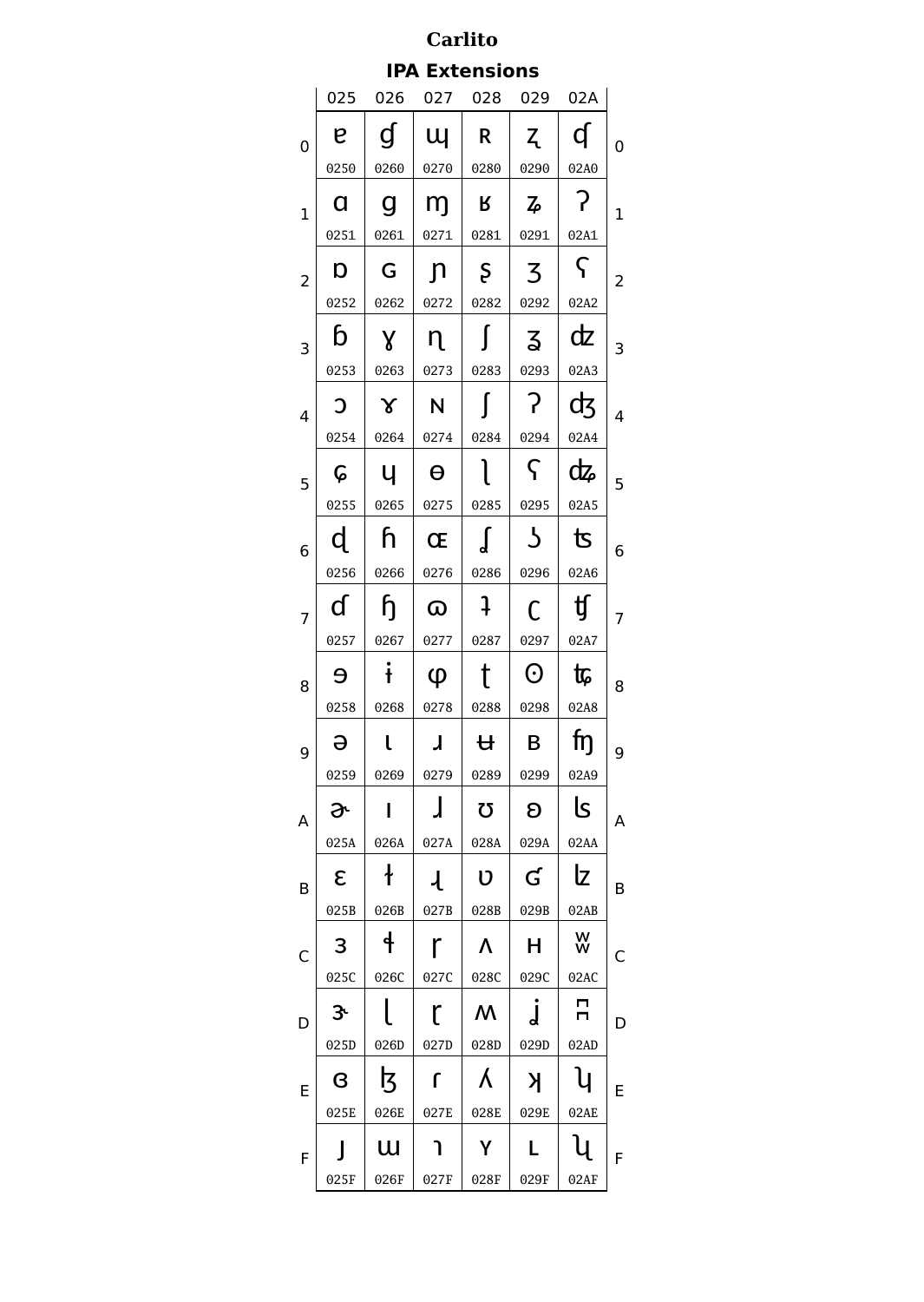## **Spacing Modifier Letters**

|                         | 02B          | 02C     | 02D        | 02E  | 02F                      |   |
|-------------------------|--------------|---------|------------|------|--------------------------|---|
| 0                       | h            | ?       |            | γ    |                          | 0 |
|                         | 02B0         | 02C0    | 02D0       | 02E0 | 02F0                     |   |
| $\mathbf 1$             | h            | ς       |            | П    | $\overline{\phantom{a}}$ | 1 |
|                         | 02B1         | 02C1    | 02D1       | 02E1 | 02F1                     |   |
| $\overline{\mathbf{c}}$ | j            | ≺       | ×,         | S    | >                        | 2 |
|                         | 02B2         | 02C2    | 02D2       | 02E2 | 02F2                     |   |
| 3                       | r            | ⋗       | ¢          | X    | o                        | 3 |
|                         | 02B3         | 02C3    | 02D3       | 02E3 | 02F3                     |   |
| 4                       | J            | Λ       | Ŧ,         | ና    |                          | 4 |
|                         | 02B4         | 02C4    | 02D4       | 02E4 |                          |   |
| 5                       | 1            | V       | T          |      | $\lambda$                | 5 |
|                         | 02B5         | 02C5    | 02D5       | 02E5 | 02F5                     |   |
| 6                       | R            |         | ٠          |      |                          | 6 |
|                         | 02B6         | 02C6    | 02D6       | 02E6 |                          |   |
| 7                       | W            |         |            |      |                          | 7 |
|                         | 02B7         | 02C7    | 02D7       | 02E7 | 02F7                     |   |
|                         |              | П       | u          |      |                          |   |
| 8                       | y            |         |            |      |                          | 8 |
|                         | 02B8         | 02C8    | 02D8       | 02E8 | 02F8                     |   |
| 9                       | ı            |         |            |      | г                        | 9 |
|                         | 02B9         |         | 02D9       | 02E9 | 02F9                     |   |
| А                       |              |         | o          | L    | ┑                        | Α |
|                         |              |         | 02DA       | 02EA | 02FA                     |   |
| B                       | t            | $\cdot$ | $\epsilon$ | ⊢    | L                        | B |
|                         | 02BB         | 02CB    | 02DB       | 02EB | 02FB                     |   |
| C                       | ,            | ı       | ∼          | v    | ┚                        | r |
|                         | 02BC         | 02CC    | 02DC       | 02EC | 02FC                     |   |
| D                       | t            |         | "          | $=$  |                          | D |
|                         | 02BD         | 02CD    | 02DD       | 02ED | 02FD                     |   |
| E                       | <sup>,</sup> |         | ٦.         | "    |                          | E |
|                         | 02BE         | 02CE    | 02DE       | 02EE | 02FE                     |   |
| F                       | ¢<br>02BF    | 02CF    | ×<br>02DF  | 02EF | 02FF                     | F |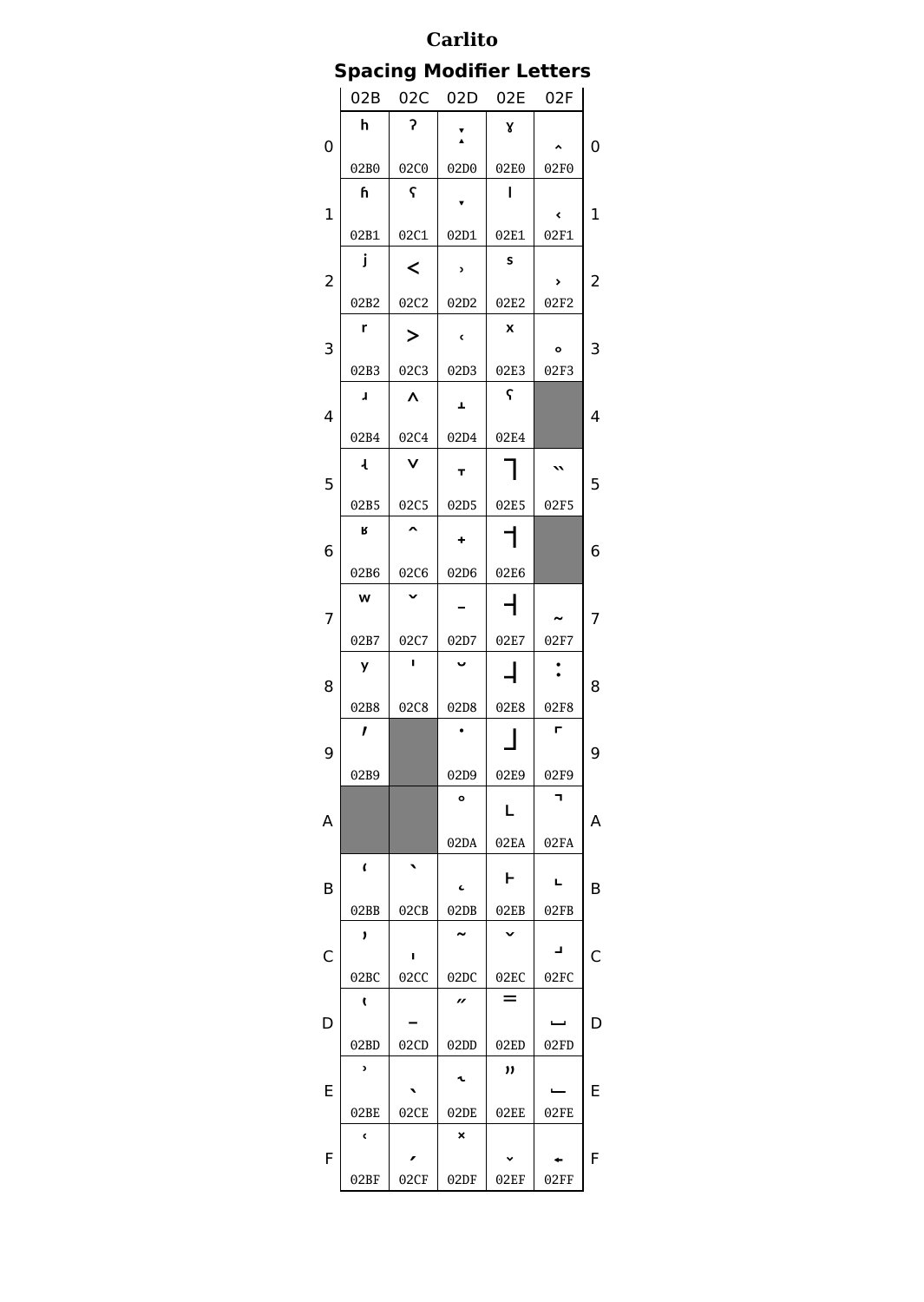#### **Carlito Combining Diacritical Marks** 030 031 032 033 034 035 036 $\ddot{\cdot}$  $\rightarrow$  $\overline{a}$ ب ̐ ̠ ͐ 0 0 0310 0320 0350 0360  $\bar{\mathbf{c}}$  $\overline{\phantom{0}}$  $\sim$ ̑ ̡ ͑ ͡ 1 1 0311 0321 0351 0361  $\hat{z}$ ̢  $\overline{a}$ ͒ 2 | | | ↓ | − | | | | | − | 2 0322 0332 0352 0362  $\bar{\mathbf{x}}$  $\mathsf{a}$  $\bullet$  $\pmb{\mathfrak{z}}$ ̓ ̳ ̓ ͓ ͣ 3 3 0313 0333 0343 0353 0363  $\bar{\mathbf{t}}$  $\mathbf{e}$ ̔ ͔ ͤ 4 4 4 0314 0354 0364  $\mathbf{i}$  $\mathbf{r}$ ̥ ͕ ֕ 5 | | | | | | | | | | | | | 5 0305 0315 0325 0355 0365  $\mathbf{o}$ ̶ ͆ ͖ ͦ  $\overline{\phantom{0}}$ 6 6 0336 0346 0356 0366  $\mathbf{r}$  $\mathbf u$ ͇ ͗ **U** 7 7 0347 0357 0367  $\mathbf{u}$  $\mathbf{c}$ ̘ ͨ 8 8 0318 0348 0368  $\blacksquare$  $\mathbf d$  $\epsilon$ ̙ ̩ ̹ ͉ ͙ ͩ 9 9 0319 0329 0339 0349 0359 0369  $\overline{\mathbf{h}}$  $\overline{\mathbf{u}}$  $\boldsymbol{\mu}$ ̚ ̪  $\overline{a}$ **U** ͚ │ A | | − | ← | | ∞ | |A 031A 032A 033A 034A 035A 036A  $\pmb{\gamma}$  $\mathsf{m}$ ̛ ̫ ̻ ∫ ͫ B B 032B 033B 031B 034B 035B 036B  $\bar{\rm c}$  $\mathbf{r}$ ̜ ̼ r<br>İ C | | | | | | | | | | C 031C 033C 034C 035C 036C  $\mathbf t$  $\pmb{\times}$  $\blacksquare$ ̍ ̝ ̽ ͍ ͝ ֖֚֚֬֕ D | + | | | + | + | | D 030D 031D 034D 036D 033D 035D  $\pmb{\mathsf{s}}$  $\mathbf{H}$  $\bar{\mathbf{v}}$ ̞ ̾ ͎ ͞ li anno 1919.<br>Coimean anns an Coimeanach<br>Coimean ann an Coimean ann an Coimean ann an Coimean ann an Coimean ann an Coimean<br>Coimean ann an Coimean ann an Coimean ann an Coimean ann an Coimean ann an Coimean ann an Coimean E | T | | | | | | | | | E 036E 030E 031E 033E 034E 035E  $\!\!\!=\!\!\!=$  $\pmb{\mathsf{x}}$  $\boldsymbol{v}$  $\overline{\phantom{0}}$ ̏ ̟ ̯ ̿ **U** F | + | | | | | | | | | F 030F 031F 032F 033F 034F 035F 036F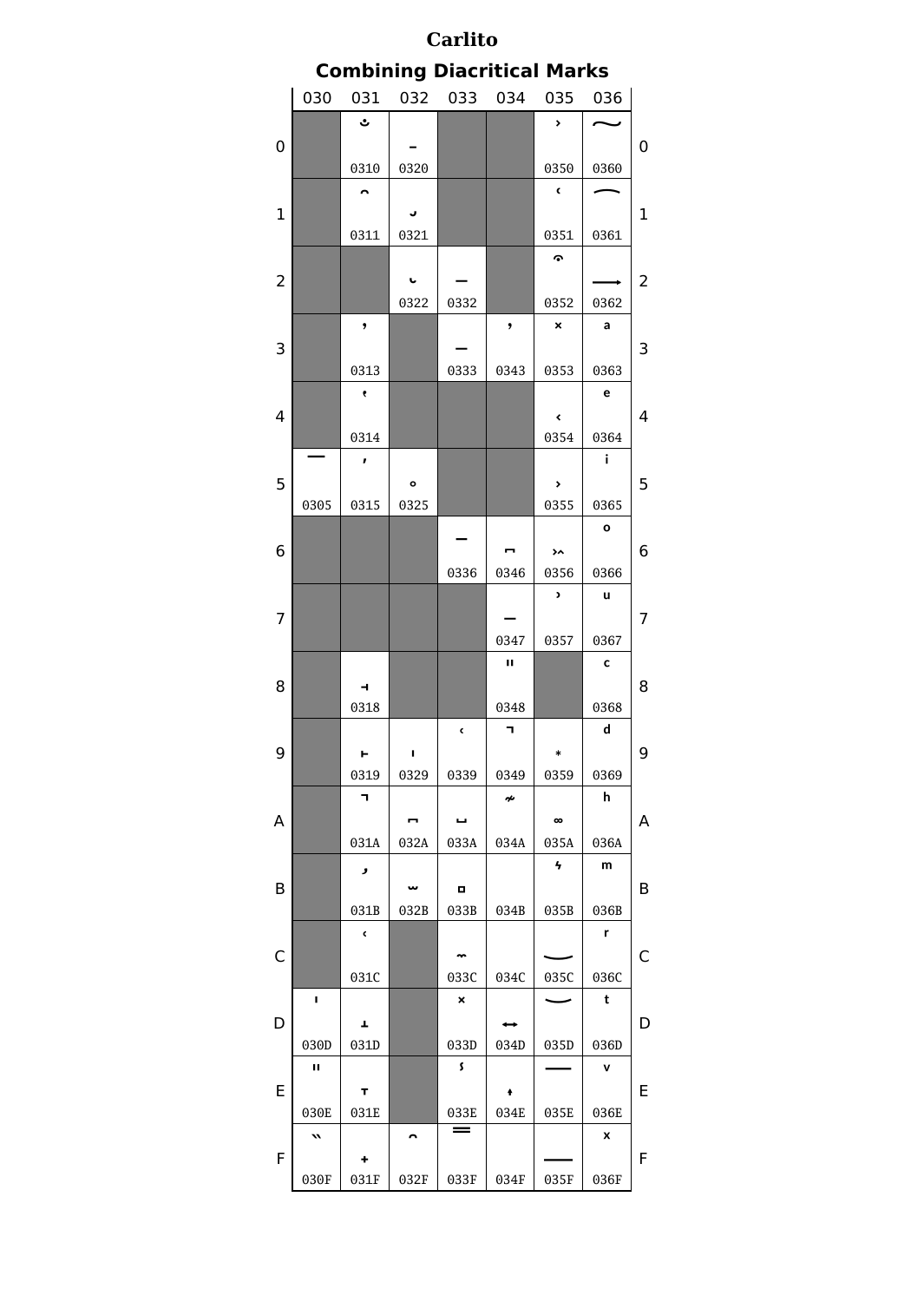| Carlito        |                         |           |                |        |              |          |                          |                 |                |                |  |  |
|----------------|-------------------------|-----------|----------------|--------|--------------|----------|--------------------------|-----------------|----------------|----------------|--|--|
|                | <b>Greek and Coptic</b> |           |                |        |              |          |                          |                 |                |                |  |  |
|                | 037                     | 038       | 039            | 03A    | 03B          | 03C      | 03D                      | 03E             | 03F            |                |  |  |
| 0              |                         |           | .,<br>ι        | П      | ΰ            | π        | в                        | K)              | Ν              | 0              |  |  |
|                |                         |           | 0390           | 03A0   | 03B0         | 03C0     | 03D0                     | 03E0            | 03F0           |                |  |  |
|                |                         |           | А              | P      | α            | ρ        | უ                        | A               | б              |                |  |  |
| $\mathbf{1}$   |                         |           | 0391           | 03A1   | 03B1         | 03C1     | 03D1                     | 03E1            | 03F1           | $\mathbf{1}$   |  |  |
|                |                         |           | B              |        | β            | ς        | Υ                        | Щ               | C              |                |  |  |
| $\overline{2}$ |                         |           | 0392           |        | 03B2         | 03C2     | 03D2                     | 03E2            | 03F2           | 2              |  |  |
| 3              |                         |           | Г              | Σ      | γ            | $\sigma$ | $\Upsilon$               | ௶               |                | 3              |  |  |
|                |                         |           | 0393           | 03A3   | 03B3         | 03C3     | 03D3                     | 03E3            | 03F3           |                |  |  |
| 4              | ,                       | ,         | Δ              | Τ      | δ            | τ        | Ϋ                        | Ч               | A              | 4              |  |  |
|                | 0374                    | 0384      | 0394           | 03A4   | 03B4         | 03C4     | 03D4                     | 03E4            | 03F4           |                |  |  |
| 5              | ,                       | $\ddotsc$ | E              | Y      | $\epsilon$   | U        | Φ                        | Ч               | $\epsilon$     | 5              |  |  |
|                | 0375                    | 0385      | 0395           | 03A5   | 03B5         | 03C5     | 03D5                     | 03E5            | 03F5           |                |  |  |
| 6              |                         | Ά         | Z              | Φ      | ζ            | φ        | ᢍ                        | h               | Э              | 6              |  |  |
|                |                         | 0386      | 0396           | 03A6   | 03B6         | 03C6     | 03D6                     | 03E6            | 03F6           |                |  |  |
| 7              |                         |           | H              | X      | η            | χ        | η                        | ສ               | Þ              | $\overline{7}$ |  |  |
|                |                         | 0387      | 0397           | 03A7   | 03B7         | 03C7     | 03D7                     | 03E7            | 03F7           |                |  |  |
| 8              |                         | Έ         | Θ              | Ψ      | θ            | ψ        | Q                        | S               | þ              | 8              |  |  |
|                |                         | 0388      | 0398           | 03A8   | 03B8         | 03C8     | 03D8                     | 03E8            | 03F8           |                |  |  |
| 9              |                         | Ή         |                | Ω      | $\mathbf{I}$ | ω        | Q                        | S               | С              | 9              |  |  |
|                |                         | 0389      | 0399           | 03A9   | 03B9         | 03C9     | 03D9                     | 03E9            | 03F9           |                |  |  |
| A              | ú                       | Ί         | К              | Ϊ      | К            | ï        | $\subset$                | Ϫ               | M              | А              |  |  |
|                | 037A                    | 038A      | 039A           | 03AA   | 03BA         | 03CA     | 03DA                     | 03EA            | 03FA           |                |  |  |
| B              | C                       |           | Λ              | Ÿ      | λ            | Ü        | $\boldsymbol{\varsigma}$ | $\mathbf{X}$    | M              | B              |  |  |
|                | 037B                    |           | 039B           | 03AB   | 03BB         | 03CB     | 03DB                     | 03EB            | 03FB           |                |  |  |
| C              | $\epsilon$              | O'        | M              | ά      | μ            | ó        | F                        | б               | ρ              | C              |  |  |
|                | 037C                    | 038C      | 039C           | 03AC   | 03BC         | 03CC     | 03DC                     | 03EC            | 03FC           |                |  |  |
| D              | $\mathfrak{S}$          |           | N              | έ      | $\mathsf{V}$ | Ú        | F                        | 6               | J              | D              |  |  |
|                | 037D                    |           | 039D           | 03AD   | 03BD         | 03CD     | 03DD                     | 03ED            | 03FD           |                |  |  |
| E              | $\bullet$               | 'Y        | Ξ              | ή      | ξ            | ώ        | $\frac{1}{\sqrt{2}}$     | ϯ               | C              | E              |  |  |
|                | 037E                    | 038E      | 039E           | 03AE   | 03BE         | 03CE     | 03DE                     | 03EE            | 03FE           |                |  |  |
| $\mathsf F$    |                         | Ώ         | $\overline{O}$ | ί      | $\mathbf O$  |          | $\frac{1}{\sqrt{2}}$     | $\dagger$       | $\mathfrak{I}$ | F              |  |  |
|                |                         | 038F      | 039F           | $03AF$ | 03BF         |          | 03DF                     | $03\mathrm{EF}$ | 03FF           |                |  |  |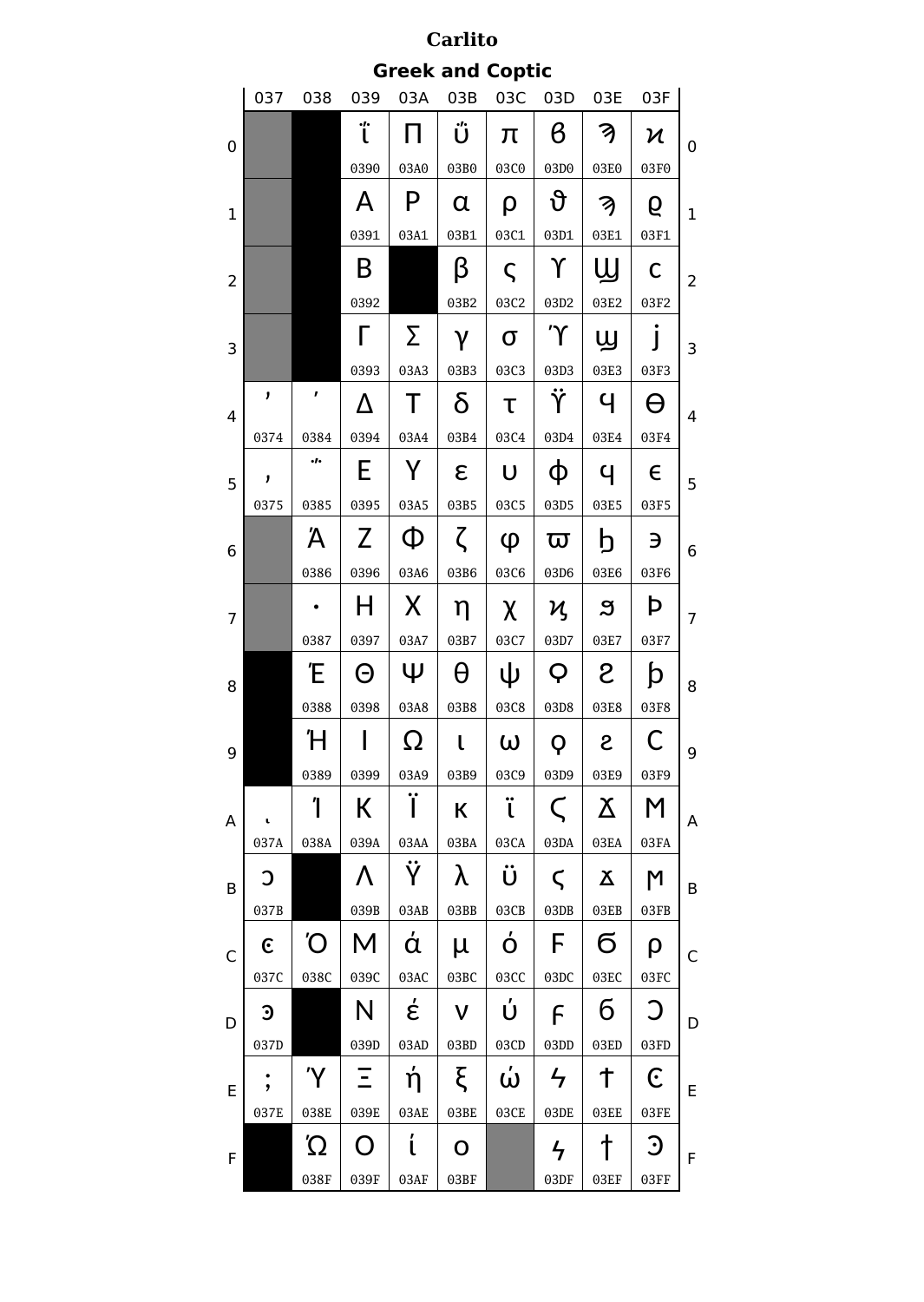# **Carlito Cyrillic**

|                | 040        | 041       | 042       | 043       | 044  | 045                   | 046  | 047                  | 048                     | 049          | 04A  | 04B                            | 04C    | 04D             | 04E                             | 04F                                        |              |
|----------------|------------|-----------|-----------|-----------|------|-----------------------|------|----------------------|-------------------------|--------------|------|--------------------------------|--------|-----------------|---------------------------------|--------------------------------------------|--------------|
| $\mathbf 0$    | È          | Α         | P         | a         | р    | è                     | ယ    | Ψ                    | $\bm{\zeta}$            | ל            | Ҡ    | ¥                              |        | Ă               | 3                               | ÿ                                          | 0            |
|                | 0400       | 0410      | 0420      | 0430      | 0440 | 0450                  | 0460 | 0470                 | 0480                    | 0490         | 04A0 | 04B0                           | 04C0   | 04D0            | 04E0                            | 04F0                                       |              |
| $\mathbf{1}$   | Ë          | Б         | С         | б         | C    | ë                     | W    | ψ                    | $\varsigma$             | $\mathsf{r}$ | Ҡ    | ¥                              | Ӂ      | ă               | 3                               | ÿ                                          | 1            |
|                | 0401       | 0411      | 0421      | 0431      | 0441 | 0451                  | 0461 | 0471                 | 0481                    | 0491         | 04A1 | 04B1                           | 04C1   | 04D1            | 04E1                            | 04F1                                       |              |
| $\overline{2}$ | Ъ          | B         |           | В         | Τ    | ħ                     | Ѣ    | Θ                    | ҂                       | F            | Ң    | Ҳ                              | ັ<br>Ж | A               | И                               | ý                                          | 2            |
|                | 0402       | 0412      | 0422      | 0432      | 0442 | 0452                  | 0462 | 0472                 | 0482                    | 0492         | 04A2 | 04B2                           | 04C2   | 04D2            | 04E2                            | 04F2                                       |              |
| 3              | ŕ          |           | У         |           | y    | ŕ                     | ҍ    | Θ                    | ٮ                       | £            | ң    | Ҳ                              | K      | ä               | И                               | ý                                          | 3            |
|                | 0403       | 0413      | 0423      | 0433      | 0443 | 0453                  | 0463 | 0473                 | 0483                    | 0493         | 04A3 | 04B3                           | 04C3   | 04D3            | 04E3                            | 04F3                                       |              |
| $\overline{4}$ | $\epsilon$ | Д         | Φ         | д         | φ    | $\epsilon$            | Ѥ    | V                    | ∽                       | Ҕ            | H    | Ц                              | K      | Æ               | И                               | ÿ                                          | 4            |
|                | 0404       | 0414      | 0424      | 0434      | 0444 | 0454                  | 0464 | 0474                 | 0484                    | 0494         | 04A4 | 04B4                           | 04C4   | 04D4            | 04E4                            | 04F4                                       |              |
| 5              | S          | E         | Х         | е         | X    | S                     | Ѥ    | V                    | t                       | 5            | ҥ    | Ц                              | Ӆ      | æ               | И                               | ÿ                                          | 5            |
|                | 0405       | 0415      | 0425      | 0435      | 0445 | 0455                  | 0465 | 0475                 | 0485                    | 0495         | 04A5 | 04B5                           | 04C5   | 04D5            | 04E5                            | 04F5                                       |              |
| 6              |            | Ж         | Ц         | Ж         | Ц    | ı                     | Ѧ    |                      | ,                       | Ж,           | l b  | Ҷ                              | Ӆ      | Ĕ               | O                               | Ч                                          | 6            |
|                | 0406       | 0416      | 0426      | 0436      | 0446 | 0456                  | 0466 |                      | 0486                    | 0496         | 04A6 | 04B6                           | 04C6   | 04D6            | 04E6                            | 04F6                                       |              |
| $\overline{7}$ | ∵          | З         | Ч         | 3         | Ч    | $\bullet\bullet$<br>I | Ѧ    | ѷ                    |                         | Җ            | Ҧ    | ҷ                              | Ӈ      | ĕ               | $\bullet\bullet$<br>$\mathbf O$ | ŗ                                          | 7            |
|                | 0407       | 0417      | 0427      | 0437      | 0447 | 0457                  | 0467 | 0477                 |                         | 0497         | 04A7 | 04B7                           | 04C7   | 04D7            | 04E7                            | 04F7                                       |              |
| 8              |            | И         | Ш         | И         | Ш    |                       | Ѩ    | Oy                   | $\sum_{i=1}^{n}$        | Ҙ            | Q    | Ҹ                              | H      | Ә               | Θ                               | Ӹ                                          | 8            |
|                | 0408       | 0418      | 0428      | 0438      | 0448 | 0458                  | 0468 | 0478                 | 0488                    | 0498         | 04A8 | 04B8                           | 04C8   | 04D8            | 04E8                            | 04F8                                       |              |
| 9              | Љ          | И         | Щ         | Й         | Щ    | Љ                     | Ѩ    | Oy                   | 66 <sub>5</sub><br>أدوم | Ҙ            | Q    | Ч                              | H,     | Ә               | θ                               | Ӹ                                          | 9            |
|                | 0409       | 0419      | 0429      | 0439      | 0449 | 0459                  | 0469 | 0479                 | 0489                    | 0499         | 04A9 | 04B9                           | 04C9   | 04D9            | 04E9                            | 04F9                                       |              |
| A              | Њ          | К         | Ъ         | К         | Ъ    | Њ                     | Ѫ    | $\mathsf{O}$         | Ҋ                       | Қ            | Ç    | h                              | H,     | $\ddot{\Theta}$ | $\ddot{\Theta}$                 | f                                          | A            |
|                | 040A       | 041A      | 042A      | 043A      | 044A | 045A                  | 046A | 047A                 | 048A                    | 049A         | 04AA | 04BA                           | 04CA   | 04DA            | 04EA                            | 04FA                                       |              |
| B              | Ћ          | Л         | Ы         | Л         | Ы    | ħ                     | Ѫ    | $\mathbf O$          | ҋ                       | қ            | Ç    | h                              | Y      | $\ddot{\Theta}$ | $\ddot{\Theta}$                 | $\mathbf{f}$                               | B            |
|                | 040B       | 041B      | 042B      | 043B      | 044B | 045B                  | 046B | 047B                 | 048B                    | 049B         | 04AB | 04BB                           | 04CB   | 04DB            | 04EB                            | 04FB                                       |              |
| $\mathsf{C}$   | Ќ          | M         | b         | M         | Ь    | Ŕ                     | Ѭ    | Ŵ                    | Ҍ                       | К            | Ţ    | e                              | Ч      | Ӝ               | Ë                               | $\mathsf{X}% _{1}\left( \mathsf{Y}\right)$ | $\mathsf{C}$ |
|                | 040C       | 041C      | 042C      | 043C      | 044C | 045C                  | 046C | 047C                 | 048C                    | 049C         | 04AC | 04BC                           | 04CC   | 04DC            | 04EC                            | 04FC                                       |              |
|                |            |           |           |           |      |                       |      |                      |                         | К            | Ţ    | $\mathbf e$                    | M,     | Ж               | ë                               | X                                          |              |
| D              | Ņ          | H         | Э         | H         | Э    | Ņ                     | Ѭ    | $\tilde{\mathbf{C}}$ | Ъ                       |              |      |                                |        |                 |                                 |                                            | D            |
|                | 040D       | 041D      | 042D      | 043D      | 044D | 045D                  | 046D | 047D                 | 048D                    | 049D         | 04AD | 04BD                           | 04CD   | 04DD            | 04ED                            | 04FD                                       |              |
| E              | Ў          | O         | Ю         | O         | Ю    | ў                     | 3    | Ѿ                    | P                       | Ҟ            | Y    | $\overline{\mathsf{e}}$        | M,     | $\ddot{3}$      | Ӯ                               | X                                          | E            |
|                | 040E       | 041E      | 042E      | 043E      | 044E | 045E                  | 046E | 047E                 | 048E                    | 049E         | 04AE | 04BE                           | 04CE   | 04DE            | 04EE                            | 04FE                                       |              |
| F              | Ų<br>040F  | П<br>041F | Я<br>042F | П<br>043F | Я    | Ų                     | Ř    | Ŵ<br>047F            | p<br>048F               | К            | γ    | $\boldsymbol{\varphi}$<br>04BF | 04CF   | $\ddot{3}$      | y                               | $\boldsymbol{\mathsf{X}}$                  | $\mathsf F$  |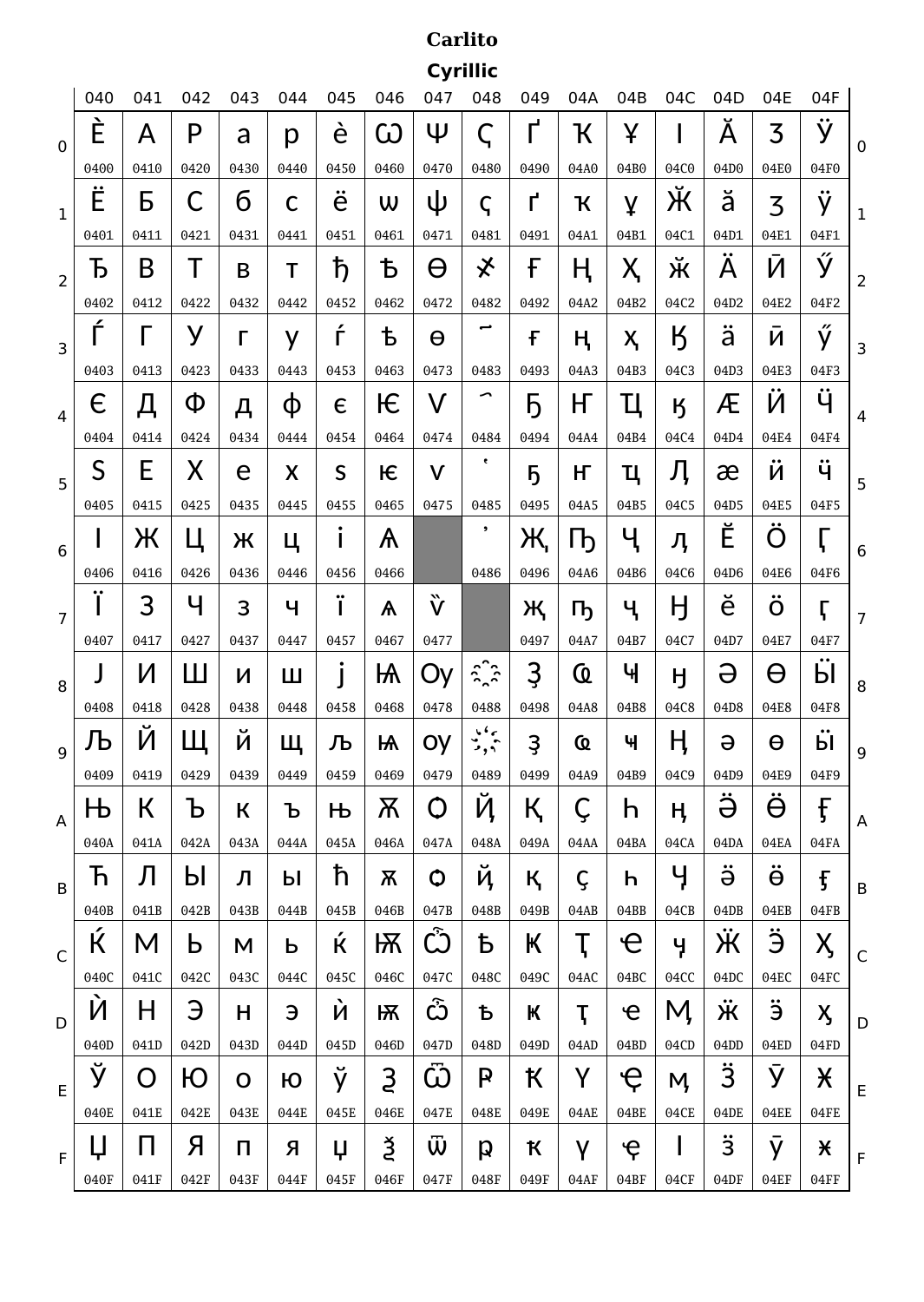# **Carlito Cyrillic Supplement**

|                | 050  | 051  | 052 |                |
|----------------|------|------|-----|----------------|
| 0              | d    | ε    |     | 0              |
|                | 0500 | 0510 |     |                |
| $\mathbf 1$    | d    | ε    |     | $\mathbf 1$    |
|                | 0501 | 0511 |     |                |
| $\overline{c}$ | Ⴛ    | Ӆ    |     | $\overline{2}$ |
|                | 0502 | 0512 |     |                |
| 3              | ժ    | Ӆ    |     | 3              |
|                | 0503 | 0513 |     |                |
| 4              | ᡶ    |      |     | 4              |
|                | 0504 |      |     |                |
| 5              | კ    |      |     | 5              |
|                | 0505 |      |     |                |
| 6              |      |      |     | 6              |
|                | 0506 |      |     |                |
| 7              |      |      |     | 7              |
|                | 0507 |      |     |                |
| 8              |      |      |     | 8              |
|                | 0508 |      |     |                |
| 9              | Љ    |      |     | 9              |
|                | 0509 |      |     |                |
| A              | Н    |      |     | Α              |
|                | 050A |      |     |                |
| B              | Hu   |      |     | B              |
|                | 050B |      |     |                |
| C              | G    |      |     | C              |
|                | 050C |      |     |                |
| D              | G    |      |     | C              |
|                | 050D |      |     |                |
| E              | G    |      |     | E              |
|                | 050E |      |     |                |
| F              | Ⴠ    |      |     | F              |
|                | 050F |      |     |                |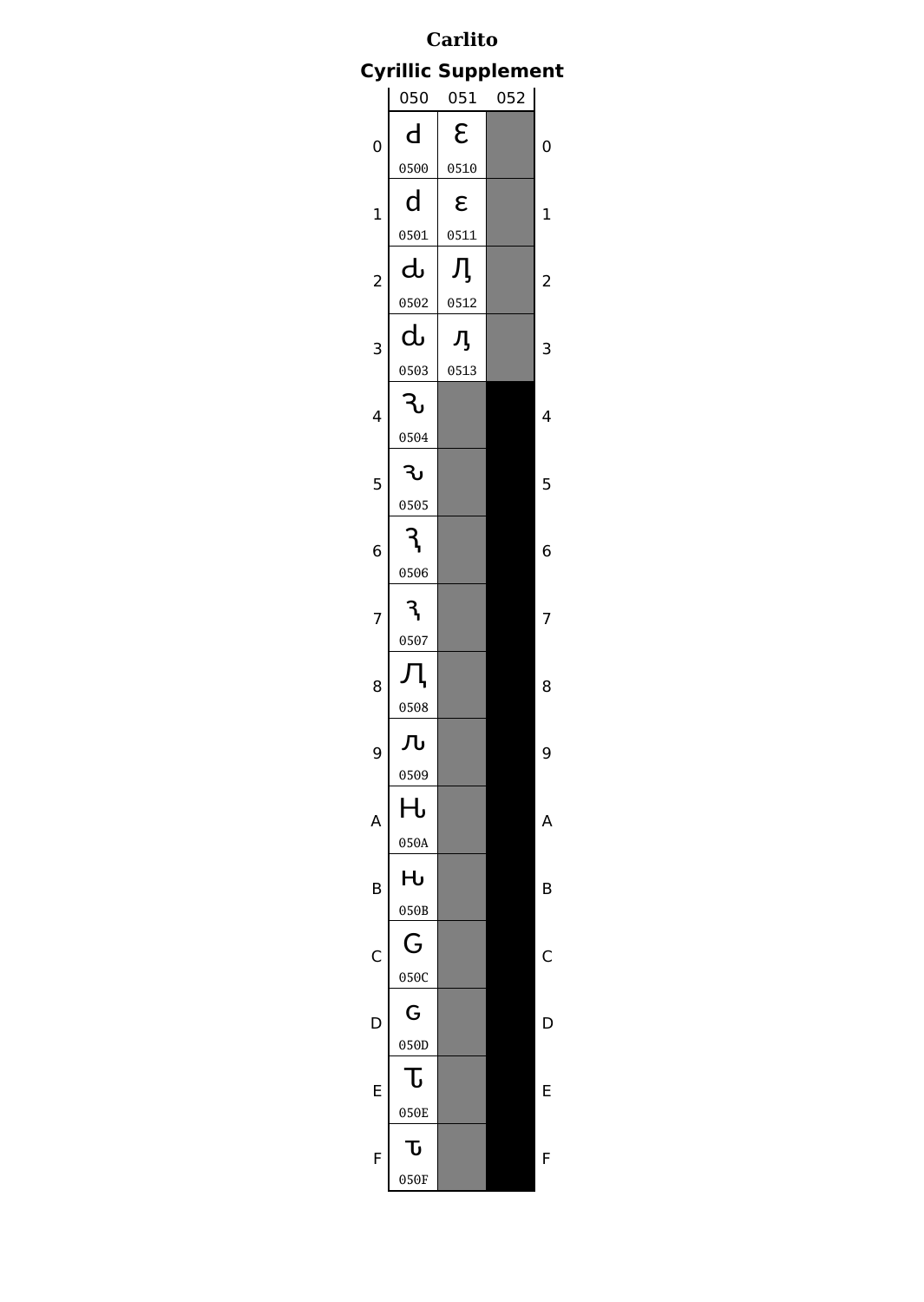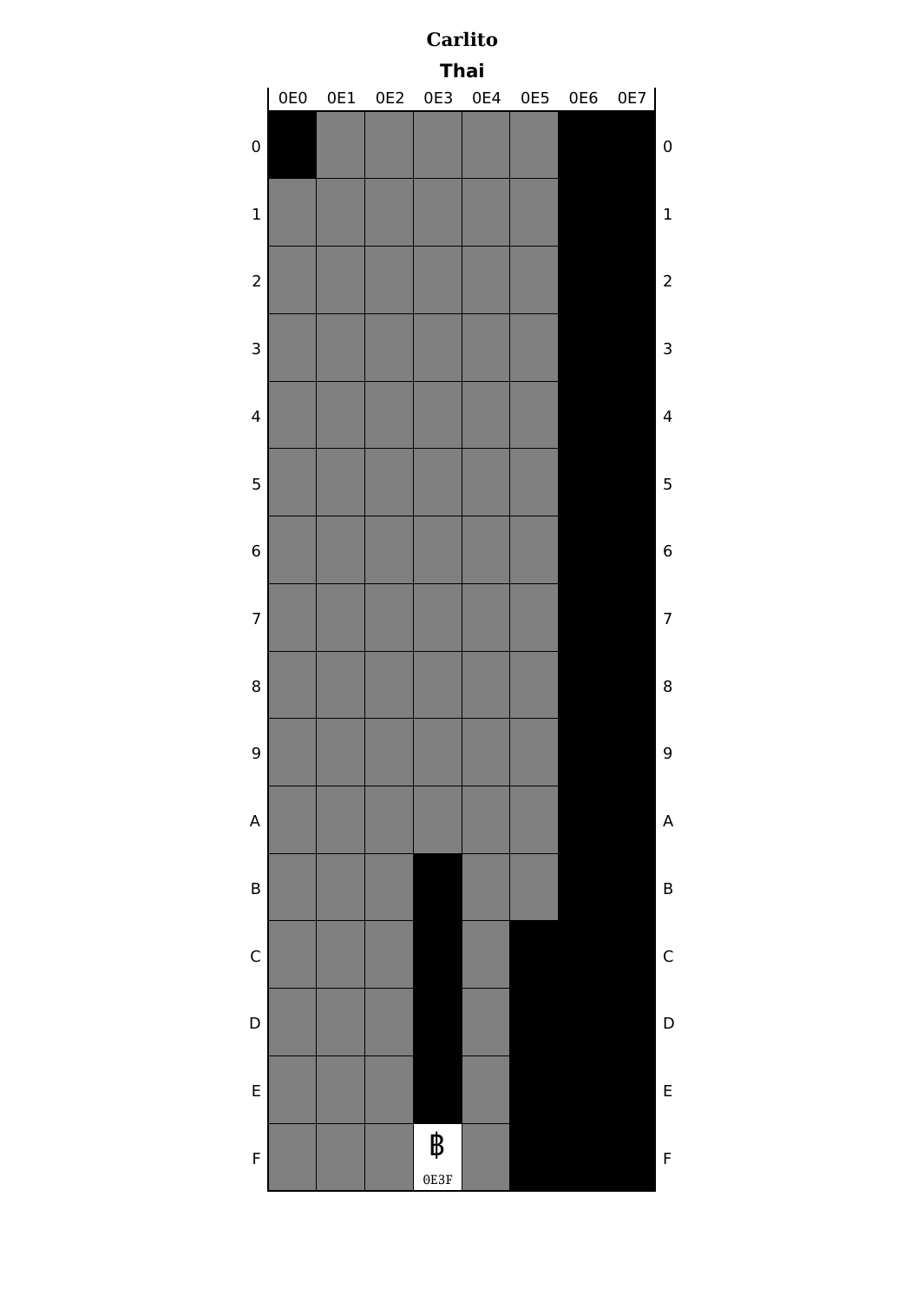**Phonetic Extensions**

|                | 1D <sub>0</sub>   | 1D1          | 1D2               | 1D3               | 1D4         | 1D5                  | 1D <sub>6</sub> | 1D7                     |                |
|----------------|-------------------|--------------|-------------------|-------------------|-------------|----------------------|-----------------|-------------------------|----------------|
| $\overline{0}$ | Α                 | C            | V                 | D                 | Τ           | m                    | φ               | ቶ                       | 0              |
|                | 1D00              | 1D10         | 1D20              | 1D30              | 1D40        | 1D50                 | 1D60            | 1D70                    |                |
| $\mathbf{1}$   | Æ                 | O            | W                 | E                 | U           | ŋ                    | χ               | p                       | $\mathbf{1}$   |
|                | 1D01              | 1D11         | 1D21              | 1D31              | 1D41        | 1D51                 | 1D61            | 1D71                    |                |
| $\overline{c}$ | æ                 | ∩            | Z                 | Е                 | W           | $\mathbf{o}$         | i               | f                       | $\overline{2}$ |
|                | 1D02              | 1D12         | 1D22              | 1D32              | 1D42        | 1D52                 | 1D62            | 1D72                    |                |
| 3              | B                 | Ø            | 3                 | G                 | a           | С                    | r               | f                       | 3              |
|                | 1D03              | 1D13         | 1D23              | 1D33              | 1D43        | 1D53                 | 1D63            | 1D73                    |                |
| $\overline{4}$ | С                 | ဆ            | S                 | н                 | 6           | $\overline{ }$       | u               | $\mathbf S$             | 4              |
|                | 1D04              | 1D14         | 1D24              | 1D34              | 1D44        | 1D54                 | 1D64            | 1D74                    |                |
| 5              | D                 | 8            | ₹                 | Ш                 | $\mathbf a$ | $\ddot{\phantom{0}}$ | $\mathbf{v}$    | ŧ                       | 5              |
|                | 1D05              | 1D15         | 1D25              | 1D35              | 1D45        | 1D55                 | 1D65            | 1D75                    |                |
| 6              | Đ                 | ⌒            | г                 | J                 | æ           | p                    | β               | 군                       | 6              |
|                | 1D06              | 1D16         | 1D26              | 1D36              | 1D46        | 1D56                 | 1D66            | 1D76                    |                |
| $\overline{7}$ | E                 | U            | Λ                 | К                 | þ           | t                    | γ               | 8                       | 7              |
|                | 1D07              | 1D17         | 1D27              | 1D37              | 1D47        | 1D57                 | 1D67            | 1D77                    |                |
| 8              |                   | P            | П                 | L                 | d           | u                    | ρ               | н                       | 8              |
|                |                   | 1D18         | 1D28              | 1D38              | 1D48        | 1D58                 | 1D68            | 1D78                    |                |
| 9              |                   | Я            | P                 | М                 | e           |                      | φ               | δ                       | 9              |
|                | 1D09              | 1D19         | 1D29              | 1D39              | 1D49        |                      | 1D69            | 1D79                    |                |
| Α              | J                 | Я            | Ψ                 | N                 | Э           | w                    | χ               | th                      | A              |
|                | 1D <sub>0</sub> A | 1D1A         | 1D2A              | 1D3A              | 1D4A        | 1D5A                 | 1D6A            | 1D7A                    |                |
| B              | К                 | Т            | Л                 | И                 | ε           | V                    | œ               | Ł                       | B              |
|                | 1D0B              | 1D1B         | 1D2B              | 1D3B              | 1D4B        | 1D5B                 | 1D6B            | 1D7B                    |                |
| C              | Ł                 | U            | A                 | O                 | 3           | 文                    | đ               | $\mathbf t$             | $\mathsf{C}$   |
|                | 1D <sub>0</sub> C | 1D1C         | 1D2C              | 1D <sub>3</sub> C | 1D4C        | 1D5C                 | 1D6C            | 1D7C                    |                |
| D              | M                 | コ            | Æ                 | 8                 | g           | β                    | đ               | p                       | D              |
|                | 1D <sub>0</sub> D | 1D1D         | 1D <sub>2</sub> D | 1D3D              | 1D4D        | 1D5D                 | 1D6D            | 1D7D                    |                |
| E              | И                 | $\mathbf{C}$ | В                 | P                 | Ţ           | γ                    | ŧ               | ₩                       | E              |
|                | 1D <sub>0</sub> E | 1D1E         | 1D2E              | 1D3E              | 1D4E        | 1D5E                 | 1D6E            | 1D7E                    |                |
| F              | O                 | 3            | ₿                 | R.                | k           | δ                    | ł۴              | $\overline{\mathbf{t}}$ | F              |
|                | 1D0F              | 1D1F         | 1D2F              | 1D3F              | 1D4F        | 1D5F                 | 1D6F            | 1D7F                    |                |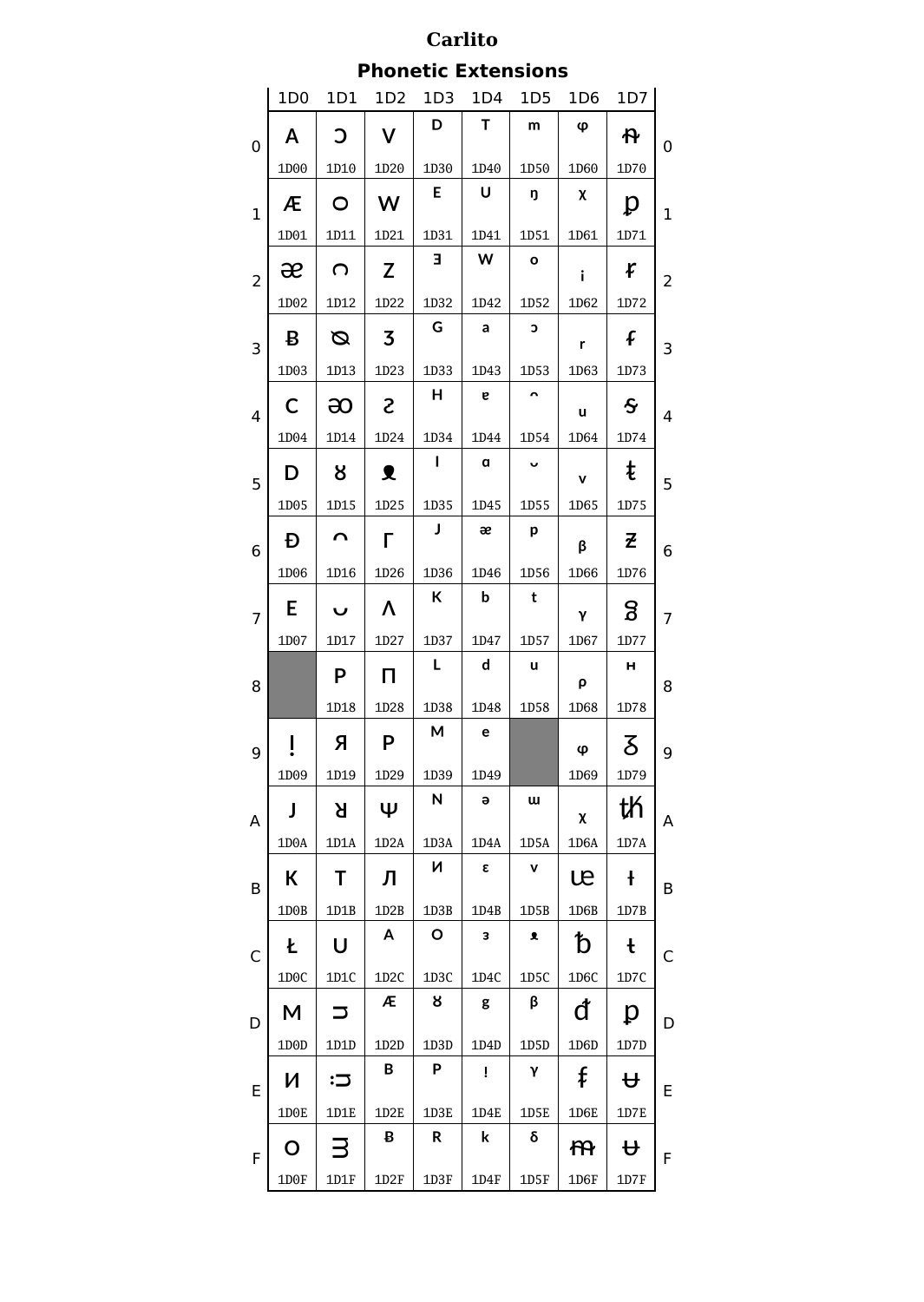## **Phonetic Extensions Supplement**

|                         | 1D8               | 1D <sub>9</sub> | 1DA            | 1DB              |   |
|-------------------------|-------------------|-----------------|----------------|------------------|---|
| 0                       | b                 | q               | $\mathbf{f}$   | N                | 0 |
|                         | 1D80              | 1D90            | 1DA0           | 1DB <sub>0</sub> |   |
| $\mathbf 1$             | d                 | ď               | ł              | Θ                | 1 |
|                         | 1D81              | 1D91            | 1DA1           | 1DB1             |   |
| $\overline{\mathbf{c}}$ | f                 | ę               | g              | ф                | 2 |
|                         | 1D82              | 1D92            | 1DA2           | 1DB2             |   |
| 3                       | g,                | દ્              | Ч              | Ş                | 3 |
|                         | 1D83              | 1D93            | 1DA3           | 1DB3             |   |
| 4                       | ķ                 | $\mathfrak{z}$  | ŧ              | ſ                | 4 |
|                         | 1D84              | 1D94            | 1DA4           | 1DB4             |   |
| 5                       | ļ                 | ą               | t              | ţ                | 5 |
|                         | 1D85              | 1D95            | 1DA5           | 1DB5             |   |
| 6                       | m,                | į               | $\blacksquare$ | Ħ                | 6 |
|                         | 1D86              | 1D96            | 1DA6           | 1DB6             |   |
| 7                       | Ŋ                 | S               | ł              | IJ               | 7 |
|                         | 1D87              | 1D97            | 1DA7           | 1DB7             |   |
| 8                       | р                 | Į               | j              | U                | 8 |
|                         | 1D88              | 1D98            | 1DA8           | 1DB8             |   |
| 9                       | ŗ                 | U.              | t              | υ                | 9 |
|                         | 1D89              | 1D99            | 1DA9           | 1DB9             |   |
| A                       | Ş                 | 3               | ļ              | ۷                | Α |
|                         | 1D8A              | 1D9A            | 1DAA           | 1DBA             |   |
| B                       | ſ                 | D               | L              | z                | В |
|                         | 1D8B              | 1D9B            | 1DAB           | 1DBB             |   |
| C                       | у                 | C               | m              | Z,               | C |
|                         | 1D <sub>8</sub> C | 1D9C            | 1DAC           | 1DBC             |   |
| D                       | X,                | ¢               | Щ              | 7,               | D |
|                         | 1D8D              | 1D9D            | 1DAD           | 1DBD             |   |
| E                       | ζ                 | ð               | ŋ              | 3                | Ε |
|                         | <b>1D8E</b>       | 1D9E            | 1DAE           | 1DBE             |   |
| F                       |                   | 3               | η              | θ                | F |
|                         | 1D8F              | 1D9F            | 1DAF           | 1DBF             |   |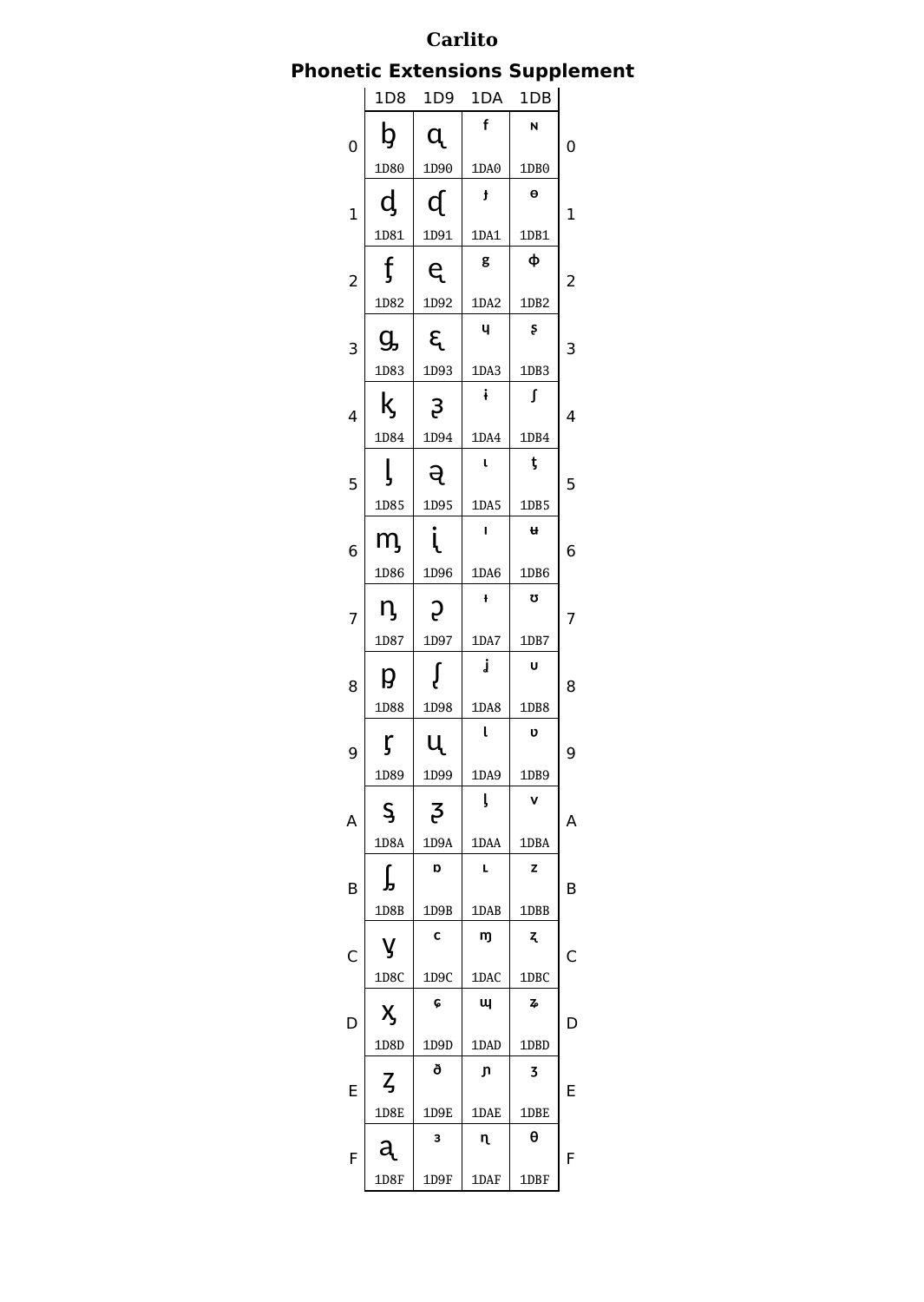**Combining Diacritical Marks Supplement**

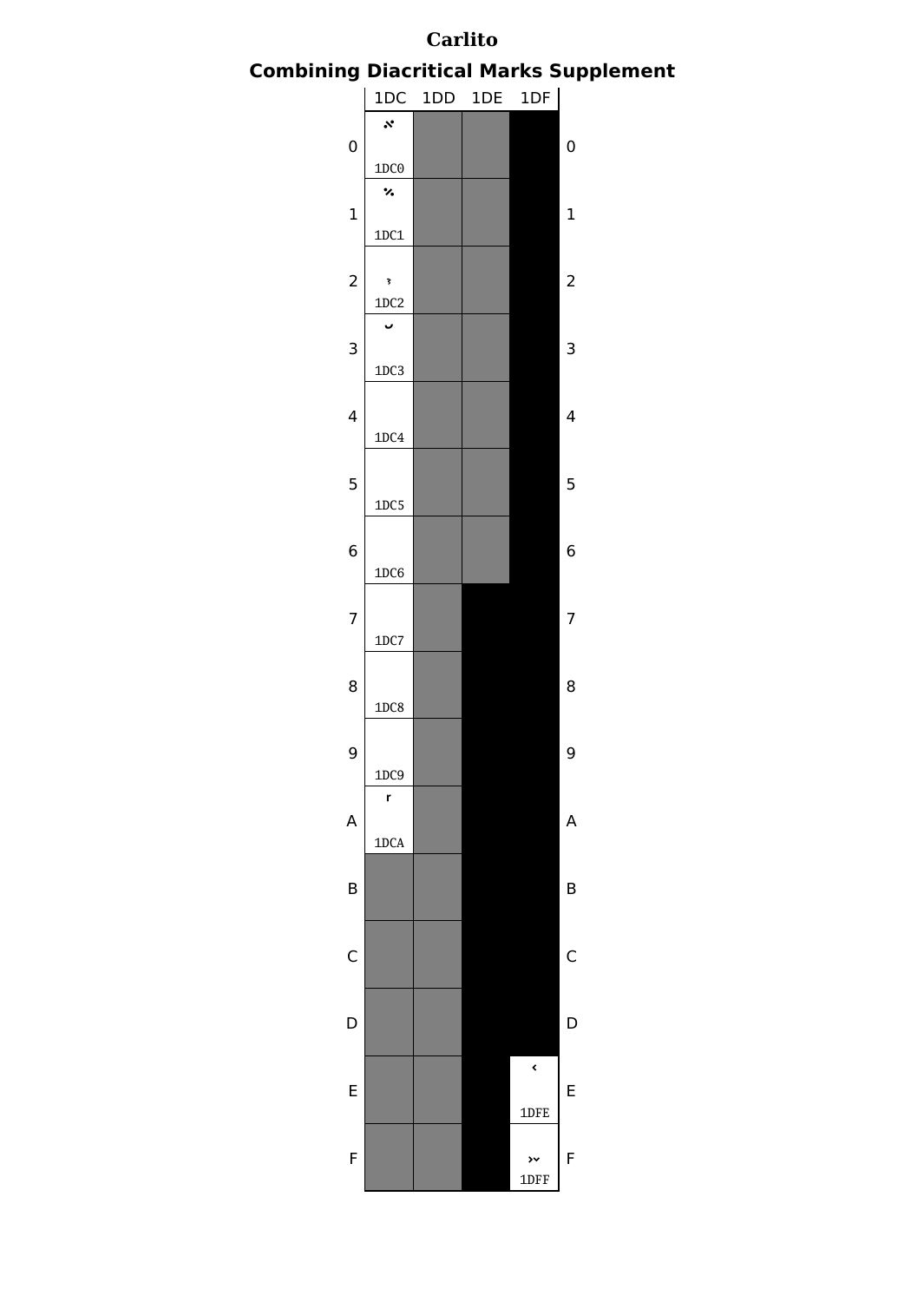**Latin Extended Additional**

|                | 1E0               | 1E1                  | 1E2               | 1E3  | 1E4                         | <b>1E5</b>      | 1E6                        | 1E7                  | 1E8                 | <b>1E9</b>         | 1EA                            | 1EB              | 1EC                        | 1ED                             | 1EE             | 1EF              |                |
|----------------|-------------------|----------------------|-------------------|------|-----------------------------|-----------------|----------------------------|----------------------|---------------------|--------------------|--------------------------------|------------------|----------------------------|---------------------------------|-----------------|------------------|----------------|
| $\overline{0}$ | Ŗ                 | D                    | Ğ                 | Ќ    | M                           | O               | Ś                          | Τ                    | Ŵ                   | $\hat{\mathsf{Z}}$ | Ą                              | پ<br>Α           | È                          | O                               | $\tilde{O}$     | $\overline{U}$   | $\mathbf 0$    |
|                | 1E00              | 1E10                 | 1E20              | 1E30 | 1E40                        | 1E50            | 1E60                       | 1E70                 | 1E80                | 1E90               | 1EA0                           | 1EB <sub>0</sub> | 1EC0                       | 1ED <sub>0</sub>                | 1EE0            | 1EF <sub>0</sub> |                |
| $\mathbf{1}$   | å                 | d                    | g                 | k    | m                           | $\dot{\vec{O}}$ | Š                          | t                    | Ŵ                   | ź                  | a                              | ă                | è                          | $\hat{o}$                       | $\bf\tilde{O}'$ | ư                | $\mathbf 1$    |
|                | 1E01              | 1E11                 | 1E21              | 1E31 | 1E41                        | 1E51            | 1E61                       | 1E71                 | 1E81                | 1E91               | 1EA1                           | <b>1EB1</b>      | 1EC1                       | 1ED1                            | <b>1EE1</b>     | <b>1EF1</b>      |                |
| $\overline{2}$ | B                 | D                    | Ĥ                 | К    | M                           | Ó               | Ş                          | Ų                    | Ŵ                   | Z                  | A                              | ݮ<br>Α           | Ê                          | Ő                               | Ø               | Ý                | $\overline{2}$ |
|                | 1E02              | 1E12                 | 1E22              | 1E32 | 1E42                        | 1E52            | 1E62                       | 1E72                 | 1E82                | 1E92               | 1EA2                           | 1EB <sub>2</sub> | 1EC <sub>2</sub>           | 1ED <sub>2</sub>                | 1EE2            | 1EF2             |                |
| $\overline{3}$ | b                 | ă                    | ĥ                 | k    | m                           | ◢<br>O          | Ş                          | u                    | Ŵ                   | Z                  | ả                              | å                | $\hat{e}$                  | ő                               | Ø               | ý                | 3              |
|                | 1E03              | 1E13                 | 1E23              | 1E33 | 1E43                        | 1E53            | 1E63                       | 1E73                 | 1E83                | 1E93               | 1EA3                           | 1EB3             | 1EC <sub>3</sub>           | 1ED3                            | 1EE3            | 1EF3             |                |
| $\overline{4}$ | Β                 | È                    | H                 | К    | Ń                           | Ŕ               | Š                          | U                    | W                   | Ź                  | ∼<br>Α                         | ೮<br>A           | $\tilde{\hat{\mathsf{E}}}$ | Ő                               | $\mathsf{I}$    | Y                | 4              |
|                | 1E04              | 1E14                 | 1E24              | 1E34 | 1E44                        | 1E54            | 1E64                       | 1E74                 | 1E84                | 1E94               | 1EA4                           | 1EB4             | 1EC4                       | 1ED4                            | 1EE4            | <b>1EF4</b>      |                |
| 5              | þ                 | è                    | h                 | k    | n                           | p               | $\mathsf{\dot{S}}$         | Ų                    | Ŵ                   | $\overline{2}$     | ã                              | ã                | $\tilde{\hat{e}}$          | $\hat{o}$                       | u               | У.               | 5              |
|                | 1E05              | 1E15                 | 1E25              | 1E35 | 1E45                        | 1E55            | 1E65                       | 1E75                 | 1E85                | 1E95               | 1EA5                           | 1EB5             | 1EC <sub>5</sub>           | 1ED5                            | 1EE5            | 1EF5             |                |
| 6              | B                 | É                    | Ĥ                 |      | N                           | P               | Š                          | Ų                    | W                   | h                  | ↘<br>A                         | A                | E                          | $\tilde{\hat{\Omega}}$          | U               | Ý                | 6              |
|                | 1E06              | 1E16                 | 1E26              | 1E36 | 1E46                        | 1E56            | 1E66                       | 1E76                 | 1E86                | 1E96               | 1EA6                           | 1EB6             | 1EC6                       | 1ED6                            | 1EE6            | 1EF6             |                |
| $\overline{7}$ | þ                 | $\acute{\mathrm{e}}$ | h                 |      | n                           | р               | $\dot{\check{\mathsf{S}}}$ | ň                    | W                   | Ï                  | à                              | ă                | ệ                          | $\tilde{z}$<br>O                | u               | Ý                | 7              |
|                | 1E07              | 1E17                 | 1E27              | 1E37 | 1E47                        | 1E57            | 1E67                       | 1E77<br>پر           | 1E87                | 1E97               | 1EA7<br>Ω.                     | 1EB7             | 1EC7<br>2                  | 1ED7                            | 1EE7            | 1EF7             |                |
| 8              | Ć                 | Ě                    | H                 |      | Ņ                           | Ŕ               | Ş                          | Ũ                    | W                   | Ŵ                  | A                              | E                |                            | O                               | Ú               | Ŷ                | 8              |
|                | 1E08              | 1E18                 | 1E28              | 1E38 | 1E48                        | 1E58            | 1E68                       | 1E78                 | 1E88                | 1E98               | 1EA8                           | 1EB8             | 1EC8                       | 1ED8                            | 1EE8            | <b>1EF8</b>      |                |
| 9              | Ç                 | ě                    | ņ                 |      | n                           | r               | S                          | L<br>u               | W                   | $\bullet$<br>ý     | $\hat{\mathsf{a}}$             | e                | 7                          | O                               | ứ               | У                | 9              |
|                | 1E09              | 1E19                 | 1E29              | 1E39 | 1E49                        | 1E59            | 1E69                       | 1E79                 | 1E89                | 1E99               | 1EA9                           | 1EB9             | 1EC9                       | 1ED9                            | 1EE9            | 1EF9             |                |
| Α              | Ď                 | Ĕ                    | Ĥ                 |      | Ņ                           | Ŗ               | Ť                          | Ü                    | X                   | à                  | $\boldsymbol{\tilde{\hat{A}}}$ | Ė                |                            | Ó                               | Ù               |                  | $\overline{A}$ |
|                | 1E0A              | <b>1E1A</b>          | 1E <sub>2</sub> A | 1E3A | 1E4A                        | 1E5A            | 1E6A                       | 1E7A                 | <b>1E8A</b>         | 1E9A               | 1EAA                           | 1EBA             | 1ECA                       | <b>1EDA</b>                     | <b>1EEA</b>     |                  |                |
| B              | d                 | Ğ.                   | þ                 |      | ņ                           | ŗ               | $\dot{t}$                  | $\ddot{\bar{u}}$     | $\dot{\mathsf{x}}$  | İ                  | ã                              | é                |                            | ớ                               | Ù               |                  | $\mathsf B$    |
|                | 1E0B              | 1E1B                 | 1E2B              | 1E3B | 1E4B                        | 1E5B            | 1E6B                       | 1E7B                 | 1E8B                | 1E9B               | 1EAB                           | <b>1EBB</b>      | <b>1ECB</b>                | 1EDB                            | <b>1EEB</b>     |                  |                |
| $\mathsf{C}$   | Ď                 | Ĕ                    |                   | ř    | $\acute{\mathrm{O}}$        | Ŗ               |                            | $\tilde{\mathsf{V}}$ | Ÿ                   |                    | Ą                              | Ê                | O                          | Ò                               | $\mathring{U}'$ |                  | $\mathsf{C}$   |
|                | 1E <sub>0</sub> C | <b>1E1C</b>          | 1E <sub>2</sub> C | 1E3C | 1E4C                        | 1E5C            | 1E6C                       | 1E7C                 | 1E8C                |                    | 1EAC                           | 1EBC             | 1ECC                       | 1EDC                            | 1EEC            |                  |                |
| D              | d                 | ĕ                    |                   | ř    | $\ddot{\tilde{\mathrm{o}}}$ | ŗ               | ţ                          | $\tilde{\mathsf{V}}$ | $\ddot{\mathsf{x}}$ |                    | ậ                              | $\tilde{e}$      | Ò                          | ờ                               | ử               |                  | D              |
|                | 1E0D              | <b>1E1D</b>          | 1E2D<br>Ý         | 1E3D | 1E4D                        | 1E5D            | 1E6D                       | 1E7D                 | <b>1E8D</b>         |                    | 1EAD<br>ي                      | 1EBD             | 1ECD                       | 1EDD                            | 1EED            |                  |                |
| $\mathsf E$    | Ď                 | Ė                    |                   | Ń    | Ö                           | Ŗ               | Τ                          | V                    | Ý                   | ß                  | A                              | Ê                | O                          | Ở                               | Ũ               |                  | $\mathsf E$    |
|                | 1E0E              | 1E1E                 | 1E2E              | 1E3E | <b>1E4E</b>                 | 1E5E            | 1E6E                       | 1E7E                 | 1E8E                | 1E9E               | <b>1EAE</b>                    | <b>1EBE</b>      | <b>1ECE</b>                | 1EDE                            | <b>1EEE</b>     |                  |                |
| F              | $\overline{d}$    | Ė                    | í                 | m    | $\ddot{\tilde{\mathrm{o}}}$ | ŗ               | t                          | $\mathsf{V}$         | ý                   |                    | å                              | $\hat{e}$        | Ò                          | $\boldsymbol{\dot{\textbf{C}}}$ | Ũ               |                  | $\mathsf{F}$   |
|                | 1E0F              | 1E1F                 | 1E2F              | 1E3F | 1E4F                        | 1E5F            | 1E6F                       | 1E7F                 | 1E8F                |                    | <b>1EAF</b>                    | 1EBF             | 1ECF                       | 1EDF                            | <b>1EEF</b>     |                  |                |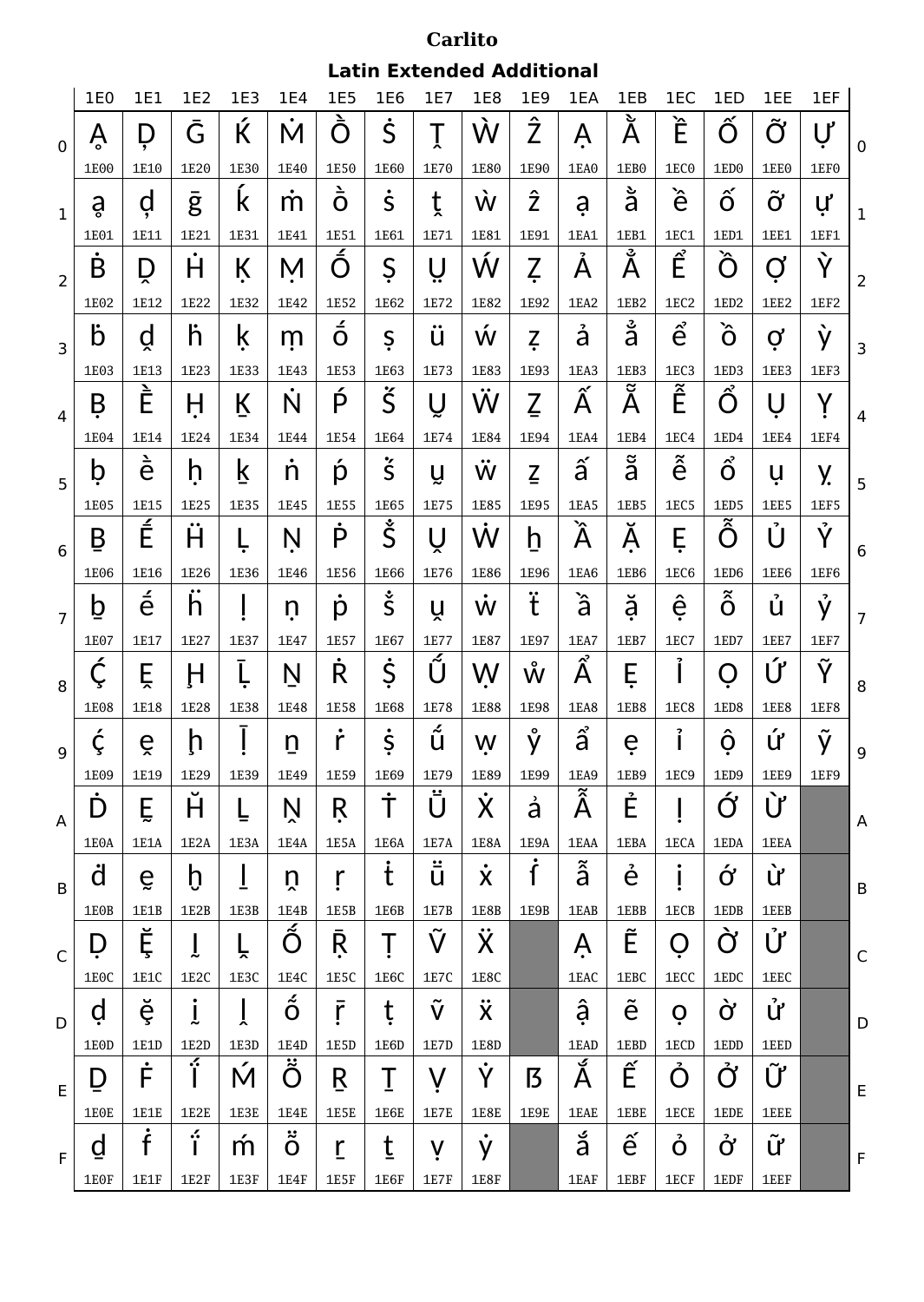**Greek Extended**

|                 | 1F <sub>0</sub>        | 1F1                     | 1F <sub>2</sub>              | 1F <sub>3</sub> | 1F4            | <b>1F5</b>                | 1F6                  | 1F7            | 1F8                           | 1F9                   | 1FA              | 1FB              | 1FC                      | 1FD                        | 1FE                                                   | 1FF            |                 |
|-----------------|------------------------|-------------------------|------------------------------|-----------------|----------------|---------------------------|----------------------|----------------|-------------------------------|-----------------------|------------------|------------------|--------------------------|----------------------------|-------------------------------------------------------|----------------|-----------------|
| $\mathbf 0$     | ά                      | έ                       | ή                            |                 | O              | Ú                         | ω                    | ά              | ά                             | ຸ່ກ                   | ω                | ă                | ∼                        | Ÿ                          | Ú                                                     |                | $\mathbf 0$     |
|                 | 1F00                   | 1F10                    | 1F20                         | 1F30            | 1F40           | 1F50                      | 1F60                 | 1F70           | 1F80                          | 1F90                  | 1FA0             | 1FB0             | 1FC0                     | 1FD <sub>0</sub>           | 1FE0                                                  |                |                 |
| $\mathbf{1}$    | ά                      | έ                       | 'n                           | š.<br>ι         | 2<br>O         | Ů                         | ω                    | ά              | ą                             | 'n                    | ω                | $\alpha$         | $\approx$                | $\mathsf{L}$               | U                                                     |                | $\mathbf 1$     |
|                 | 1F01                   | 1F11                    | 1F21                         | 1F31            | 1F41           | 1F51                      | 1F61                 | 1F71           | 1F81                          | 1F91                  | 1FA1             | 1FB1             | 1FC1                     | 1FD1                       | <b>1FE1</b>                                           |                |                 |
| $\overline{2}$  | ä                      | $\ddot{\hat{\epsilon}}$ | ή                            | 23<br>ι         | Ö              | ΰ                         | ὢ                    | έ              | ä                             | 'n                    | $\ddot{\omega}$  | Ģ                | ຸຖ                       | Ϊ                          | ΰ                                                     | ώ              | $\overline{2}$  |
|                 | 1F02                   | 1F12                    | 1F22                         | 1F32            | 1F42           | 1F52                      | 1F62                 | 1F72           | 1F82                          | 1F92                  | 1FA2             | 1FB2             | 1FC <sub>2</sub>         | 1FD <sub>2</sub>           | 1FE <sub>2</sub>                                      | 1FF2           |                 |
| 3               | ä                      | έ                       | ή                            | Ġ.              | 57<br>O        | ΰ                         | w<br>ω               | έ              | ä                             | ີ່ຖ                   | 61<br>ώ          | ά                | ຸຖ                       | ΐ                          | .,<br>Ú                                               | ω              | 3               |
|                 | 1F03                   | 1F13                    | 1F23                         | 1F33            | 1F43           | 1F53                      | 1F63                 | 1F73           | 1F83                          | 1F93                  | 1FA3             | 1FB3             | 1FC3                     | 1FD3                       | 1FE3                                                  | 1FF3           |                 |
| $\overline{4}$  | "<br>$\alpha$          | έ                       | ň                            | 91              | O              | 91<br>Û                   | ω                    | ή              | ặ                             | ņ                     | ώ                | ą                | Ń                        |                            | ρ                                                     | $\dot{\omega}$ | 4               |
|                 | 1F04                   | 1F14                    | 1F24                         | 1F34            | 1F44           | 1F54                      | 1F64                 | 1F74           | 1F84                          | 1F94                  | 1FA4             | 1FB4             | 1FC4                     |                            | 1FE4                                                  | <b>1FF4</b>    |                 |
| 5               | ä                      | ξ                       | ή                            | ę,<br>ι         | u<br>O         | u<br>Ũ                    | $\bullet$<br>ω       | ή              | ₩.<br>à                       | ň                     | w<br>ω           |                  |                          |                            | ρ                                                     |                | 5               |
|                 | 1F05                   | 1F15                    | 1F25                         | 1F35            | <b>1F45</b>    | 1F55                      | 1F65                 | 1F75           | <b>1F85</b>                   | 1F95                  | 1FA5             |                  |                          |                            | 1FE5                                                  |                |                 |
| $6\phantom{1}6$ | $\tilde{\dot{\alpha}}$ |                         | ້າ                           | Ĩ               |                | $\widetilde{\bm{r}}$<br>Ú | $\tilde{ }$<br>ω     | U              | $\widetilde{\mathbf{y}}$<br>ά | ň                     | $\tilde{r}$<br>ώ | $\tilde{\alpha}$ | ñ                        | $\tilde{\phantom{a}}$<br>ι | U                                                     | ω              | $6\phantom{1}6$ |
|                 | 1F06                   |                         | 1F26                         | 1F36            |                | 1F56                      | 1F66                 | 1F76           | 1F86                          | 1F96                  | 1FA6             | 1FB6             | 1FC6                     | 1FD6                       | 1FE6                                                  | 1FF6           |                 |
| $\overline{7}$  | $\tilde{\dot{\alpha}}$ |                         | $\tilde{\check{\mathsf{n}}}$ | ڄ               |                | Ů                         | <b>7</b><br>ω        | t              | $\tilde{\mathbf{r}}$<br>ą     | ň                     | 7<br>ω           | $\alpha$         | ຐ                        | $\approx$                  | $\approx$<br>U                                        | ω              | $\overline{7}$  |
|                 | 1F07                   |                         | 1F27                         | 1F37            |                | 1F57                      | 1F67                 | <b>1F77</b>    | <b>1F87</b>                   | 1F97                  | 1FA7             | 1FB7             | 1FC7                     | 1FD7                       | 1FE7                                                  | 1FF7           |                 |
| 8               | Ά                      | Έ                       | Ή                            | Ί               | Õ              |                           | Ώ                    | O              | Ą                             | ΪĻ                    | Ω                | Α                | Έ                        |                            | Ÿ                                                     | `O             | 8               |
|                 | 1F08                   | 1F18                    | 1F28                         | 1F38            | 1F48           |                           | 1F68                 | 1F78           | <b>1F88</b>                   | 1F98                  | 1FA8             | 1FB8             | 1FC8                     | 1FD8                       | 1FE8                                                  | <b>1FF8</b>    |                 |
| $\overline{9}$  | Ά                      | Έ                       | Ή                            | ។               | 'O             | 'Y                        | $\Omega$             | O              | Ą                             | Ή,                    | Ω                | Α                | Έ                        |                            | Ÿ                                                     | Ό              | 9               |
|                 | 1F09                   | 1F19                    | 1F29                         | 1F39            | 1F49           | 1F59                      | 1F69                 | 1F79           | 1F89                          | 1F99                  | 1FA9             | 1FB9             | 1FC9                     | 1FD9                       | 1FE9                                                  | 1FF9           |                 |
| A               | Ά                      | "E                      | "H                           | ויי             | $\overline{O}$ |                           | Ώ"                   | Ù              | Ά,                            | η"                    | ζ2¨              | Ά                | Ή                        | ľ                          | 'Y                                                    | Ω΄             | A               |
|                 | 1F0A                   | 1F1A                    | 1F2A                         | 1F3A            | 1F4A           |                           | 1F6A                 | 1F7A           | 1F8A                          | 1F9A                  | 1FAA             | 1FBA             | 1FCA                     | 1FDA                       | <b>1FEA</b>                                           | 1FFA           |                 |
| B               | Ά                      | "Е                      | "H                           | "'              | O              | "Y                        | $\Omega^{\text{''}}$ | Ú              | Ą.                            | Ψ,                    | ς?"              | Ά                | Ή                        | Ί                          | 'Y                                                    | Ώ              | B               |
|                 | 1F0B                   | 1F1B                    | $1F2B$                       | 1F3B            | $1F4B$         | 1F5B                      | 1F6B                 | 1F7B           | <b>1F8B</b>                   | 1F9B                  | <b>1FAB</b>      | <b>1FBB</b>      | 1FCB                     | 1FDB                       | <b>1FEB</b>                                           | <b>1FFB</b>    |                 |
| $\mathsf{C}$    | Ά                      | "E"                     | "H                           | "               | $\overline{O}$ |                           | $'\Omega$            | $\dot{\omega}$ | Ά                             | ΤŢ,                   | $\Omega$ "       | Ą                | Ĥ                        |                            | P                                                     | Ç              | $\mathsf{C}$    |
|                 | 1F <sub>0</sub> C      | 1F1C                    | 1F <sub>2</sub> C            | 1F3C            | 1F4C           |                           | 1F6C                 | 1F7C           | 1F8C                          | 1F9C                  | 1FAC             | <b>1FBC</b>      | 1FCC                     |                            | 1FEC                                                  | 1FFC           |                 |
| D               | Ά                      | "E"                     | "H                           | ី               | $\overline{O}$ | "Y                        | Ώ"                   | $\dot{\omega}$ | Ą                             | "H                    | $\dot{\Omega}$   | $\bullet$        | 91                       | m                          | $^{\bullet\hspace{0.5pt}\prime\hspace{0.5pt}\bullet}$ | $\pmb{r}$      | D               |
|                 | 1F0D                   | 1F1D                    | 1F2D                         | 1F3D            | 1F4D           | 1F5D                      | 1F6D                 | 1F7D           | 1F8D                          | 1F9D                  | 1FAD             | 1FBD             | 1FCD                     | 1FDD                       | 1FED                                                  | 1FFD           |                 |
| E               | ĨΑ                     |                         | ĨН                           | Ĩ١              |                |                           | $\tilde{\Omega}$     |                | Ã                             | $\tilde{\mathcal{H}}$ | $\tilde{\Omega}$ |                  | 97                       | ę,                         | $^{\bullet}$                                          | $\bullet$      | E               |
|                 | 1F0E                   |                         | 1F2E                         | 1F3E            |                |                           | 1F6E                 |                | 1F8E                          | 1F9E                  | 1FAE             |                  | 1FCE                     | 1FDE                       | <b>1FEE</b>                                           | 1FFE           |                 |
| F               | Ã                      |                         | ιŤ                           | Ĩ١              |                | $\tilde{Y}$               | $\tilde{\Omega}$     |                | $\tilde{\mathsf{A}}$          | ۴j                    | $\tilde{\Omega}$ | $\bullet$        | $\widetilde{\mathbf{y}}$ | $\widetilde{\mathfrak{c}}$ | $\blacksquare$                                        |                | $\mathsf F$     |
|                 | 1F0F                   |                         | 1F2F                         | 1F3F            |                | 1F5F                      | $1F6F$               |                | <b>1F8F</b>                   | $1F9F$                | <b>1FAF</b>      | 1FBF             | 1FCF                     | 1FDF                       | 1FEF                                                  |                |                 |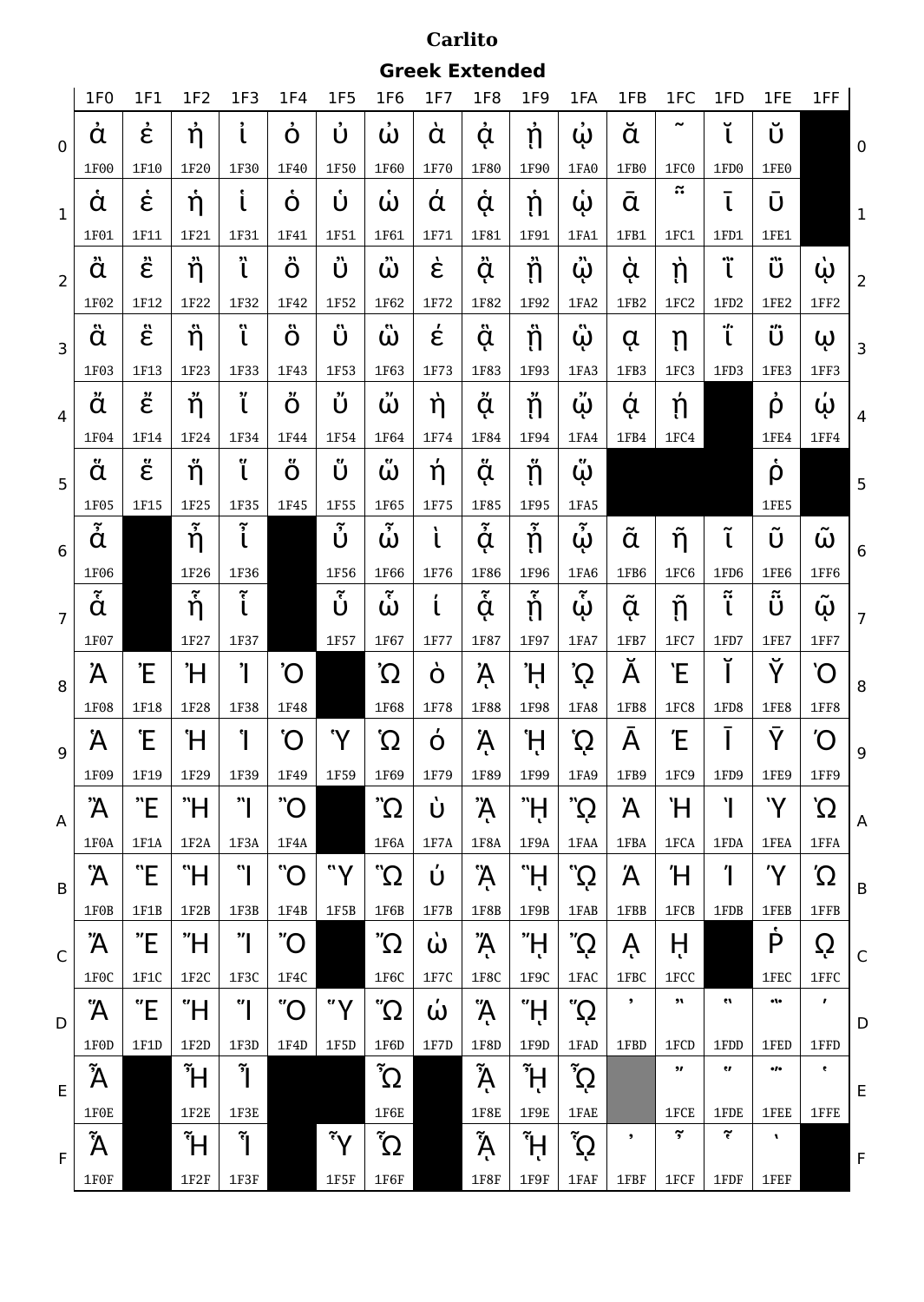| <b>Carlito</b><br><b>General Punctuation</b> |             |                             |            |                             |      |      |  |                |  |  |  |  |  |
|----------------------------------------------|-------------|-----------------------------|------------|-----------------------------|------|------|--|----------------|--|--|--|--|--|
|                                              |             |                             |            |                             |      |      |  |                |  |  |  |  |  |
|                                              | 200         | 201                         | 202        | 204                         | 205  | 206  |  |                |  |  |  |  |  |
| 0                                            |             |                             |            | ℅                           |      |      |  | 0              |  |  |  |  |  |
|                                              | 2000        |                             | 2020       | 2030                        |      |      |  |                |  |  |  |  |  |
| 1                                            |             |                             | $\ddagger$ |                             |      |      |  | $\mathbf{1}$   |  |  |  |  |  |
|                                              | 2001        |                             | 2021       |                             |      |      |  |                |  |  |  |  |  |
| $\overline{\mathbf{c}}$                      |             |                             |            |                             |      |      |  | 2              |  |  |  |  |  |
|                                              | 2002        | 2012                        | 2022       |                             |      |      |  |                |  |  |  |  |  |
| 3                                            |             |                             |            | $\boldsymbol{\prime\prime}$ |      |      |  | 3              |  |  |  |  |  |
|                                              | 2003        | 2013                        |            | 2033                        |      |      |  |                |  |  |  |  |  |
| 4                                            |             |                             |            | $\boldsymbol{m}$            |      |      |  | $\overline{4}$ |  |  |  |  |  |
|                                              | 2004        | 2014                        |            | 2034                        | 2044 |      |  |                |  |  |  |  |  |
| 5                                            |             |                             |            |                             |      |      |  | 5              |  |  |  |  |  |
|                                              | 2005        | 2015                        |            |                             |      |      |  |                |  |  |  |  |  |
| 6                                            |             |                             |            |                             |      |      |  | 6              |  |  |  |  |  |
|                                              | 2006        | 2016                        | 2026       |                             |      |      |  |                |  |  |  |  |  |
| 7                                            |             |                             |            |                             |      |      |  | $\overline{7}$ |  |  |  |  |  |
|                                              | 2007        | 2017                        |            |                             |      |      |  |                |  |  |  |  |  |
|                                              |             | $\mathbf{r}$                |            |                             |      |      |  |                |  |  |  |  |  |
| 8                                            | 2008        | 2018                        |            |                             |      |      |  | 8              |  |  |  |  |  |
|                                              |             | J                           |            | $\overline{\textbf{C}}$     |      |      |  |                |  |  |  |  |  |
| 9                                            | 2009        | 2019                        |            | 2039                        |      |      |  | 9              |  |  |  |  |  |
|                                              |             | ,                           |            | $\lambda$                   |      |      |  |                |  |  |  |  |  |
| A                                            | 200A        | 201A                        |            | 203A                        |      |      |  | A              |  |  |  |  |  |
|                                              |             | <b>t</b>                    |            |                             |      |      |  |                |  |  |  |  |  |
| B                                            | 200B        | 201B                        |            |                             |      |      |  | B              |  |  |  |  |  |
|                                              |             | $\mathfrak{a}$              |            | !!                          |      |      |  |                |  |  |  |  |  |
| C                                            | 200C        | 201C                        |            | 203C                        |      |      |  | $\mathsf{C}$   |  |  |  |  |  |
|                                              | ×           | "                           |            | P                           |      |      |  |                |  |  |  |  |  |
| D                                            | 200D        | 201D                        |            | 203D                        |      |      |  | D              |  |  |  |  |  |
|                                              |             |                             |            |                             |      |      |  |                |  |  |  |  |  |
| Ε                                            | <b>200E</b> | $\boldsymbol{\eta}$<br>201E |            | 203E                        |      | 205E |  | E              |  |  |  |  |  |
|                                              |             | $\mathbf{u}$                |            |                             |      |      |  |                |  |  |  |  |  |
| F                                            | 200F        | 201F                        | 202F       |                             |      | 205F |  | F              |  |  |  |  |  |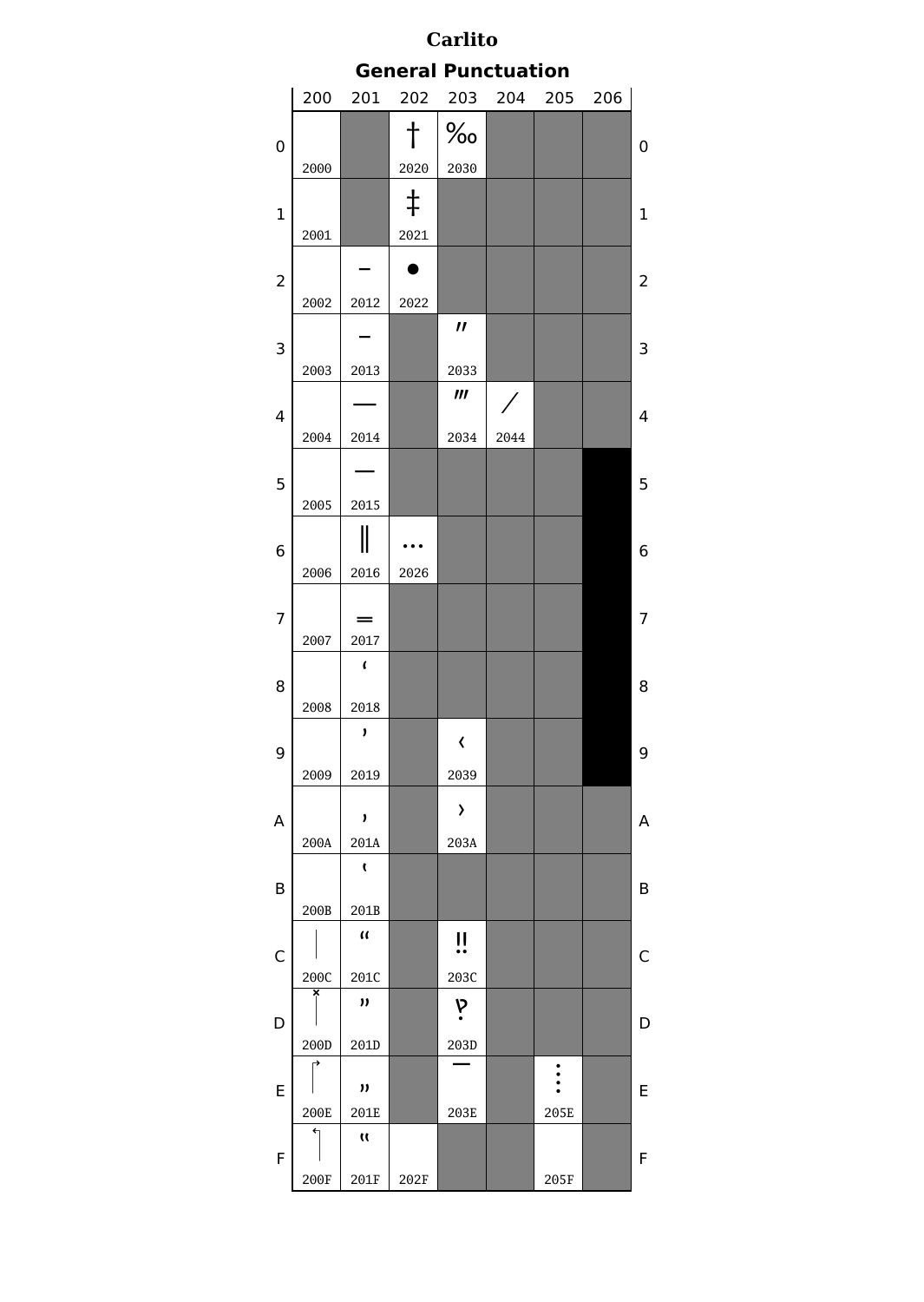# **Superscripts and Subscripts**

|                         | 207  | 208                     | 209       |                |
|-------------------------|------|-------------------------|-----------|----------------|
|                         | 0    | O                       |           |                |
| 0                       | 2070 | 2080                    | а<br>2090 | 0              |
|                         | i    |                         |           |                |
| $\mathbf{1}$            |      | $\mathbf{1}$            | e         | $\overline{1}$ |
|                         | 2071 | 2081                    | 2091      |                |
| $\overline{\mathbf{c}}$ |      | $\overline{\mathbf{c}}$ | O         | 2              |
|                         |      | 2082                    | 2092      |                |
|                         |      |                         |           |                |
| 3                       |      | 3                       | X         | 3              |
|                         | 4    | 2083                    | 2093      |                |
| 4                       |      | 4                       | э         | 4              |
|                         | 2074 | 2084                    | 2094      |                |
|                         | 5    | 5                       |           | 5              |
| 5                       | 2075 | 2085                    |           |                |
|                         | 6    |                         |           |                |
| 6                       |      | 6                       |           | 6              |
|                         | 2076 | 2086                    |           |                |
| 7                       | 7    | 7                       |           | 7              |
|                         | 2077 | 2087                    |           |                |
|                         | 8    |                         |           |                |
| 8                       |      | 8                       |           | 8              |
|                         | 2078 | 2088                    |           |                |
| 9                       | 9    | 9                       |           | 9              |
|                         | 2079 | 2089                    |           |                |
|                         | Ŧ    |                         |           |                |
| A                       | 207A | +<br>208A               |           | Α              |
|                         |      |                         |           |                |
| B                       |      |                         |           | В              |
|                         | 207B | 208B                    |           |                |
|                         | $=$  | =                       |           |                |
| C                       | 207C | 208C                    |           | C              |
|                         | (    |                         |           |                |
| D                       |      | (                       |           | C              |
|                         | 207D | 208D                    |           |                |
| E                       | ١    | $\mathbf{I}$            |           | E              |
|                         | 207E | 208E                    |           |                |
|                         | n    |                         |           |                |
| F                       |      | n                       |           | F              |
|                         | 207F | 208F                    |           |                |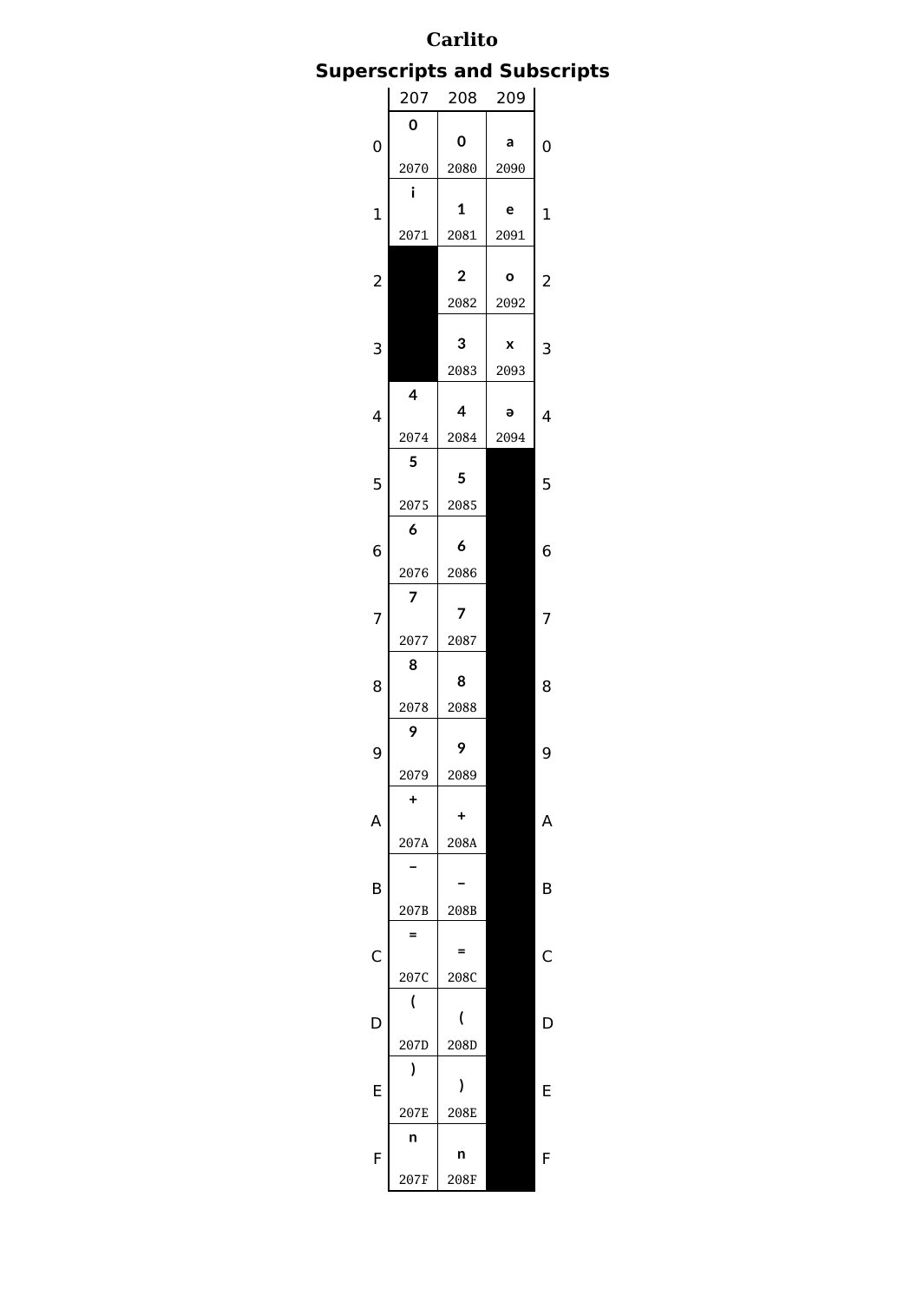# **Carlito Currency Symbols**

|                | 20A              | 20B                         | 20C |                |
|----------------|------------------|-----------------------------|-----|----------------|
| $\overline{0}$ | È                | $\mathcal{S}_{\mathcal{S}}$ |     | 0              |
|                | 20A0             | 20B0                        |     |                |
| $\mathbf 1$    | $\,\,\mathbb{Q}$ | ₱                           |     | $\mathbf 1$    |
|                | 20A1             | 20B1                        |     |                |
| $\overline{c}$ | Œ                | Ġ                           |     | $\overline{c}$ |
|                | 20A2             | 20B2                        |     |                |
| 3              | F                | $\mathsf{A}$                |     | 3              |
|                | 20A3             | 20B3                        |     |                |
| 4              | £                | <u>ج</u>                    |     | 4              |
|                | 20A4             | 20B4                        |     |                |
| 5              | DΛ               | ¢                           |     | 5              |
|                | 20A5             | 20B5                        |     |                |
| 6              | ₩                |                             |     | 6              |
|                | 20A6             |                             |     |                |
| 7              | Pts              |                             |     | 7              |
|                | 20A7             |                             |     |                |
|                |                  |                             |     |                |
| 8              | $\mathsf{Rs}$    | $\bar{\bar{\mathsf{T}}}$    |     | 8              |
|                | 20A8             | 20B8                        |     |                |
|                | ₩                | ₹                           |     | 9              |
| 9              | 20A9             | 20B9                        |     |                |
| A              | 心                |                             |     | Α              |
|                | 20AA             |                             |     |                |
|                | đ                |                             |     | B              |
| B              | 20AB             |                             |     |                |
|                | €                |                             |     | Ć              |
| C              | 20AC             |                             |     |                |
|                | К                |                             |     |                |
| D              | 20AD             |                             |     | D              |
|                | Ŧ                |                             |     |                |
| E              | <b>20AE</b>      |                             |     | E              |
| F              | Dρ               |                             |     | F              |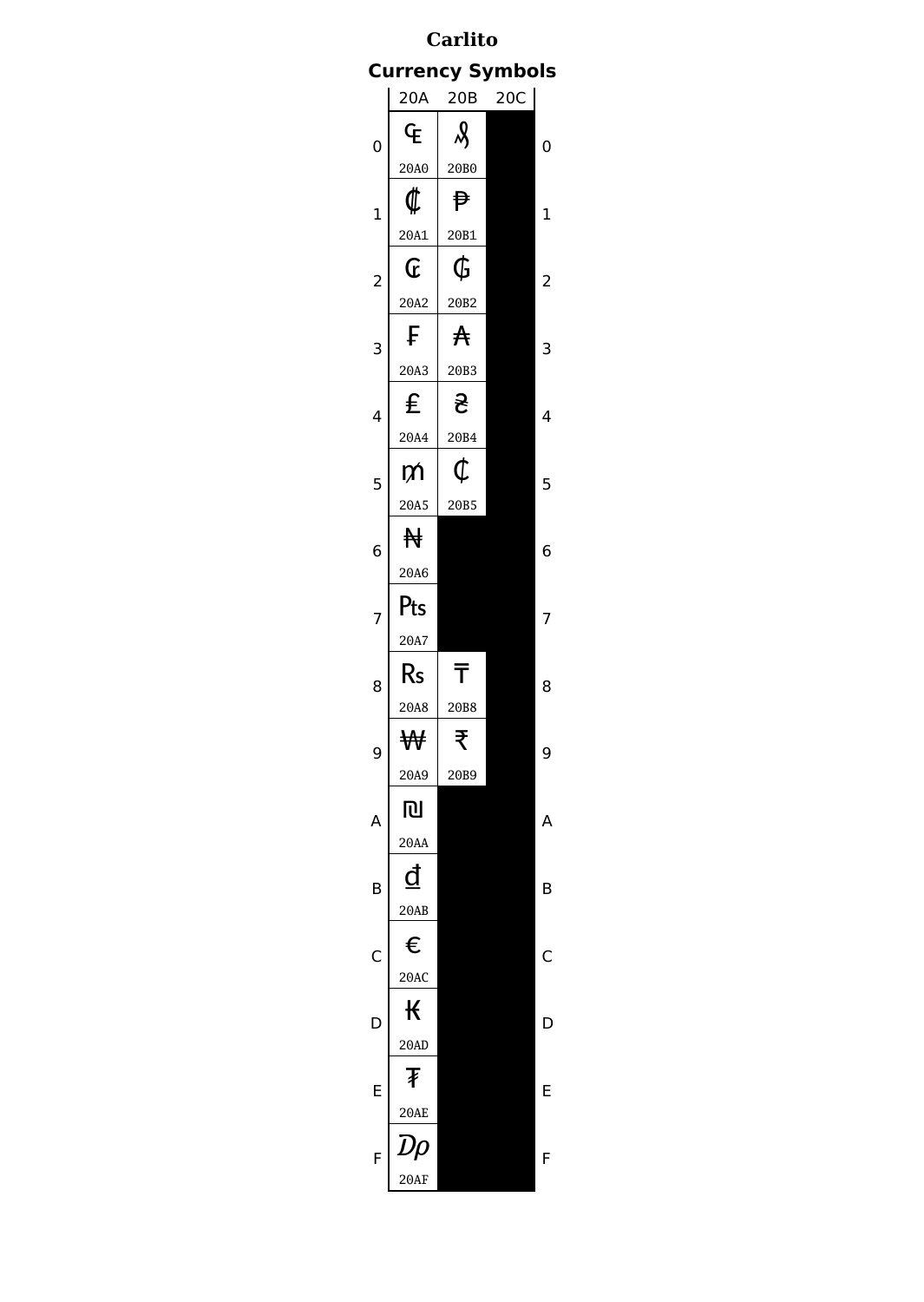

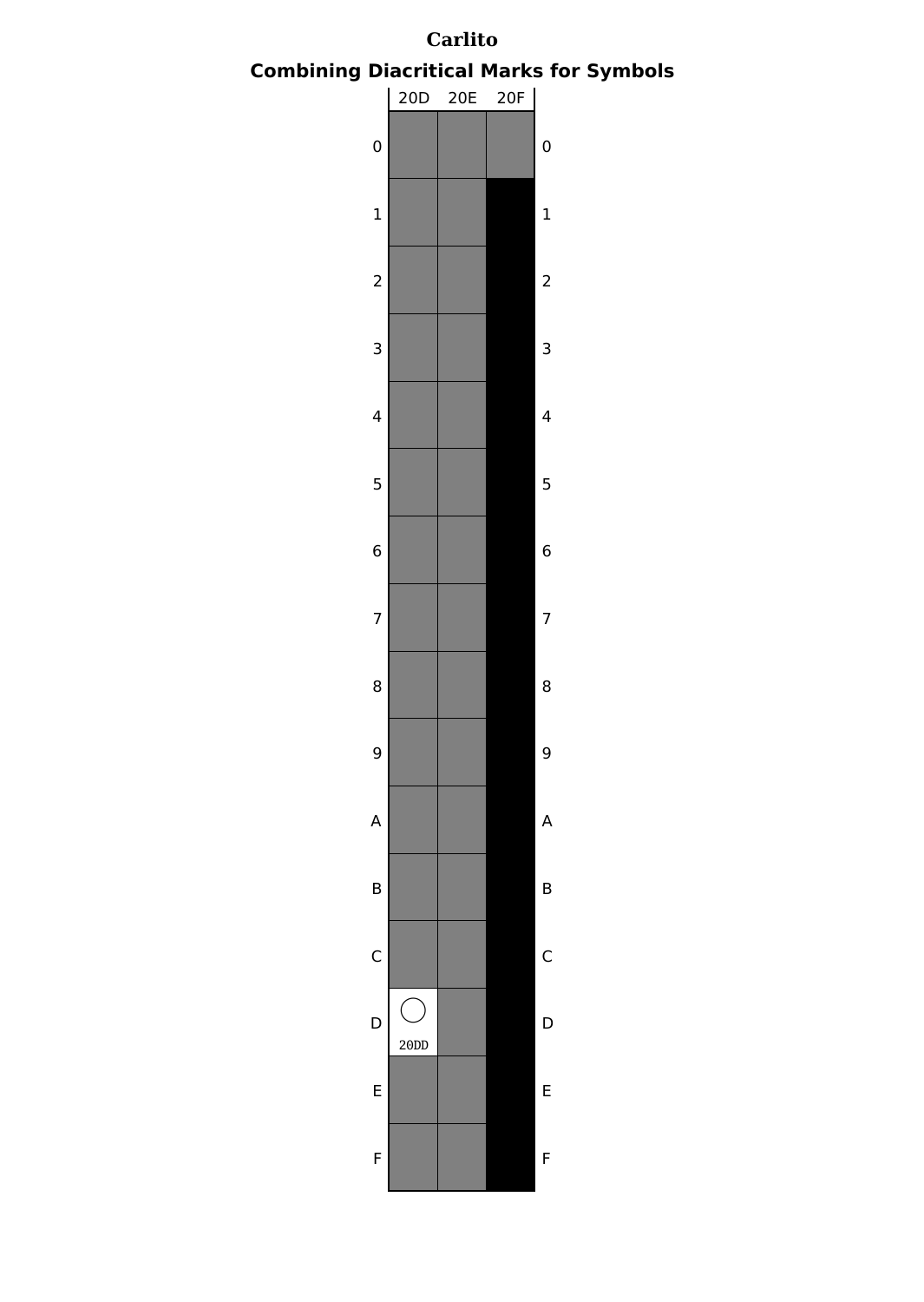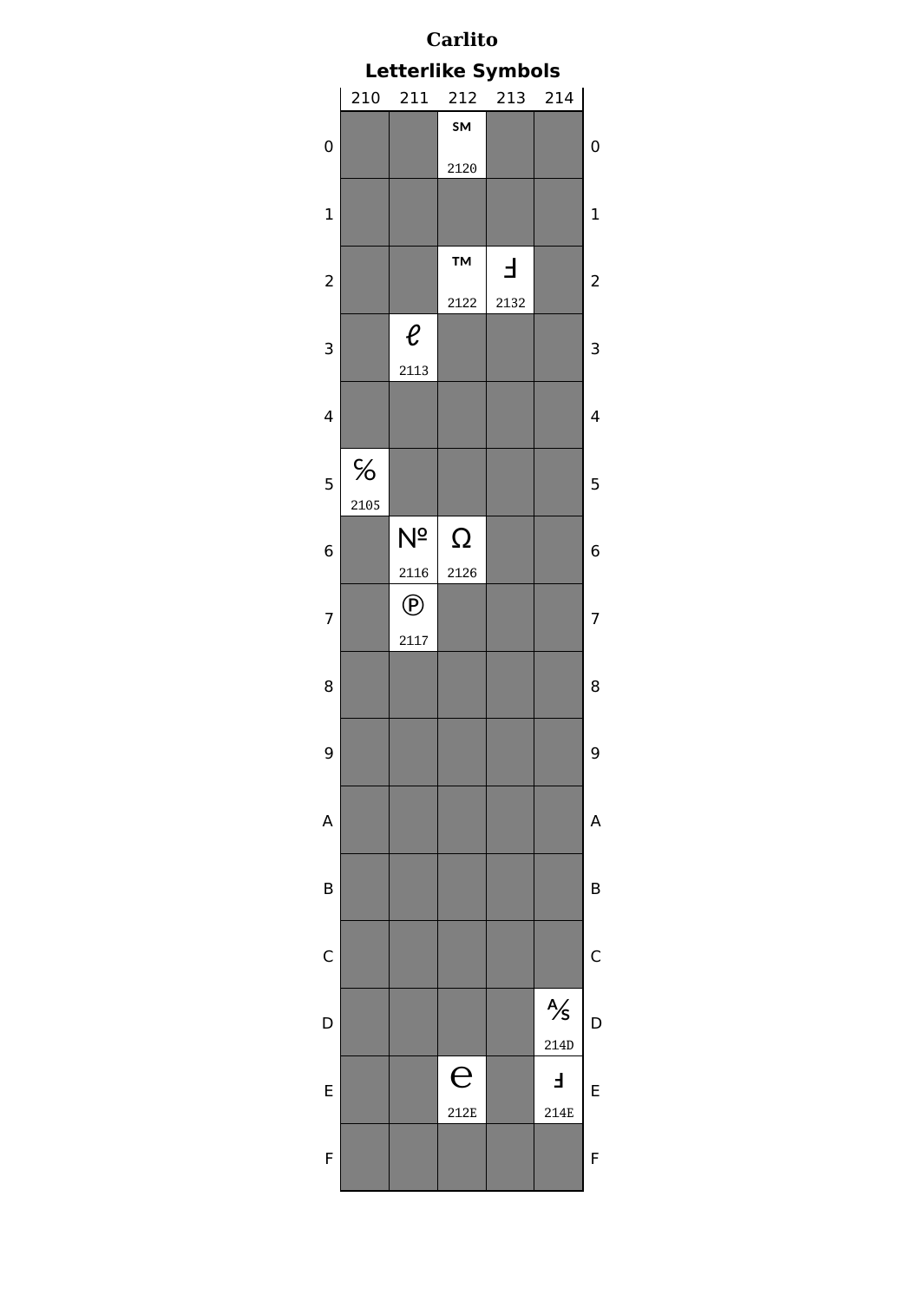| Carlito<br><b>Number Forms</b> |                       |  |         |                    |                |  |  |  |  |  |  |  |  |
|--------------------------------|-----------------------|--|---------|--------------------|----------------|--|--|--|--|--|--|--|--|
|                                |                       |  |         |                    |                |  |  |  |  |  |  |  |  |
|                                | 215                   |  | 216 217 | 218                |                |  |  |  |  |  |  |  |  |
| 0                              |                       |  |         |                    | 0              |  |  |  |  |  |  |  |  |
| $\mathbf 1$                    |                       |  |         |                    | $\mathbf{1}$   |  |  |  |  |  |  |  |  |
| $\overline{\mathbf{c}}$        |                       |  |         |                    | $\overline{c}$ |  |  |  |  |  |  |  |  |
| 3                              | $\frac{1}{3}$<br>2153 |  |         | $\bigcirc$<br>2183 | 3              |  |  |  |  |  |  |  |  |
| 4                              | $\frac{2}{3}$<br>2154 |  |         | C<br>2184          | 4              |  |  |  |  |  |  |  |  |
| 5                              | $\frac{1}{5}$<br>2155 |  |         |                    | 5              |  |  |  |  |  |  |  |  |
| 6                              | $\frac{2}{5}$<br>2156 |  |         |                    | 6              |  |  |  |  |  |  |  |  |
| $\overline{7}$                 | $\frac{3}{5}$<br>2157 |  |         |                    | 7              |  |  |  |  |  |  |  |  |
| 8                              | $\frac{4}{8}$<br>2158 |  |         |                    | 8              |  |  |  |  |  |  |  |  |
| 9                              | $\frac{1}{6}$<br>2159 |  |         |                    | g              |  |  |  |  |  |  |  |  |
| A                              | $\frac{5}{6}$<br>215A |  |         |                    | A              |  |  |  |  |  |  |  |  |
| B                              | $\frac{1}{8}$<br>215B |  |         |                    | B              |  |  |  |  |  |  |  |  |
| $\mathsf{C}$                   | $\frac{3}{8}$<br>215C |  |         |                    | C              |  |  |  |  |  |  |  |  |
| D                              | $\frac{5}{8}$<br>215D |  |         |                    | D              |  |  |  |  |  |  |  |  |
| E                              | $\frac{7}{8}$         |  |         |                    | E              |  |  |  |  |  |  |  |  |
| F                              | 215E<br>215F          |  |         |                    | F              |  |  |  |  |  |  |  |  |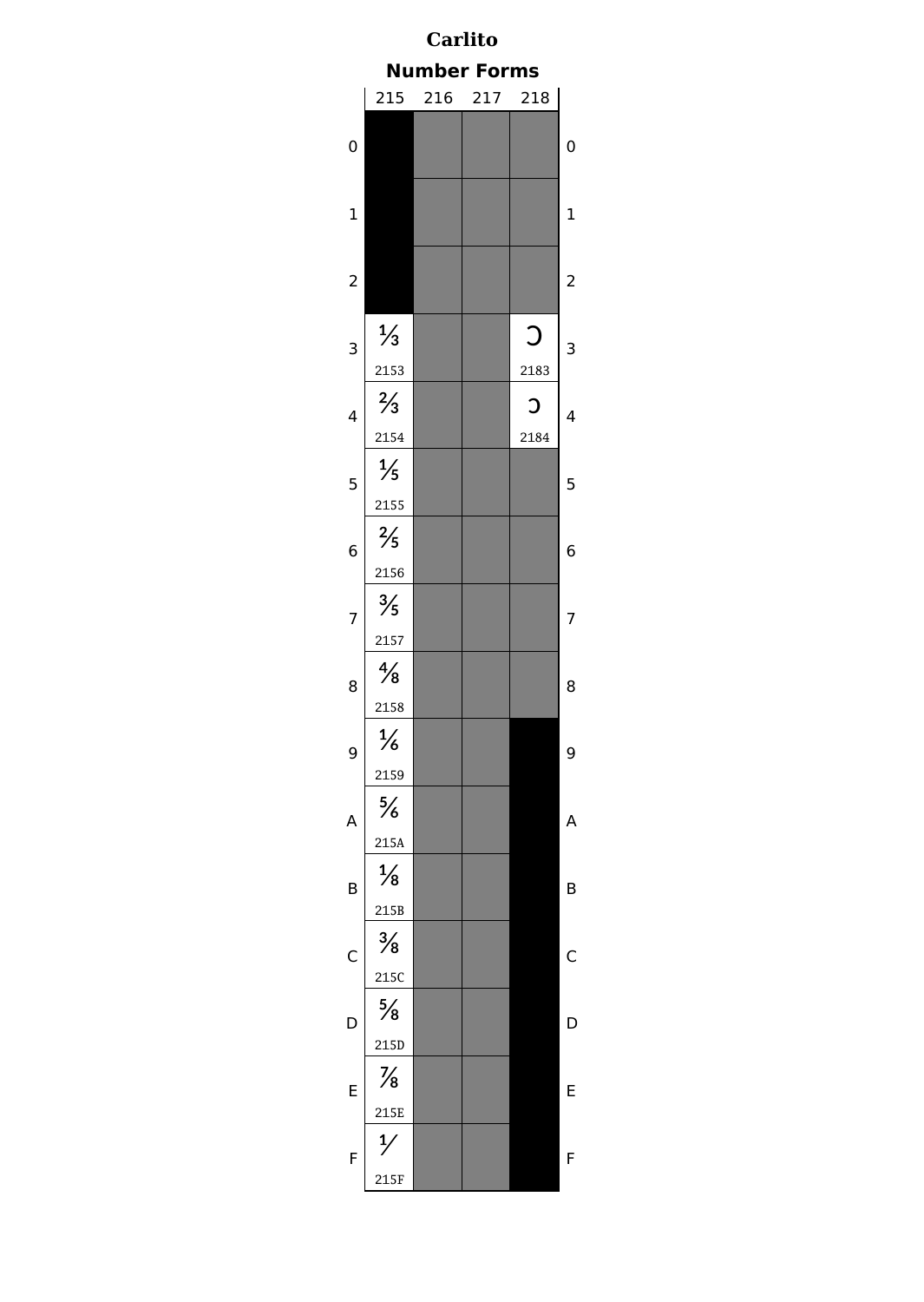| <b>Carlito</b>                               |                          |                    |  |  |  |  |  |             |  |  |  |  |  |  |
|----------------------------------------------|--------------------------|--------------------|--|--|--|--|--|-------------|--|--|--|--|--|--|
| <b>Arrows</b><br>219 21A 21B 21C 21D 21E 21F |                          |                    |  |  |  |  |  |             |  |  |  |  |  |  |
|                                              |                          |                    |  |  |  |  |  |             |  |  |  |  |  |  |
| $\mathbf 0$                                  | $\Leftarrow$<br>2190     |                    |  |  |  |  |  | 0           |  |  |  |  |  |  |
|                                              |                          |                    |  |  |  |  |  |             |  |  |  |  |  |  |
| $\mathbf 1$                                  | 2191                     |                    |  |  |  |  |  | $\mathbf 1$ |  |  |  |  |  |  |
|                                              | $\rightarrow$            |                    |  |  |  |  |  |             |  |  |  |  |  |  |
| $\overline{c}$                               | 2192                     |                    |  |  |  |  |  | 2           |  |  |  |  |  |  |
| 3                                            | $\downarrow$             |                    |  |  |  |  |  | 3           |  |  |  |  |  |  |
|                                              | 2193                     |                    |  |  |  |  |  |             |  |  |  |  |  |  |
| $\overline{\mathbf{4}}$                      | $\leftrightarrow$        |                    |  |  |  |  |  | 4           |  |  |  |  |  |  |
|                                              | 2194                     |                    |  |  |  |  |  |             |  |  |  |  |  |  |
| 5                                            | $\hat{\downarrow}$       |                    |  |  |  |  |  | 5           |  |  |  |  |  |  |
|                                              | 2195                     |                    |  |  |  |  |  |             |  |  |  |  |  |  |
| 6                                            | K.                       |                    |  |  |  |  |  | 6           |  |  |  |  |  |  |
|                                              | 2196                     |                    |  |  |  |  |  |             |  |  |  |  |  |  |
| $\overline{7}$                               | $\overline{\mathcal{L}}$ |                    |  |  |  |  |  | 7           |  |  |  |  |  |  |
|                                              | 2197                     |                    |  |  |  |  |  |             |  |  |  |  |  |  |
| 8                                            |                          | $\hat{\mathbb{I}}$ |  |  |  |  |  | 8           |  |  |  |  |  |  |
|                                              | 2198                     | 21A8               |  |  |  |  |  |             |  |  |  |  |  |  |
| 9                                            | ↙                        |                    |  |  |  |  |  | 9           |  |  |  |  |  |  |
|                                              | 2199                     |                    |  |  |  |  |  |             |  |  |  |  |  |  |
| A                                            |                          |                    |  |  |  |  |  | A           |  |  |  |  |  |  |
|                                              |                          |                    |  |  |  |  |  |             |  |  |  |  |  |  |
| B                                            |                          |                    |  |  |  |  |  | B           |  |  |  |  |  |  |
|                                              |                          |                    |  |  |  |  |  |             |  |  |  |  |  |  |
| C                                            |                          |                    |  |  |  |  |  | С           |  |  |  |  |  |  |
|                                              |                          |                    |  |  |  |  |  |             |  |  |  |  |  |  |
| $\mathsf{D}$                                 |                          |                    |  |  |  |  |  | D           |  |  |  |  |  |  |
|                                              |                          |                    |  |  |  |  |  |             |  |  |  |  |  |  |
| E                                            |                          |                    |  |  |  |  |  | E           |  |  |  |  |  |  |
| F                                            |                          |                    |  |  |  |  |  | F           |  |  |  |  |  |  |
|                                              |                          |                    |  |  |  |  |  |             |  |  |  |  |  |  |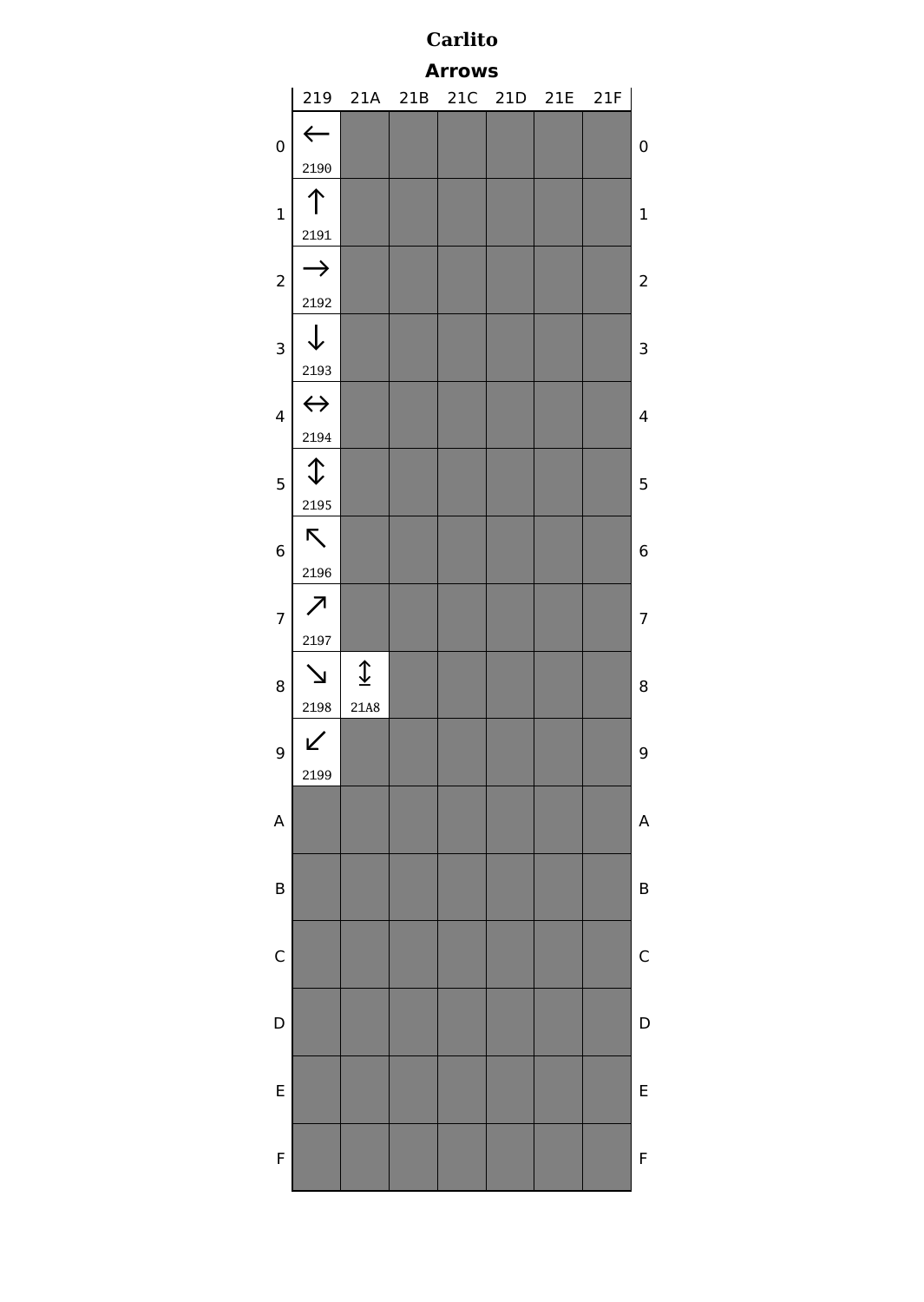**Mathematical Operators**

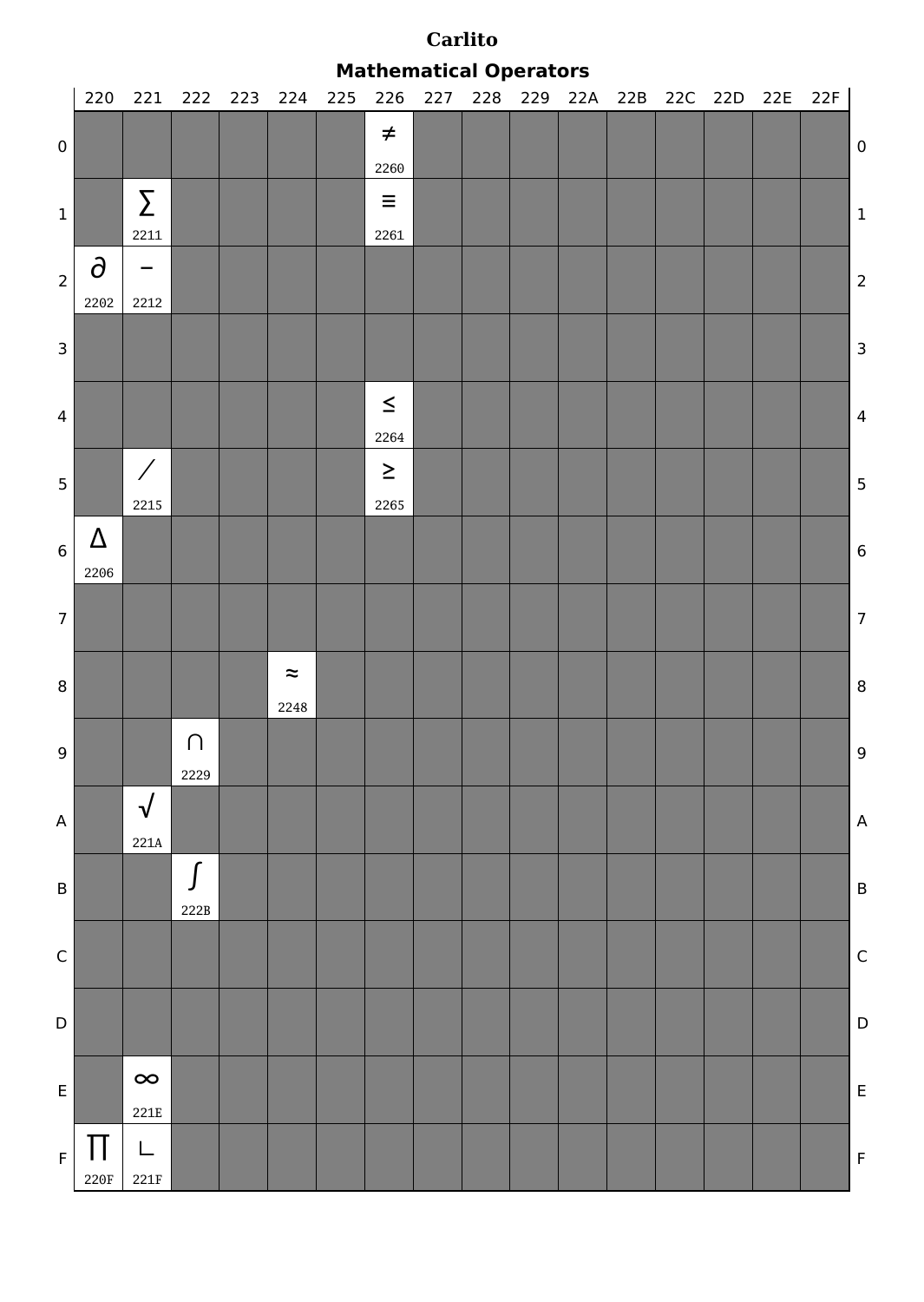|                | <b>Miscellaneous Technical</b> |                        |      |                 |  |     |     |         |  |  |  |  |  |  |                             |                         |
|----------------|--------------------------------|------------------------|------|-----------------|--|-----|-----|---------|--|--|--|--|--|--|-----------------------------|-------------------------|
|                | 230                            |                        |      | 231 232 233 234 |  | 235 | 236 | 237 238 |  |  |  |  |  |  | 239 23A 23B 23C 23D 23E 23F |                         |
| $\pmb{0}$      |                                | $\overline{ }$<br>2310 | 2320 |                 |  |     |     |         |  |  |  |  |  |  |                             | $\boldsymbol{0}$        |
| $\mathbf 1$    |                                |                        | 2321 |                 |  |     |     |         |  |  |  |  |  |  |                             | $\vert$ 1               |
| $\overline{2}$ | ∩<br>2302                      |                        |      |                 |  |     |     |         |  |  |  |  |  |  |                             | $\overline{2}$          |
| $\mathsf{3}$   |                                |                        |      |                 |  |     |     |         |  |  |  |  |  |  |                             | $\overline{\mathbf{3}}$ |
| $\overline{4}$ |                                |                        |      |                 |  |     |     |         |  |  |  |  |  |  |                             | $\overline{4}$          |
| 5              |                                |                        |      |                 |  |     |     |         |  |  |  |  |  |  |                             | 5                       |
| $\bf 6$        |                                |                        |      |                 |  |     |     |         |  |  |  |  |  |  |                             | 6                       |
| 7 <sup>1</sup> |                                |                        |      |                 |  |     |     |         |  |  |  |  |  |  |                             | $\overline{7}$          |
| $\bf 8$        |                                |                        |      |                 |  |     |     |         |  |  |  |  |  |  |                             | $\overline{\mathbf{8}}$ |
| 9              |                                |                        |      |                 |  |     |     |         |  |  |  |  |  |  |                             | 9                       |
| A              |                                |                        |      |                 |  |     |     |         |  |  |  |  |  |  |                             | $\overline{A}$          |
| $\sf B$        |                                |                        |      |                 |  |     |     |         |  |  |  |  |  |  |                             | $\overline{B}$          |
| $\mathsf C$    |                                |                        |      |                 |  |     |     |         |  |  |  |  |  |  |                             | $\mathsf{C}$            |
| D              |                                |                        |      |                 |  |     |     |         |  |  |  |  |  |  |                             | $\mathsf{D}$            |
| $\mathsf E$    |                                |                        |      |                 |  |     |     |         |  |  |  |  |  |  |                             | $\overline{E}$          |
| $\mathsf F$    |                                |                        |      |                 |  |     |     |         |  |  |  |  |  |  |                             | $\overline{F}$          |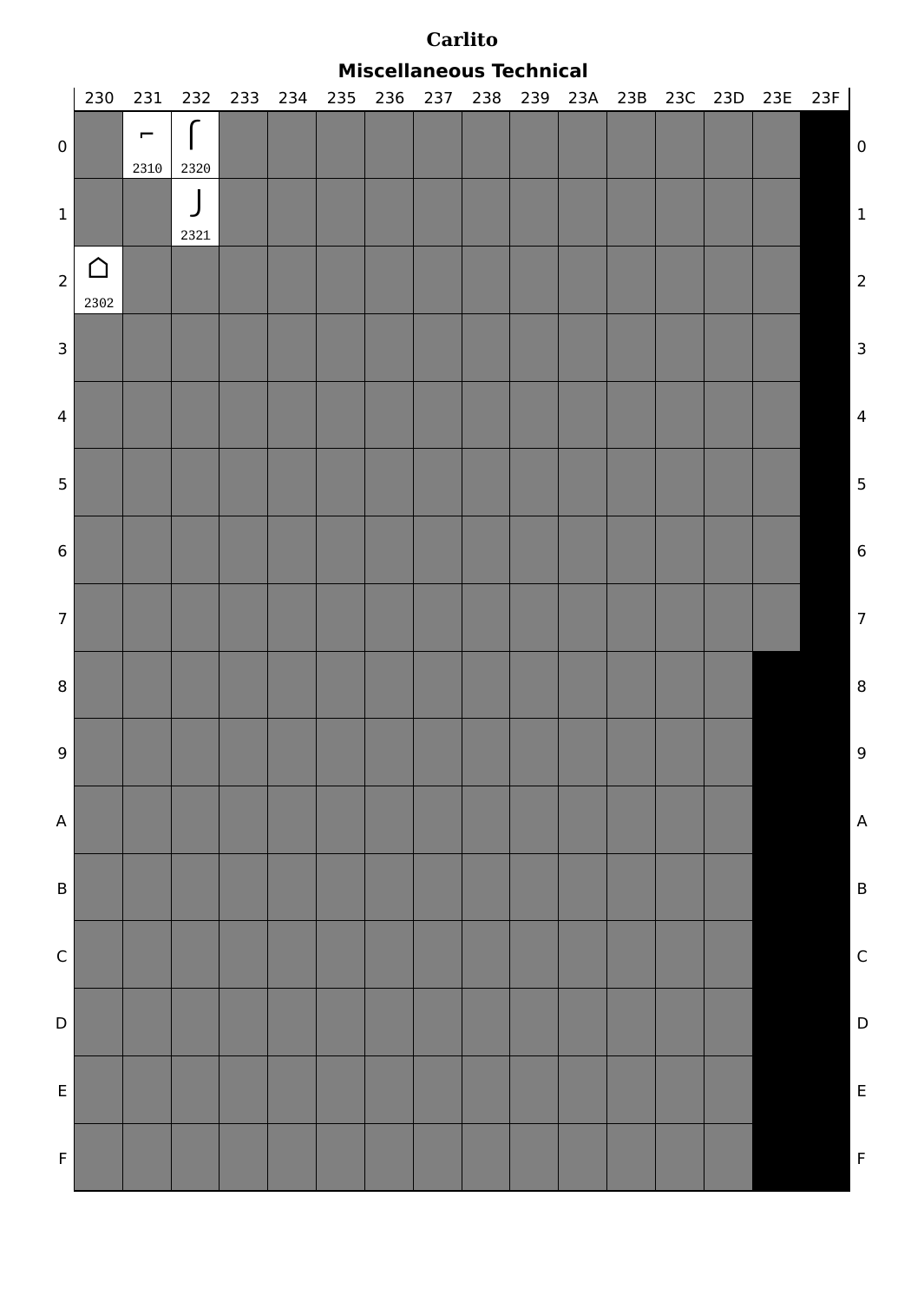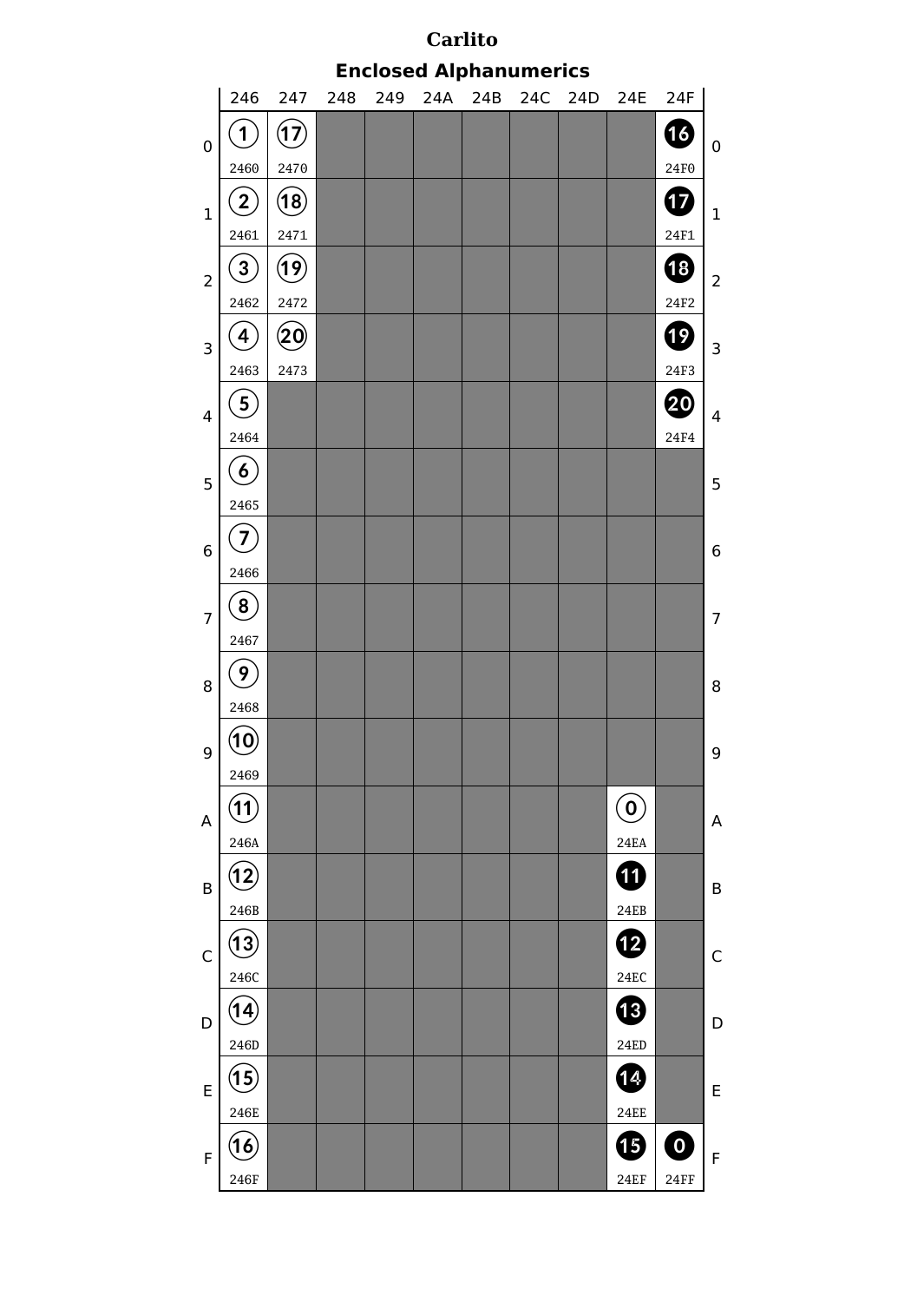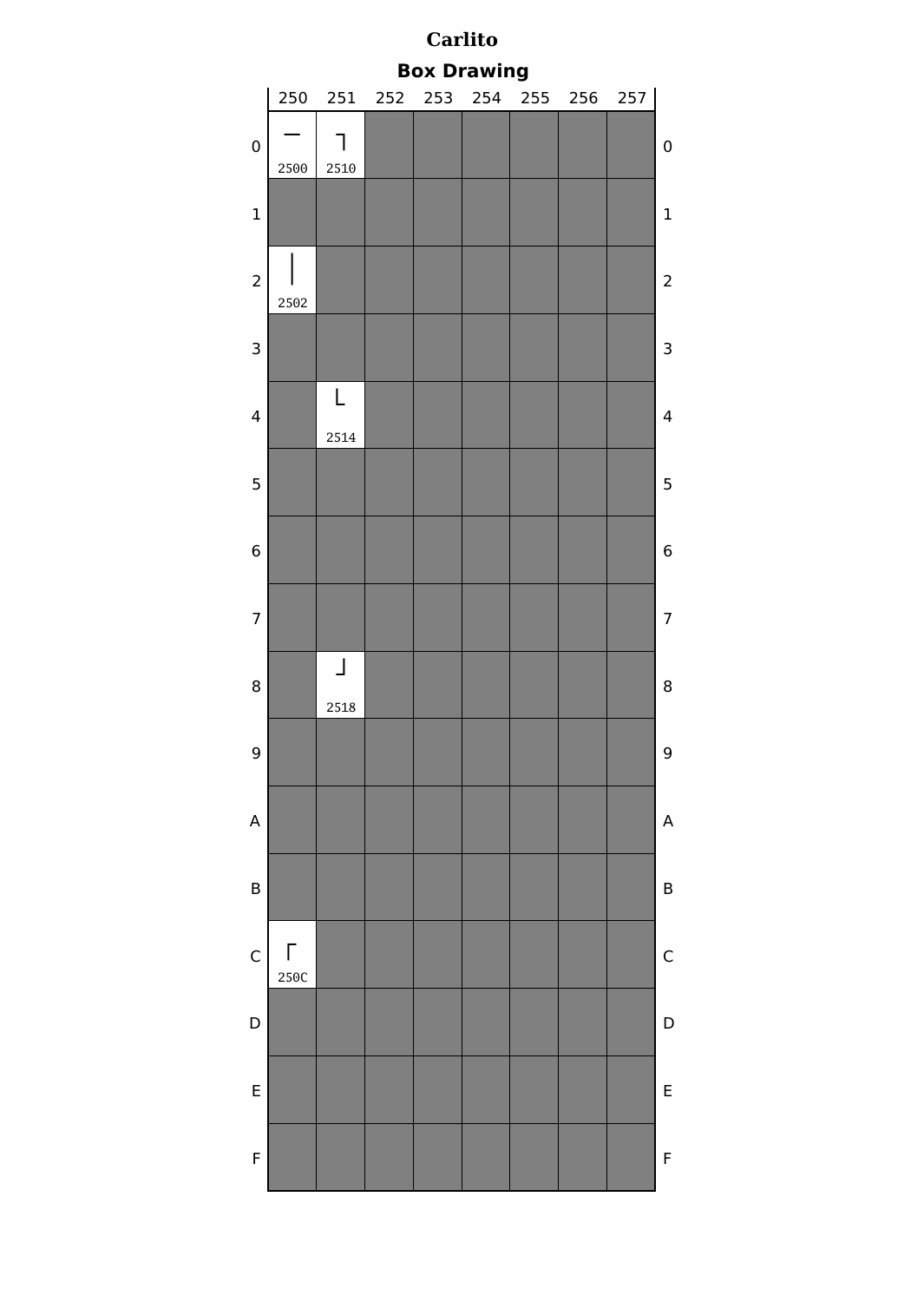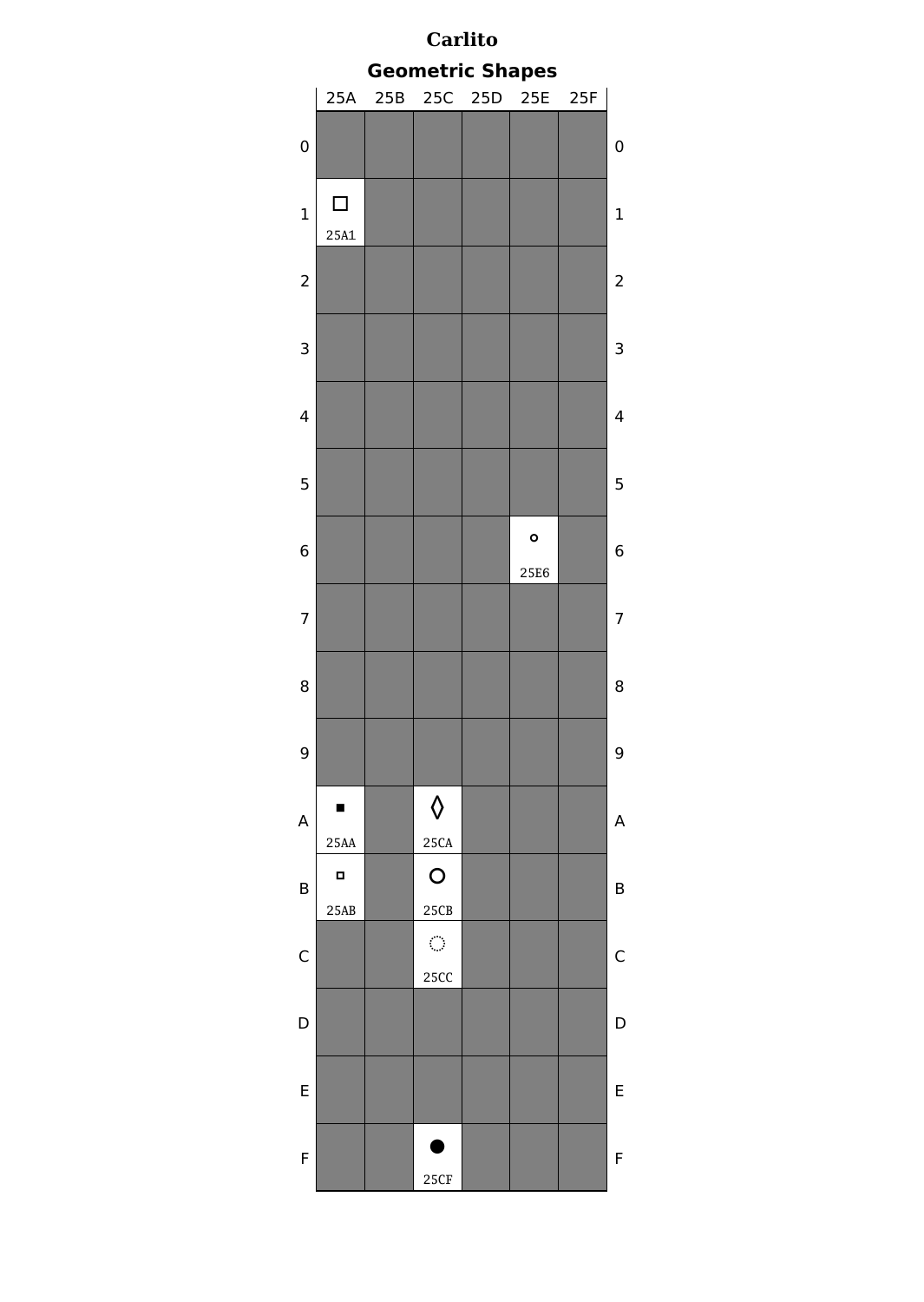|                  | <b>Miscellaneous Symbols</b> |     |  |                    |     |     |                      |     |     |     |     |     |         |  |     |     |                         |
|------------------|------------------------------|-----|--|--------------------|-----|-----|----------------------|-----|-----|-----|-----|-----|---------|--|-----|-----|-------------------------|
|                  | $260\,$                      | 261 |  | 262 263            | 264 | 265 | 266                  | 267 | 268 | 269 | 26A | 26B | 26C 26D |  | 26E | 26F |                         |
| $\pmb{0}$        | 崇<br>2600                    |     |  |                    |     |     |                      |     |     |     |     |     |         |  |     |     | $\boldsymbol{0}$        |
| $\mathbf 1$      |                              |     |  |                    |     |     |                      |     |     |     |     |     |         |  |     |     | $\vert$ 1               |
| $\overline{2}$   |                              |     |  |                    |     |     |                      |     |     |     |     |     |         |  |     |     | $\overline{c}$          |
| $\mathsf 3$      |                              |     |  |                    |     |     |                      |     |     |     |     |     |         |  |     |     | $\overline{\mathbf{3}}$ |
| $\overline{4}$   |                              |     |  |                    |     |     |                      |     |     |     |     |     |         |  |     |     | $\overline{4}$          |
| 5                |                              |     |  |                    |     |     |                      |     |     |     |     |     |         |  |     |     | 5                       |
| $\bf 6$          |                              |     |  |                    |     |     |                      |     |     |     |     |     |         |  |     |     | $\overline{6}$          |
| $\boldsymbol{7}$ |                              |     |  |                    |     |     |                      |     |     |     |     |     |         |  |     |     | $\overline{7}$          |
| $\bf 8$          |                              |     |  |                    |     |     |                      |     |     |     |     |     |         |  |     |     | $\boldsymbol{8}$        |
| 9 <sup>1</sup>   |                              |     |  |                    |     |     | $\mathbf{I}$<br>2669 |     |     |     |     |     |         |  |     |     | 9                       |
| A                |                              |     |  |                    |     |     |                      |     |     |     |     |     |         |  |     |     | $\overline{A}$          |
| $\mathsf B$      |                              |     |  |                    |     |     |                      |     |     |     |     |     |         |  |     |     | $\overline{B}$          |
| $\mathsf C$      |                              |     |  | $\bigcirc$<br>263C |     |     |                      |     |     |     |     |     |         |  |     |     | $\mathsf{C}$            |
| D                |                              |     |  |                    |     |     |                      |     |     |     |     |     |         |  |     |     | $\mathsf{D}$            |
| $\mathsf E$      |                              |     |  |                    |     |     |                      |     |     |     |     |     |         |  |     |     | $\overline{E}$          |
| $\mathsf F$      |                              |     |  |                    |     |     |                      |     |     |     |     |     |         |  |     |     | $\overline{F}$          |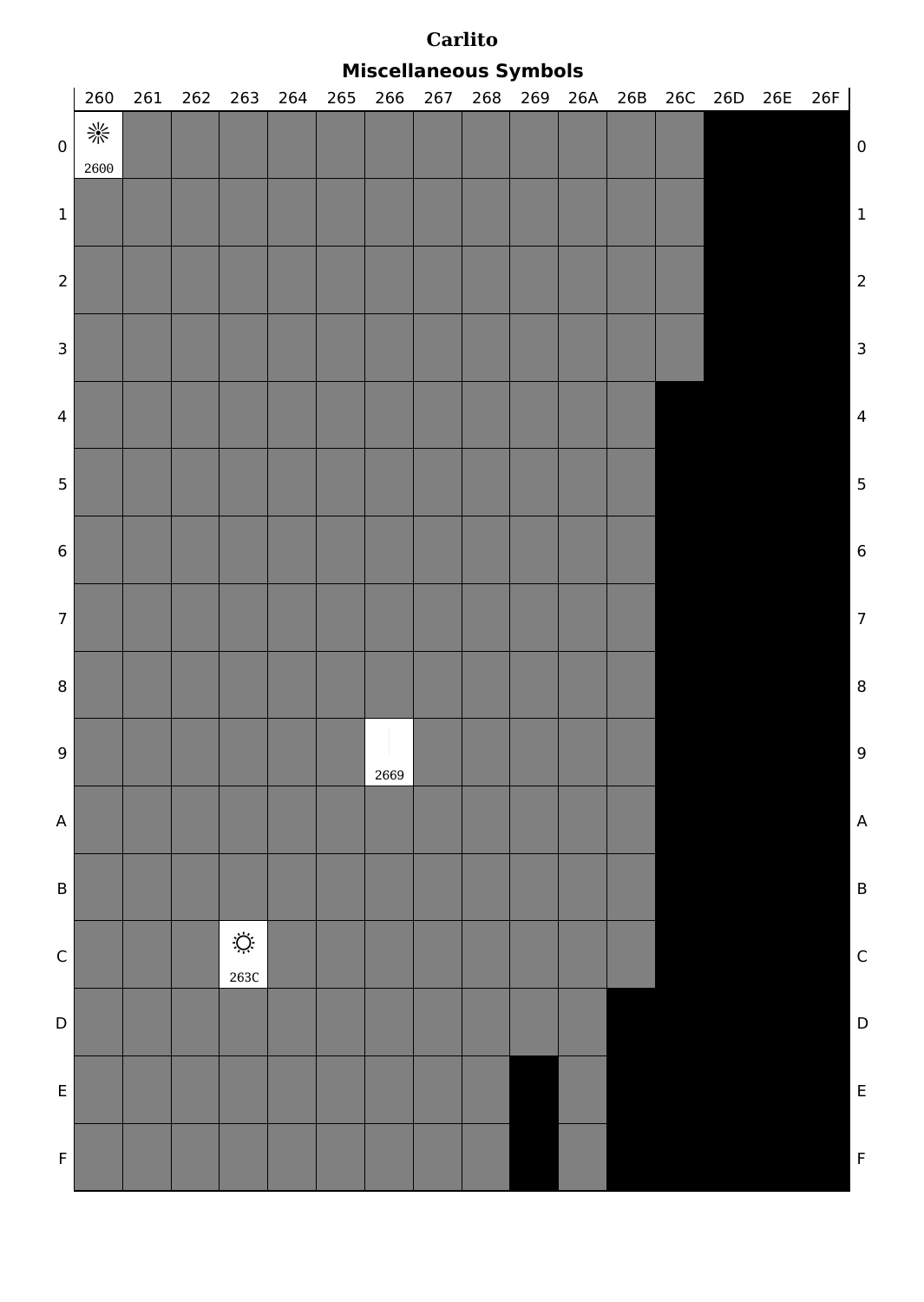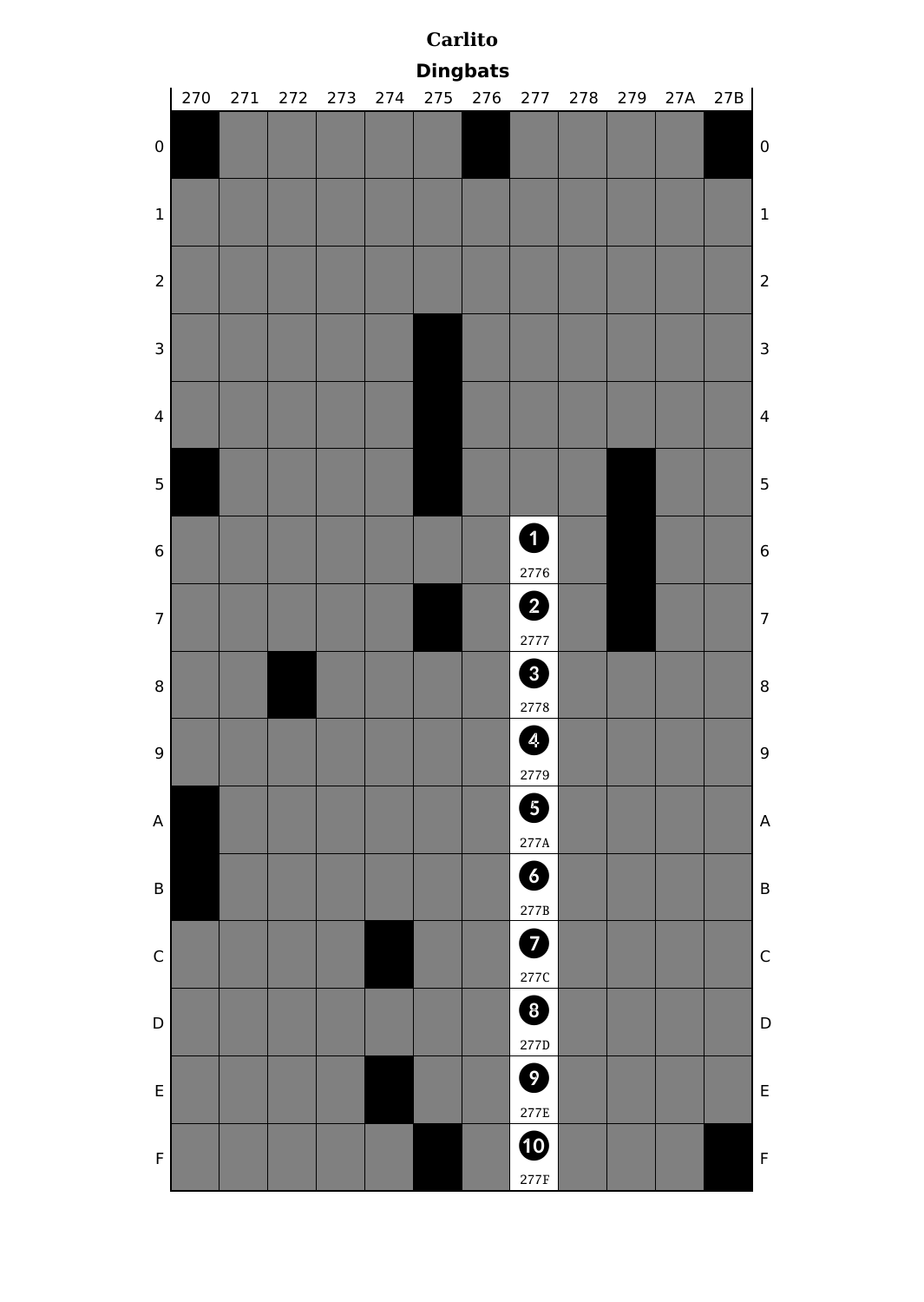# **Carlito Latin Extended-C**

|                         | 2C6                   | 2C7                           |                |
|-------------------------|-----------------------|-------------------------------|----------------|
| $\mathbf 0$             | Ł<br>2C60             |                               | 0              |
| $\mathbf 1$             | $\ddagger$<br>2C61    |                               | $\mathbf 1$    |
| $\overline{\mathbf{c}}$ | 七<br>2C62             |                               | $\overline{c}$ |
| 3                       | <b>P</b><br>2C63      |                               | 3              |
| 4                       | R<br>2C64             | V<br>2C <sub>74</sub>         | 4              |
| 5                       | Á<br>2C65             | ┣<br>2C75                     | 5              |
| 6                       | $\mathcal{X}$<br>2C66 | ┣                             | 6              |
| 7                       | ң                     | 2C76<br>$\boldsymbol{\omega}$ | 7              |
|                         |                       |                               |                |
| 8                       | 2C67<br>h             | 2C77                          | 8              |
| 9                       | 2C68<br>К             |                               | 9              |
| Δ                       | 2C69<br>k             |                               | Δ              |
| B                       | 2C6A<br>Z             |                               | B              |
|                         | 2C6B<br>$Z_{\rm I}$   |                               |                |
| C                       | 2C6C                  |                               | C              |
| D                       |                       |                               | D              |
| F                       |                       |                               | F              |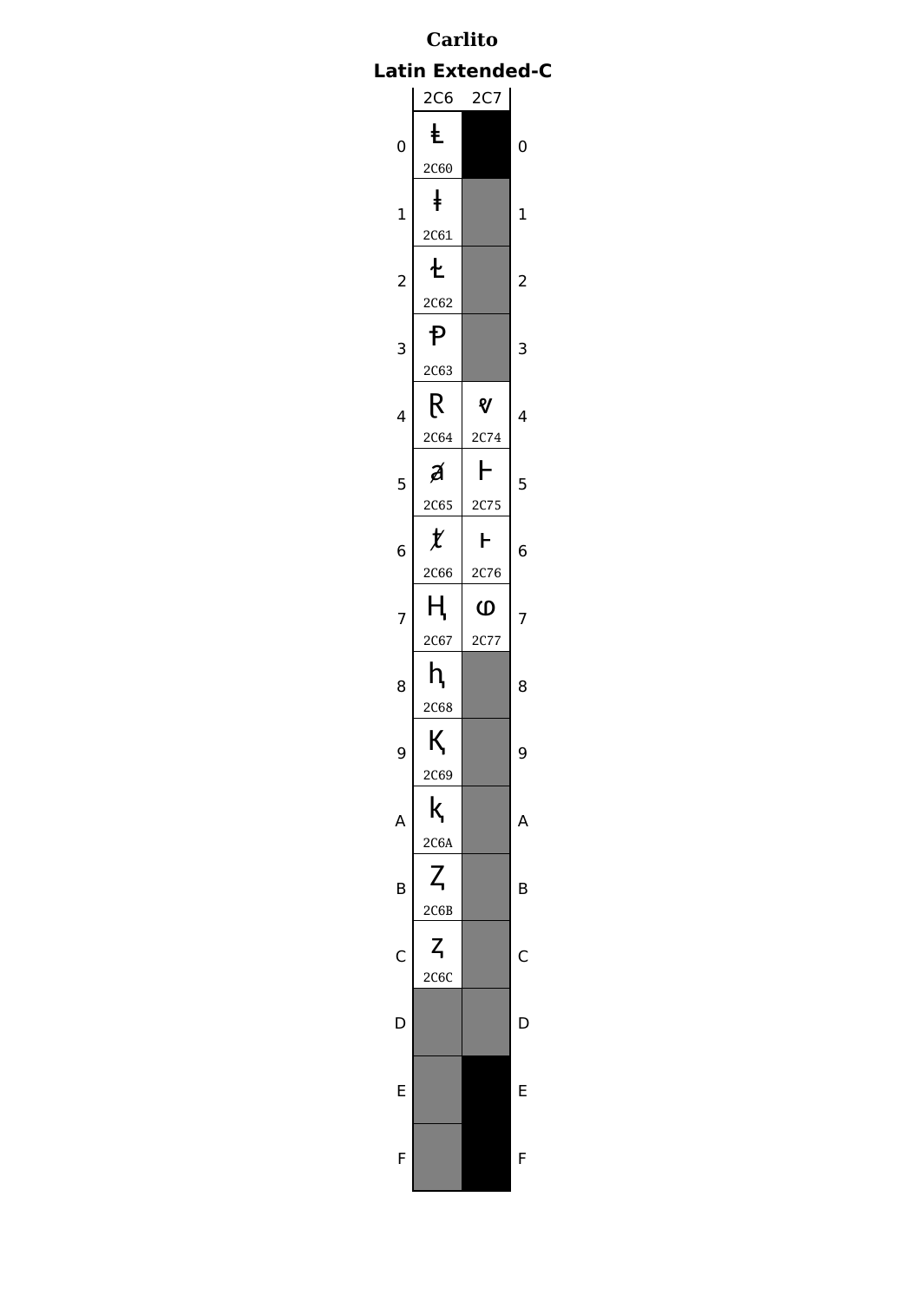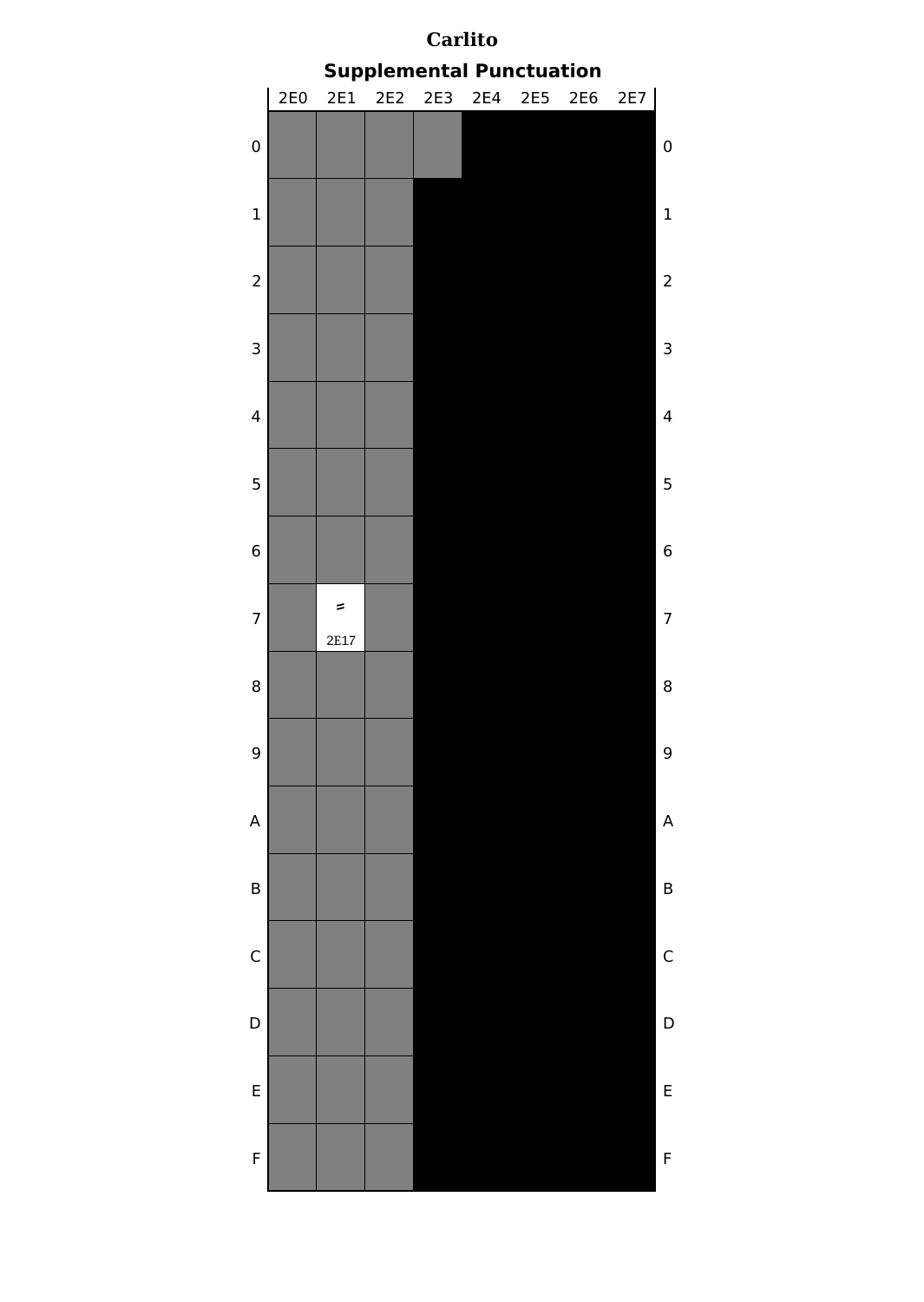# **Carlito Modifier Tone Letters**

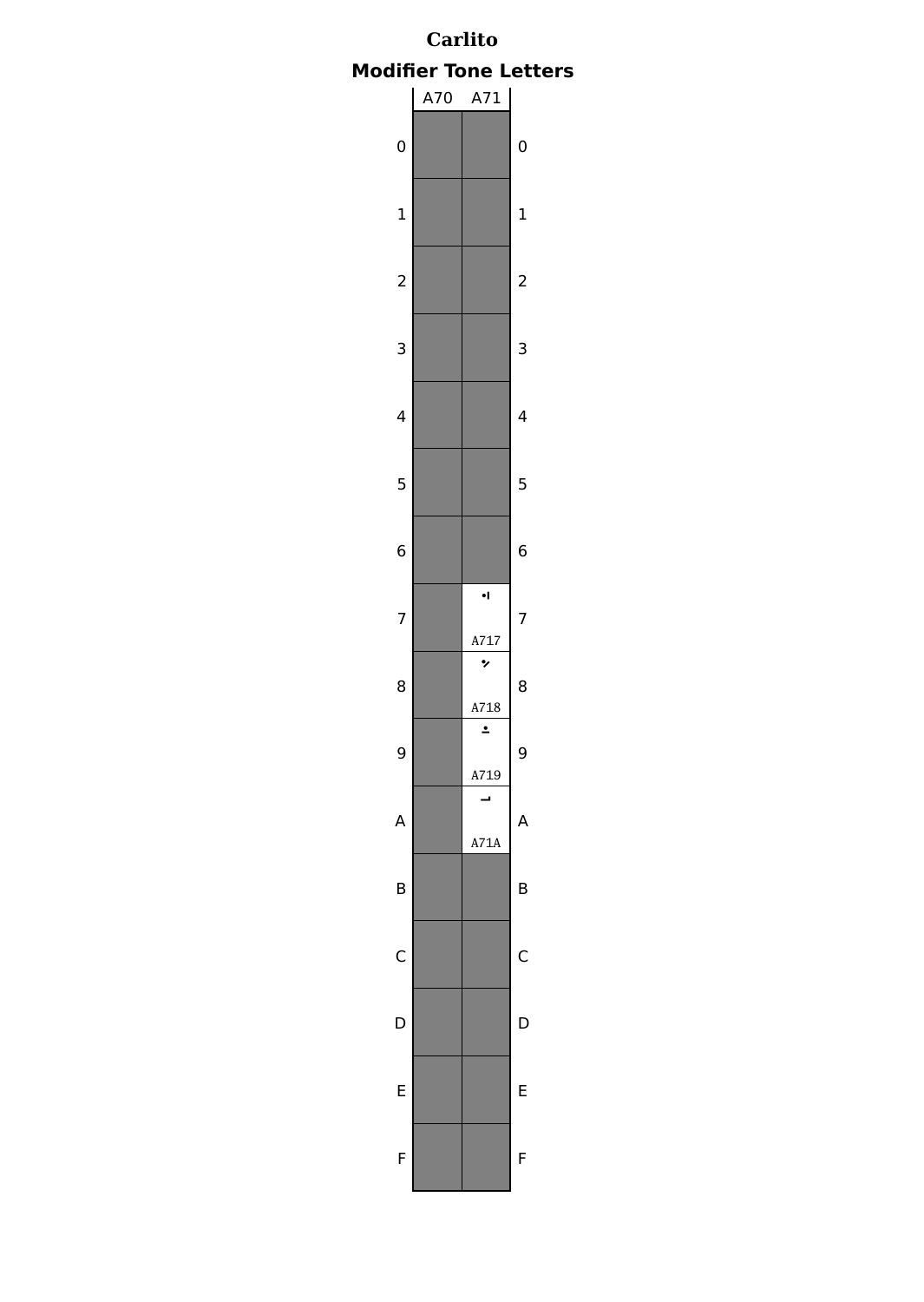|                  | <b>Latin Extended-D</b><br>A77 A78 A79 A7A A7B A7C A7D A7E |  |                 |  |  |  |  |  |  |  |  |  |  |     |                         |
|------------------|------------------------------------------------------------|--|-----------------|--|--|--|--|--|--|--|--|--|--|-----|-------------------------|
|                  | A72                                                        |  | A73 A74 A75 A76 |  |  |  |  |  |  |  |  |  |  | A7F |                         |
| $\pmb{0}$        | Į                                                          |  |                 |  |  |  |  |  |  |  |  |  |  |     | $\pmb{0}$               |
|                  | A720                                                       |  |                 |  |  |  |  |  |  |  |  |  |  |     |                         |
|                  | ┕┶                                                         |  |                 |  |  |  |  |  |  |  |  |  |  |     |                         |
| $\mathbf 1$      | A721                                                       |  |                 |  |  |  |  |  |  |  |  |  |  |     | $\mathbf 1$             |
|                  |                                                            |  |                 |  |  |  |  |  |  |  |  |  |  |     |                         |
| $\overline{2}$   |                                                            |  |                 |  |  |  |  |  |  |  |  |  |  |     | $\overline{c}$          |
|                  |                                                            |  |                 |  |  |  |  |  |  |  |  |  |  |     |                         |
| $\mathsf 3$      |                                                            |  |                 |  |  |  |  |  |  |  |  |  |  |     | $\overline{3}$          |
|                  |                                                            |  |                 |  |  |  |  |  |  |  |  |  |  |     |                         |
| $\overline{4}$   |                                                            |  |                 |  |  |  |  |  |  |  |  |  |  |     | $\overline{4}$          |
|                  |                                                            |  |                 |  |  |  |  |  |  |  |  |  |  |     |                         |
| $5\phantom{.0}$  |                                                            |  |                 |  |  |  |  |  |  |  |  |  |  |     | $\overline{\mathbf{5}}$ |
|                  |                                                            |  |                 |  |  |  |  |  |  |  |  |  |  |     |                         |
| $\bf 6$          |                                                            |  |                 |  |  |  |  |  |  |  |  |  |  |     | $\boldsymbol{6}$        |
|                  |                                                            |  |                 |  |  |  |  |  |  |  |  |  |  |     |                         |
| $\boldsymbol{7}$ |                                                            |  |                 |  |  |  |  |  |  |  |  |  |  |     | $\overline{7}$          |
|                  |                                                            |  |                 |  |  |  |  |  |  |  |  |  |  |     |                         |
| $\bf 8$          |                                                            |  |                 |  |  |  |  |  |  |  |  |  |  |     | $\boldsymbol{8}$        |
|                  |                                                            |  |                 |  |  |  |  |  |  |  |  |  |  |     |                         |
| $9\,$            |                                                            |  |                 |  |  |  |  |  |  |  |  |  |  |     | 9                       |
|                  |                                                            |  |                 |  |  |  |  |  |  |  |  |  |  |     |                         |
| $\mathsf A$      |                                                            |  |                 |  |  |  |  |  |  |  |  |  |  |     | $\overline{A}$          |
|                  |                                                            |  |                 |  |  |  |  |  |  |  |  |  |  |     |                         |
| $\sf B$          |                                                            |  |                 |  |  |  |  |  |  |  |  |  |  |     | $\overline{B}$          |
|                  |                                                            |  |                 |  |  |  |  |  |  |  |  |  |  |     |                         |
| $\mathsf C$      |                                                            |  |                 |  |  |  |  |  |  |  |  |  |  |     | $\mathsf{C}$            |
|                  |                                                            |  |                 |  |  |  |  |  |  |  |  |  |  |     |                         |
| $\mathsf D$      |                                                            |  |                 |  |  |  |  |  |  |  |  |  |  |     | $\mathsf{D}$            |
|                  |                                                            |  |                 |  |  |  |  |  |  |  |  |  |  |     |                         |
| $\mathsf E$      |                                                            |  |                 |  |  |  |  |  |  |  |  |  |  |     | $\overline{E}$          |
|                  |                                                            |  |                 |  |  |  |  |  |  |  |  |  |  |     |                         |
| $\mathsf F$      |                                                            |  |                 |  |  |  |  |  |  |  |  |  |  |     | $\overline{F}$          |
|                  |                                                            |  |                 |  |  |  |  |  |  |  |  |  |  |     |                         |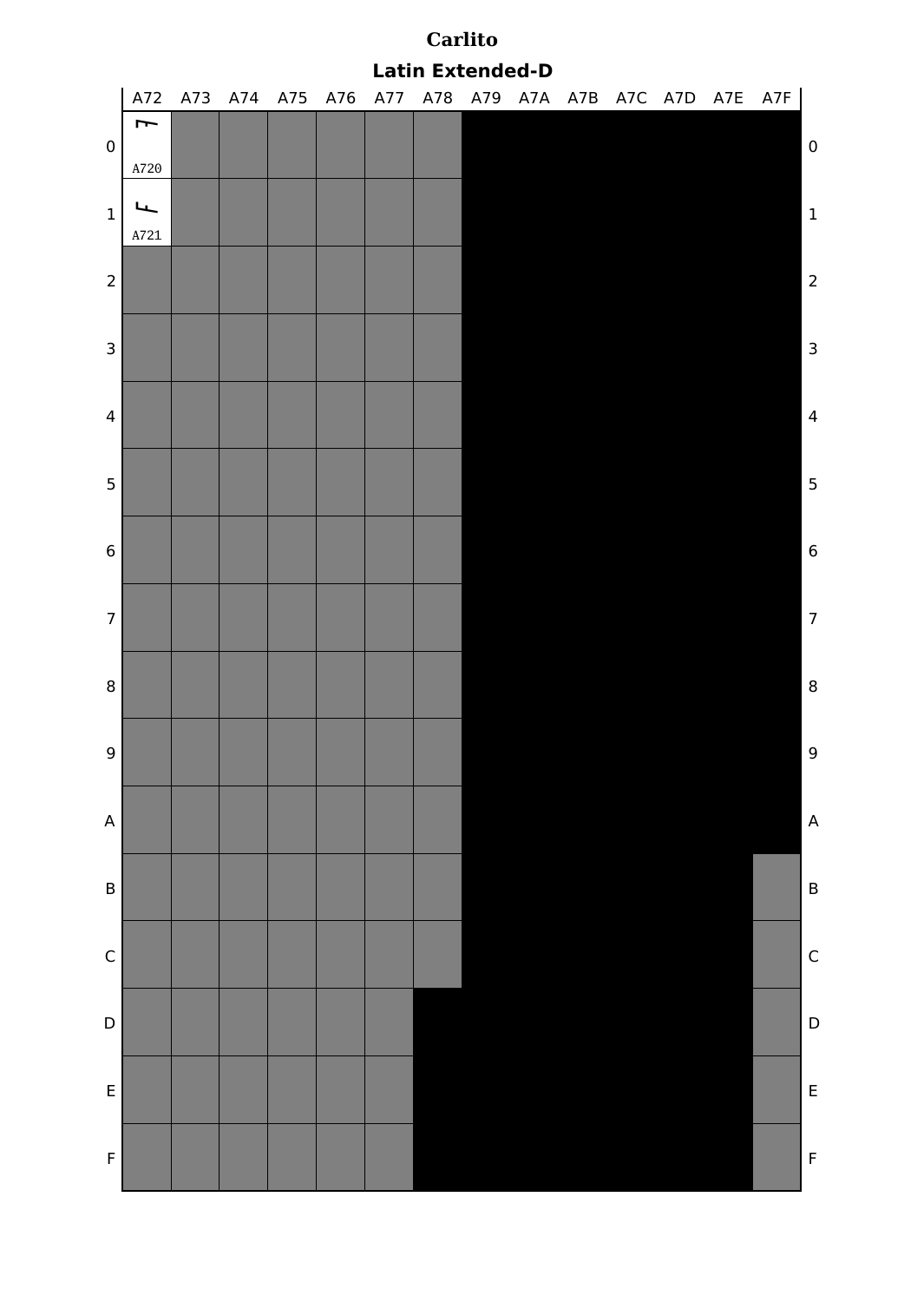|  |  |  | <b>Private Use Area</b> |
|--|--|--|-------------------------|
|--|--|--|-------------------------|

|                           | F80 |  |  |  |  |  |  |  | F81 F82 F83 F84 F85 F86 F87 F88 F89 F8A F8B F8C F8D F8E F8F |                         |
|---------------------------|-----|--|--|--|--|--|--|--|-------------------------------------------------------------|-------------------------|
| $\pmb{0}$                 |     |  |  |  |  |  |  |  |                                                             | $\boldsymbol{0}$        |
| $\ensuremath{\mathbf{1}}$ |     |  |  |  |  |  |  |  |                                                             | $\,$ 1                  |
| $\overline{2}$            |     |  |  |  |  |  |  |  |                                                             | $\overline{\mathbf{c}}$ |
| $\overline{\mathbf{3}}$   |     |  |  |  |  |  |  |  |                                                             | $\overline{\mathbf{3}}$ |
| $\overline{4}$            |     |  |  |  |  |  |  |  |                                                             | $\overline{4}$          |
| 5 <sup>1</sup>            |     |  |  |  |  |  |  |  |                                                             | 5                       |
| $6\phantom{a}$            |     |  |  |  |  |  |  |  |                                                             | $\boldsymbol{6}$        |
| 7 <sup>1</sup>            |     |  |  |  |  |  |  |  |                                                             | $\overline{7}$          |
| $\bf{8}$                  |     |  |  |  |  |  |  |  |                                                             | $\boldsymbol{8}$        |
| $\overline{9}$            |     |  |  |  |  |  |  |  |                                                             | 9                       |
| A                         |     |  |  |  |  |  |  |  |                                                             | $\overline{A}$          |
| B                         |     |  |  |  |  |  |  |  |                                                             | $\overline{B}$          |
| $\mathsf{C}$              |     |  |  |  |  |  |  |  |                                                             | $\mathsf{C}$            |
| D                         |     |  |  |  |  |  |  |  |                                                             | $\mathsf{D}$            |
| E                         |     |  |  |  |  |  |  |  |                                                             | E                       |
| $\mathsf F$               |     |  |  |  |  |  |  |  | $\left( t\right)$<br>F8FF                                   | $\overline{F}$          |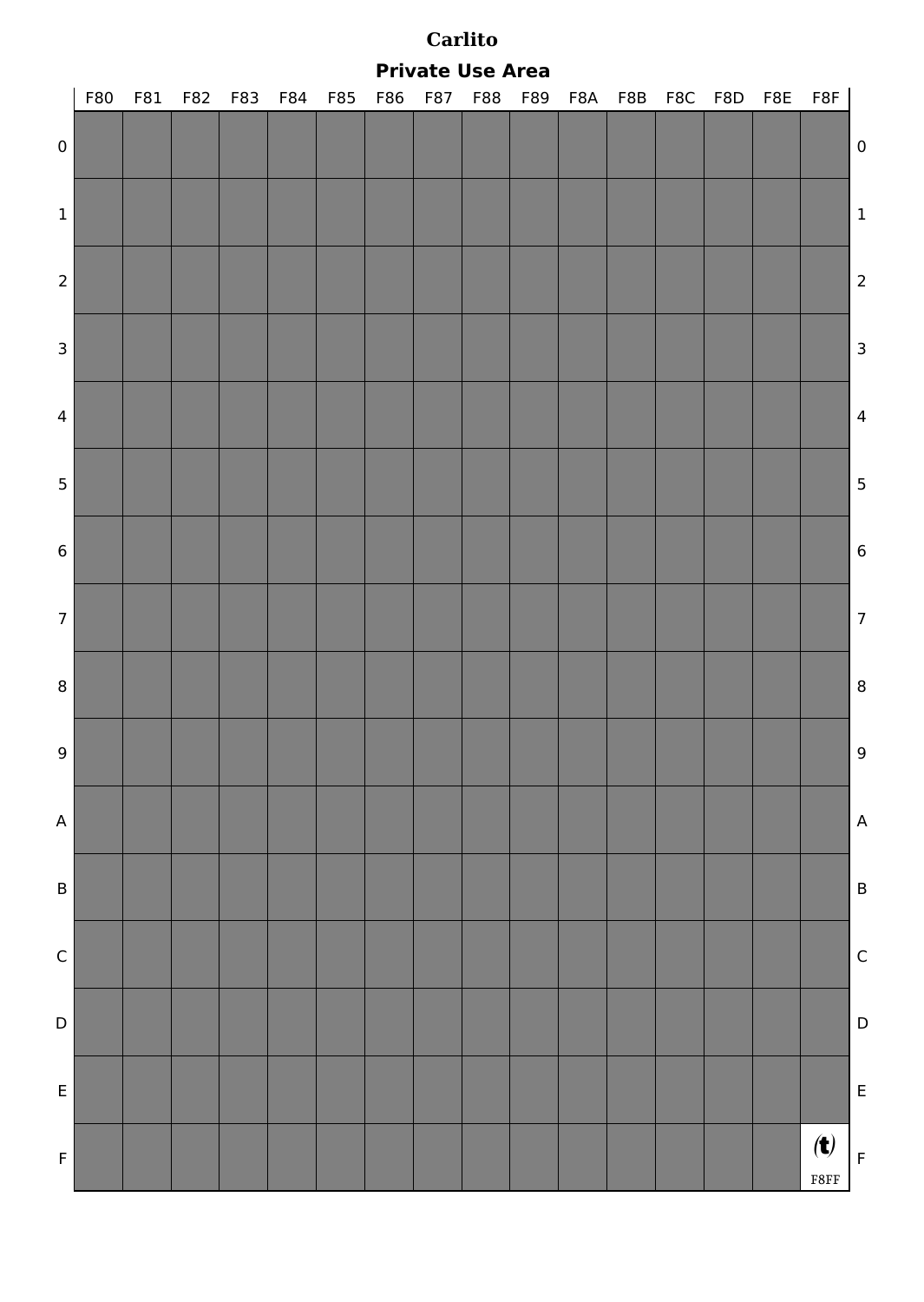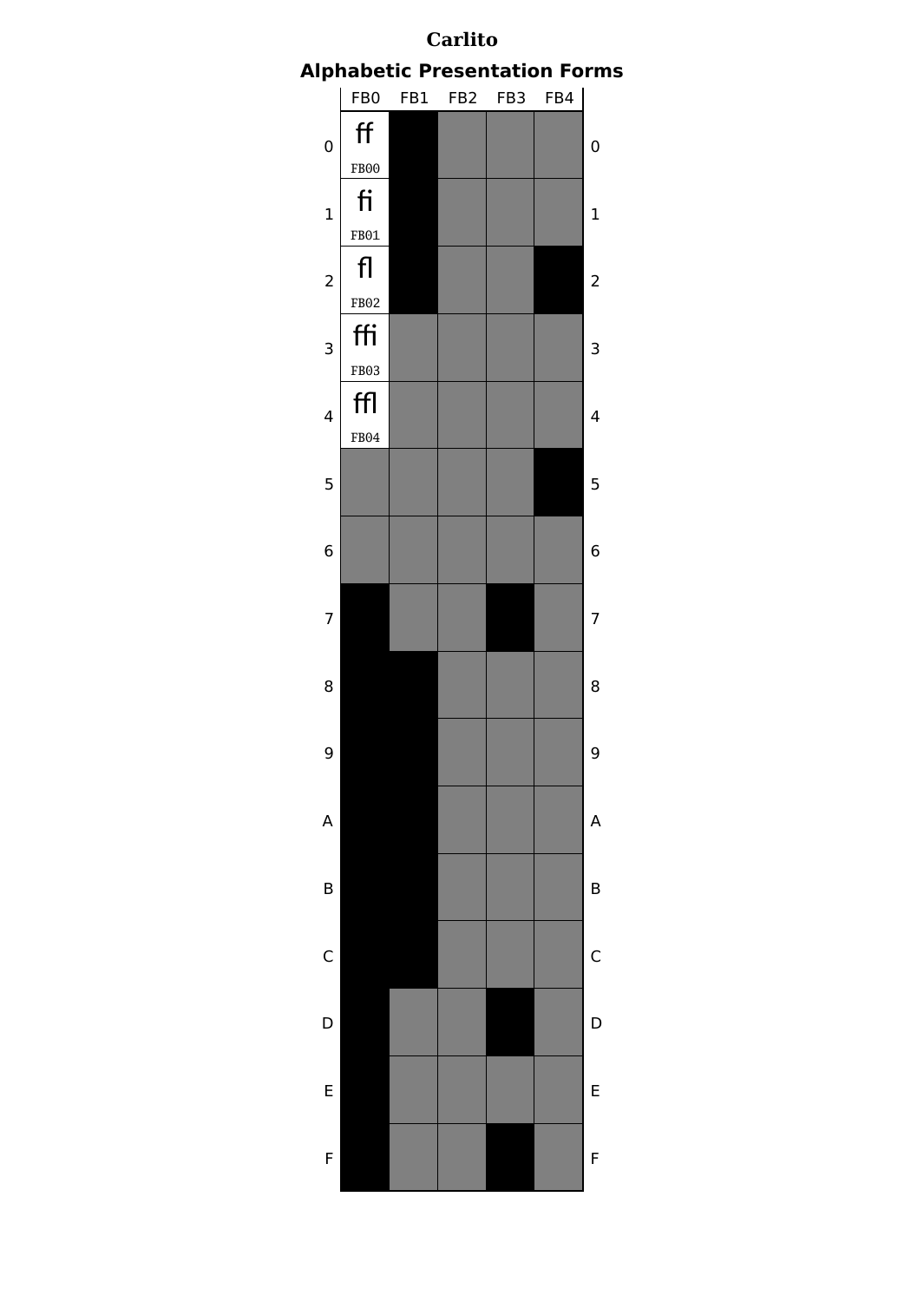# **Carlito Combining Half Marks**

![](_page_36_Figure_1.jpeg)